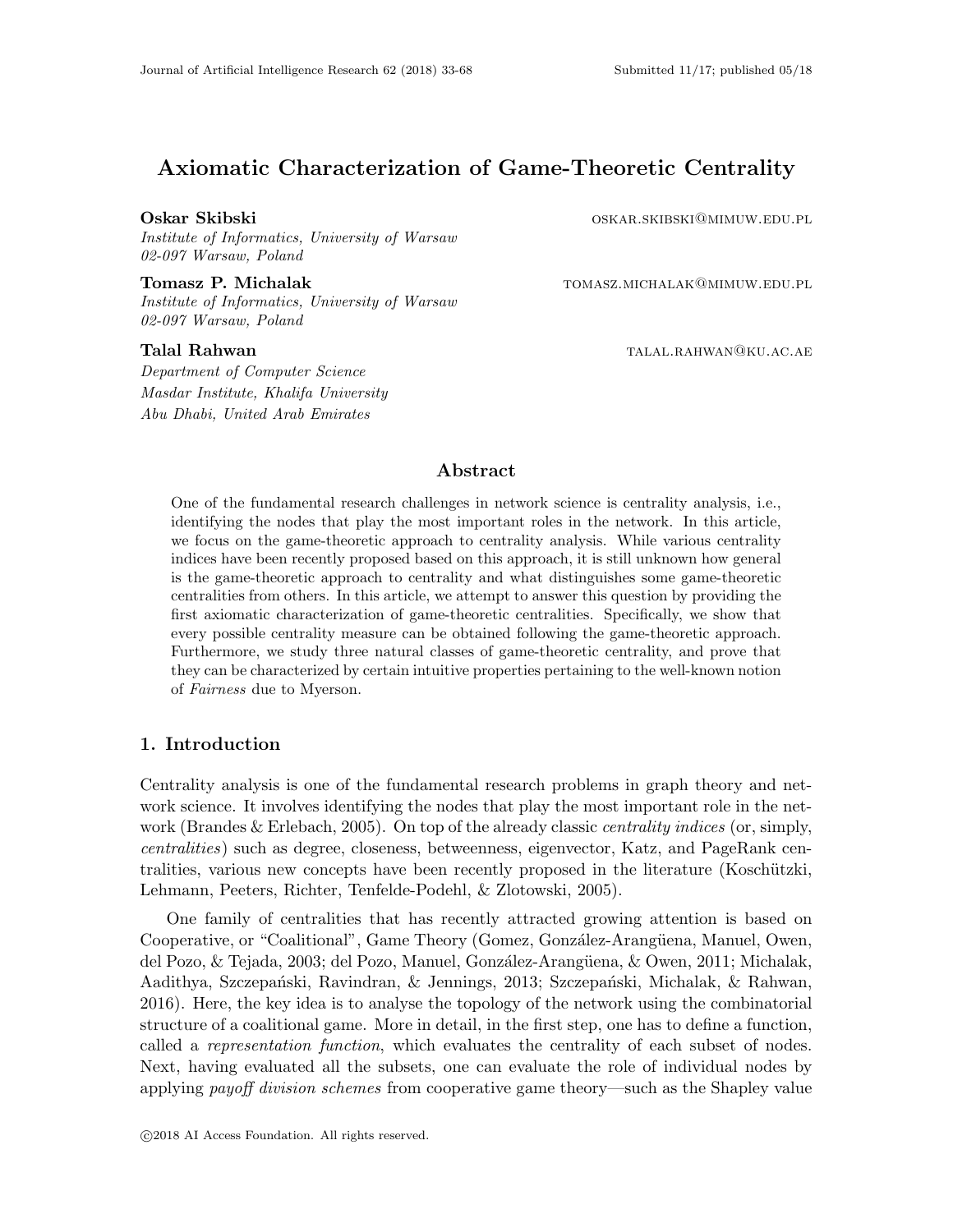or the Banzhaf power index (Chalkiadakis, Elkind, & Wooldridge, 2011)—which measures the contribution of individual entities to the performance of the system as a whole.

Centrality indices built in such a way are called game-theoretic centralities. On the one hand, they extend conventional centrality indices which solely focus on the performance of individual nodes and neglect the performance of groups of nodes. On the other hand, gametheoretic centralities take into account the role of a node not only in the whole network, but also smaller parts formed by subset of nodes. In result, various centralities obtained using the game-theoretic approach have been shown to outperform classic centralities in a number of real-life applications, including information diffusion (Suri & Narahari, 2008), terroristnetwork analysis (Lindelauf, Hamers, & Husslage, 2013; Michalak, Rahwan, Skibski, & Wooldridge, 2015), and genes and brain networks (Kötter, Reid, Krumnack, Wanke,  $\&$ Sporns, 2007; Moretti, Fragnelli, Patrone, & Bonassi, 2010).

One example is the work by Bianzino, Chaudet, Rossi, Rougier, and Moretti (2011) on reducing the energy consumption in communication networks such as backbone IP-networks. In particular, to enable entering the energy-saving sleep mode by some of the devices, the authors studied a technique called *resource consolidation* that relies on concentrating the workload of an infrastructure on a reduced set of devices. To decide which devices should enter the sleep mode, the authors proposed using a game-theoretic centrality. First, for each group of devices, the subgraph induced by them is analysed to compute the amount of traffic that this group can effectively transport. Then, the Shapley value is used to assess the importance of each device. Based on the numerical results obtained over a real network topology and traffic matrix, the authors showed that using the new method leads to the improvement of the network quality of service.

Despite the recent attention that game-theoretic centralities have received in the literature, their theoretical foundations and properties are not entirely understood to date. Unfortunately, this problem, termed "theory gap", concerns not only novel centrality indices but also the classic ones, as well as many other concepts in social network analysis (Schoch & Brandes, 2015). A few attempts to bridge this gap include the works by Sabidussi (1966), Nieminen (1974), and Boldi and Vigna (2014), who provided axiomatic characterizations of some of the classic centrality indices (see the next section for more details).

Meager axiomatic foundations are especially striking in the case of game-theoretic centralities. This is because the axiomatizations of the payoff division schemes upon which the game-theoretic indices are built have been extensively studied in the literature. Perhaps the most widely-acclaimed such division scheme is the Shapley value (Shapley, 1953) which has been axiomatized in a variety of ways (Winter, 2002). For example, one of the celebrated axiomatizations of the Shapley value is due to Myerson (1980) who showed that this payoff division scheme is uniquely determined only by two basic axioms: *Efficiency* and *Balanced* Contributions. The former axiom simply requires that the sum of all the players' payoffs is equal the total reward from cooperation, i.e., equal to the value of the grand coalition (which is the coalition containing all the players in the game). The latter axiom requires that the removal of player  $i$  from the game affects the payoff of player  $j$  in the same way that the removal of player  $j$  affects the payoff of player  $i$ .

Unfortunately, despite the many axiomatizations that have been proposed for various game-theoretic payoff division schemes to date, it turns out that developing axiomatizations for game-theoretic centralities is far from straightforward. This is mainly because various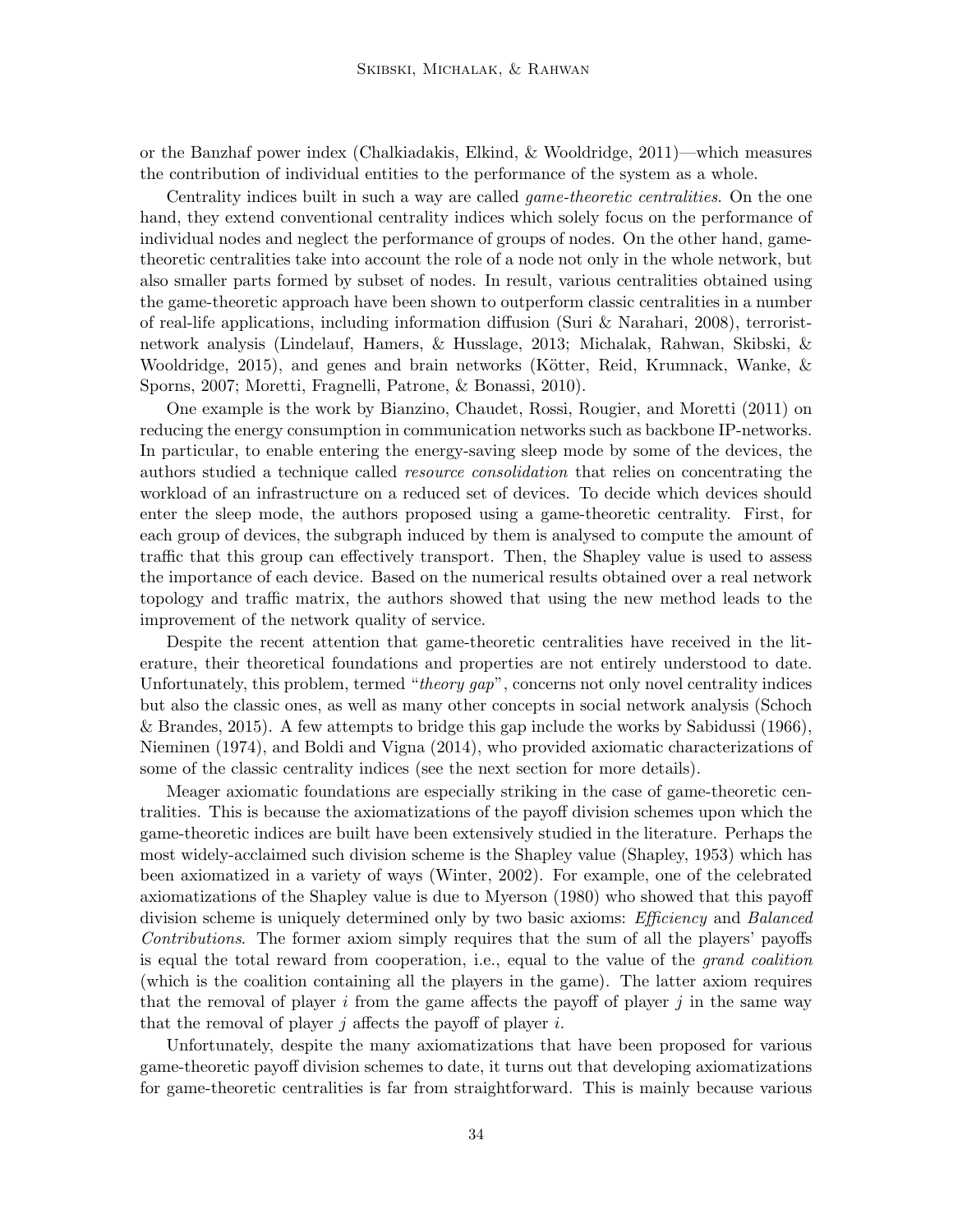axioms that are desirable in the context of cooperative games lose their attractiveness in the context of network centrality. For instance, it is unclear why Efficiency should be met by some game-theoretic centralities.<sup>1</sup> Luckily, however, certain axioms from cooperative games can be directly used in the centrality context. One such axiom that will play a crucial role in this article is Fairness. This axiom was introduced by Myerson (1977) for coalitional games in which cooperation between players is restricted by an underlying graph. In essence, Fairness requires that each edge in the graph equally affects the **payoff** of both adjacent players. This directly translates to the centrality context, by requiring that each edge equally affects the **centrality** of both adjacent nodes. Indeed, such a direct translation of Fairness constitutes one of the axioms used by Skibski, Rahwan, Michalak, and Yokoo (2016), who proposed the first axiomatic characterization of a particular instantiation of game-theoretic centrality.

Nevertheless, little is known to date about the axiomatic underpinnings of the gametheoretic indices in general. Specifically, we still do not know the answers to the following two fundamental questions:

#### 1. How general is the game-theoretic approach to centrality?

#### 2. What distinguishes some game-theoretic centrality indices from others?

In this article, we present the first attempt to tackle both questions. In particular, we answer the first question by showing that every non game-theoretic centrality can also be obtained using some game-theoretic centrality. This result is a testimony to the versatility of the game-theoretic approach to centrality analysis. Indeed, each game-theoretic centrality is a combination of a representation function and a payoff division scheme, and both of these components can be chosen arbitrarily to suit the application at hand. We then extend this result by showing that each payoff division scheme taken from a large class, called the positive semivalues, can be used to obtain every possible centrality.

To answer the second question, we distinguish three natural classes from the set of all game-theoretic centralities, and lay axiomatic foundations for each of them. The classes differ in terms of the representation function and how it assigns values to subsets of nodes. In particular, since the representation function in its general form is meant to express any setting, it assigns a value to any subset of nodes arbitrarily, i.e., based on the topology of the entire graph and not only on the subset itself. To put it differently, in the general case, the value of the same subset of nodes can be arbitrarily different in one graph compared to another graph, no matter how small the difference between the two graphs is.

However, various instantiations of game-theoretic centrality that were studied in the literature assume some kind of dependency between the values of the same subset of nodes in different graphs (see the next section for a number of examples). Driven by this observation, we define the following three classes of representation functions and their corresponding game-theoretic centrality indices:

<sup>1.</sup> One of the centralities for which Efficiency does not seem to be a suitable axiom is the game-theoretic betweenness centrality as defined in the work by Szczepański et al. (2016), where the value of the grand coalition happens to be 0.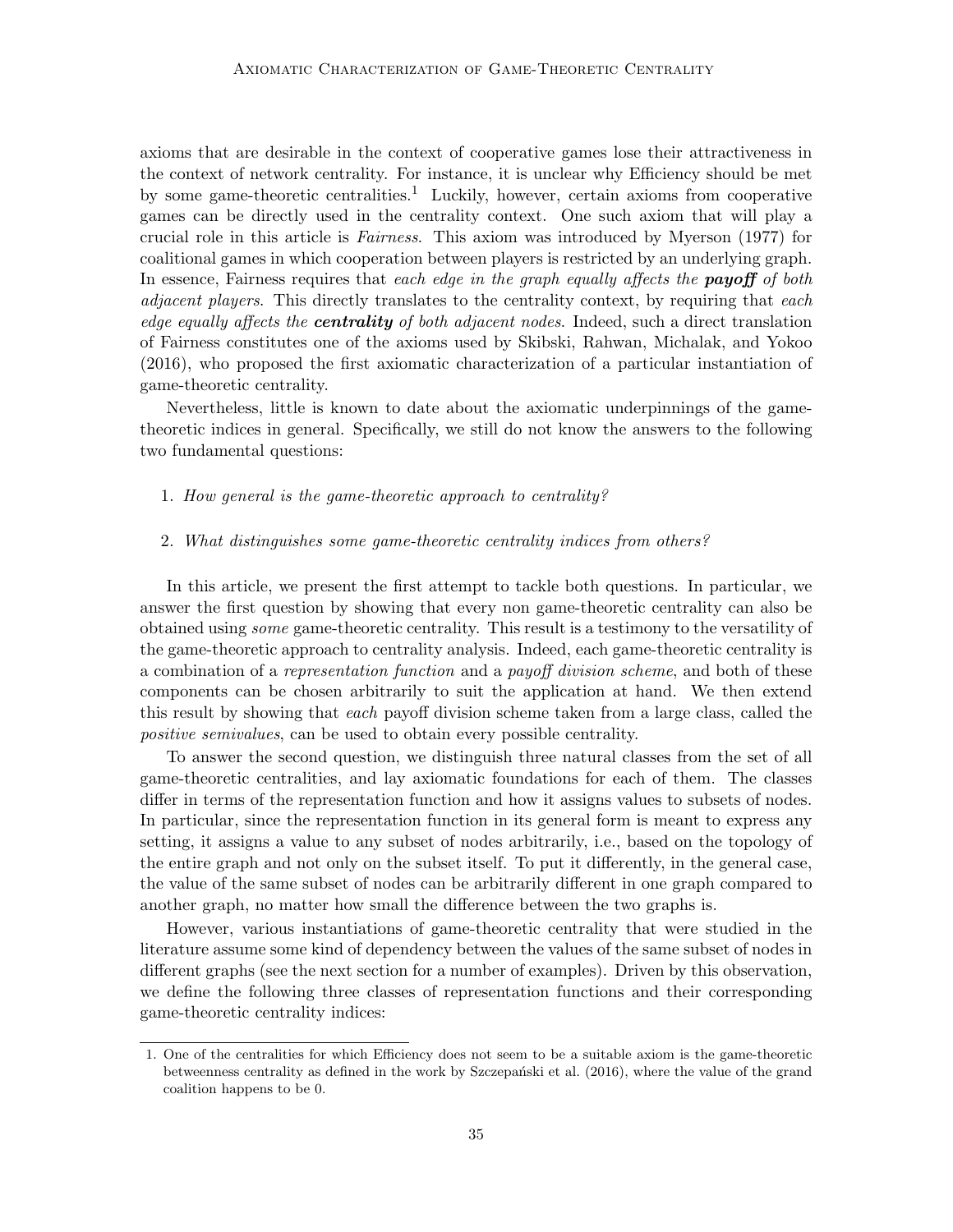

Figure 1: Given a complete graph of 5 nodes, the figure illustrates how the value of  $\{v, u\}$  is computed under a general, a separable, an induced, and an edge-induced representation function. The gray boxes contain the edges and nodes that affect the value of  $\{v, u\}$ ; all remaining edges and nodes (i.e., the dashed ones) do not. Since there are  $2^{10}$  possible graphs consisting of 5 nodes each,  $\{v, u\}$  may have at most  $2^{10}$  distinct values under a general representation function, r. In contrast, if r is separable, then  $\{v, u\}$  may have at most  $2^4$  distinct values, and if r is induced or edge-induced, then  $\{v, u\}$  may have at most  $2<sup>1</sup>$  distinct values. Below each graph, we list the axioms with which we characterise centralities in each class; see subsequent sections for more details.

- Separable representation functions (which produce *separable* game-theoretic centralities): in this class, the value of every subset of nodes depends solely on the subgraph induced by this subset and the subgraph induced by the remaining nodes in the graph.
- *Induced* representation functions (which produce *induced* game-theoretic centralities): in this class, the value of every subset of nodes depends solely on the subgraph induced by this subset. Hence, every induced game-theoretic centrality is also separable.
- Edge-induced representation functions (which produce edge-induced game-theoretic centralities): in this class, the value of every subset of nodes depends solely on the edges in the subgraph induced by this subset. $2$  Therefore, every edge-induced gametheoretic centrality is also induced.

Given a complete graph of 5 nodes, Figure 1 illustrates the edges that affect the value of a subset of nodes  $({v, u})$  under a general, a separable, an induced, and an edge-induced representation function.

Our analysis shows that each of the above classes of game-theoretic centralities captures a particular subset of all centralities. In particular, we first prove that the subset of all centralities that can be obtained using separable game-theoretic centralities is defined by Myerson's Fairness. In other words, every separable game-theoretic centrality satisfies Fairness, and every (non-game-theoretic) centrality that satisfies Fairness can be obtained with some separable game-theoretic centrality. Next, we extend Fairness to produce a new

<sup>2.</sup> Note that the difference between the induced and edge-induced representation functions is that the latter does not depend on isolated nodes, unlike the former one.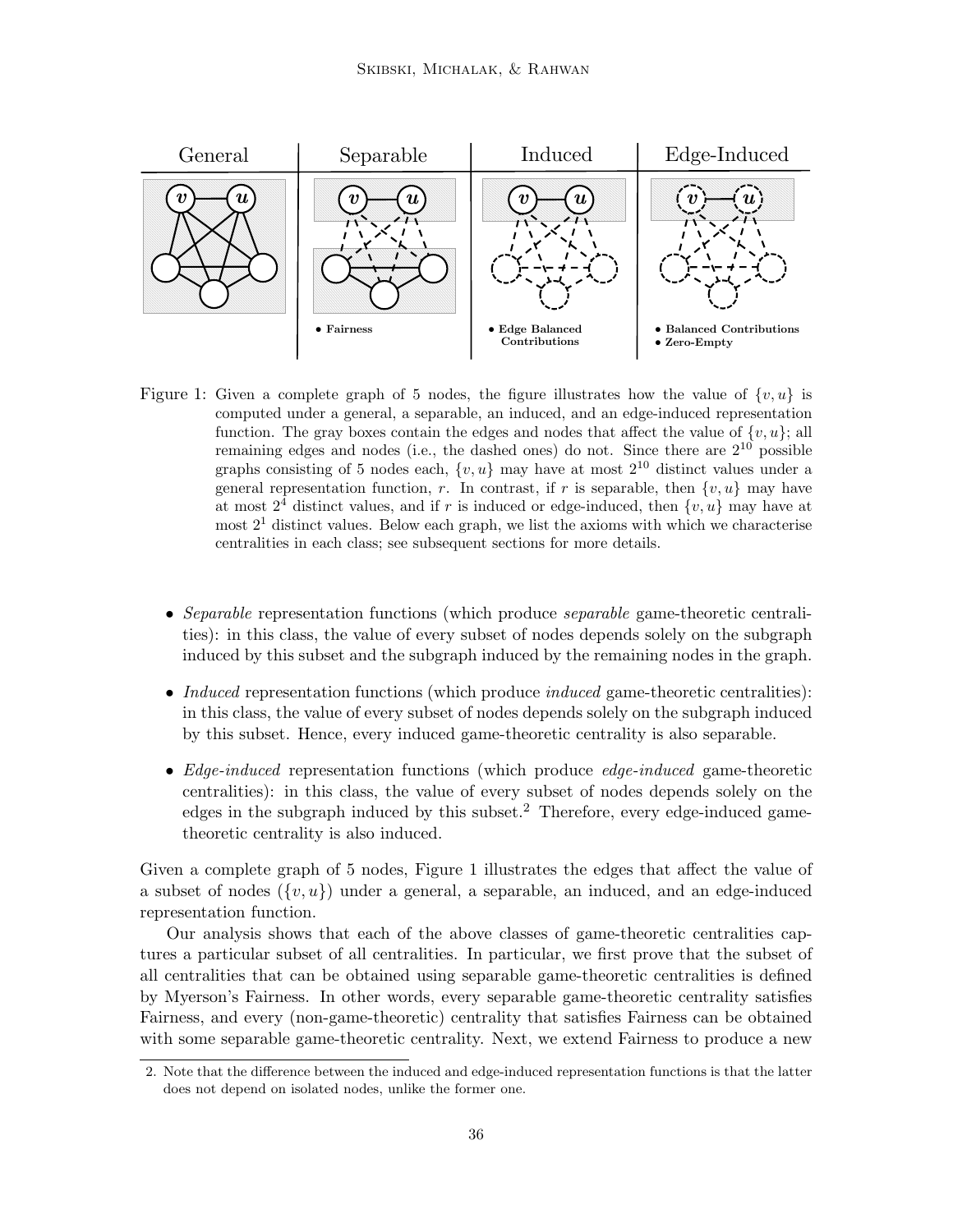axiom—Edge Balanced Contributions—which is a network counterpart of the aforementioned game-theoretic axiom of Balanced Contributions. Analogously, we prove that the subset of all centralities that can be obtained with induced game-theoretic centralities is defined by Edge Balanced Contributions. Finally, we prove that the subset of all centralities that can be obtained using edge-induced game-theoretic centralities is defined by two axioms: Myerson's Balanced Contributions axiom, and an additional axiom—*Zero-Empty* which simply requires that the centrality of any node in an empty graph (with no edges) is zero.

The remainder of the paper is structured as follows. Section 2 discusses the related works in the literature. Section 3 presents the necessary notation and background. Sections 4 to 7 analyse the general, separable, induced, and edge-induced game-theoretic centralities, respectively. Finally, Section 8 concludes the paper and presents some potential future directions. A summary of the main notation can be found in the appendix.

# 2. Related Work

In this section, we briefly review the literature on game-theoretic centralities, indicating which centralities could be classified as separable, induced, and edge-induced. We discuss, in particular, Attachment centrality—to date the only game-theoretic centrality the axiomatic foundations of which have been proposed. Finally, we comment on the characterisations of other, non-game theoretic centrality measures and other examples of applying coalitional games to networks.

# 2.1 Game-Theoretic Network Centralities

Game-theoretic centralities can be divided into two general types. In the first one, based on the seminal work by Myerson (1977), there is an explicit distinction between connected and disconnected coalitions. In the second type, there is no such distinction.

#### 2.1.1 Game-Theoretic Network Centralities Based on Connectivity

For the first time coalitional games were considered on graphs in the seminal work by Myerson (1977). In particular, Myerson proposed a model of a coalitional game in which cooperation is restricted by a communication graph. The edges in this graph represent communication channels between players. The key idea behind Myerson's model is that only connected coalitions—i.e., coalitions in which each pair of nodes can communicate either directly *(via* an edge) or indirectly *(via* a path)—are able to coordinate their activities and generate an arbitrary payoff. As for any disconnected coalition, since the connected components therein cannot communicate with one another, the value of entire coalition is simply the sum of the values of the connected components therein.

The Shapley value of Myerson's graph-restricted game is called the Myerson value. The payoff assigned by the Myerson value to each player reflects the importance of this player in the graph-restricted game. Hence, it can be interpreted as a centrality index. Note that such centrality is determined not only by the topology of the graph but also by the definition of the coalitional game (i.e., the values of the different coalitions). For instance, Skibski, Michalak, Rahwan, and Wooldridge (2014) studied a family of game-theoretic centralities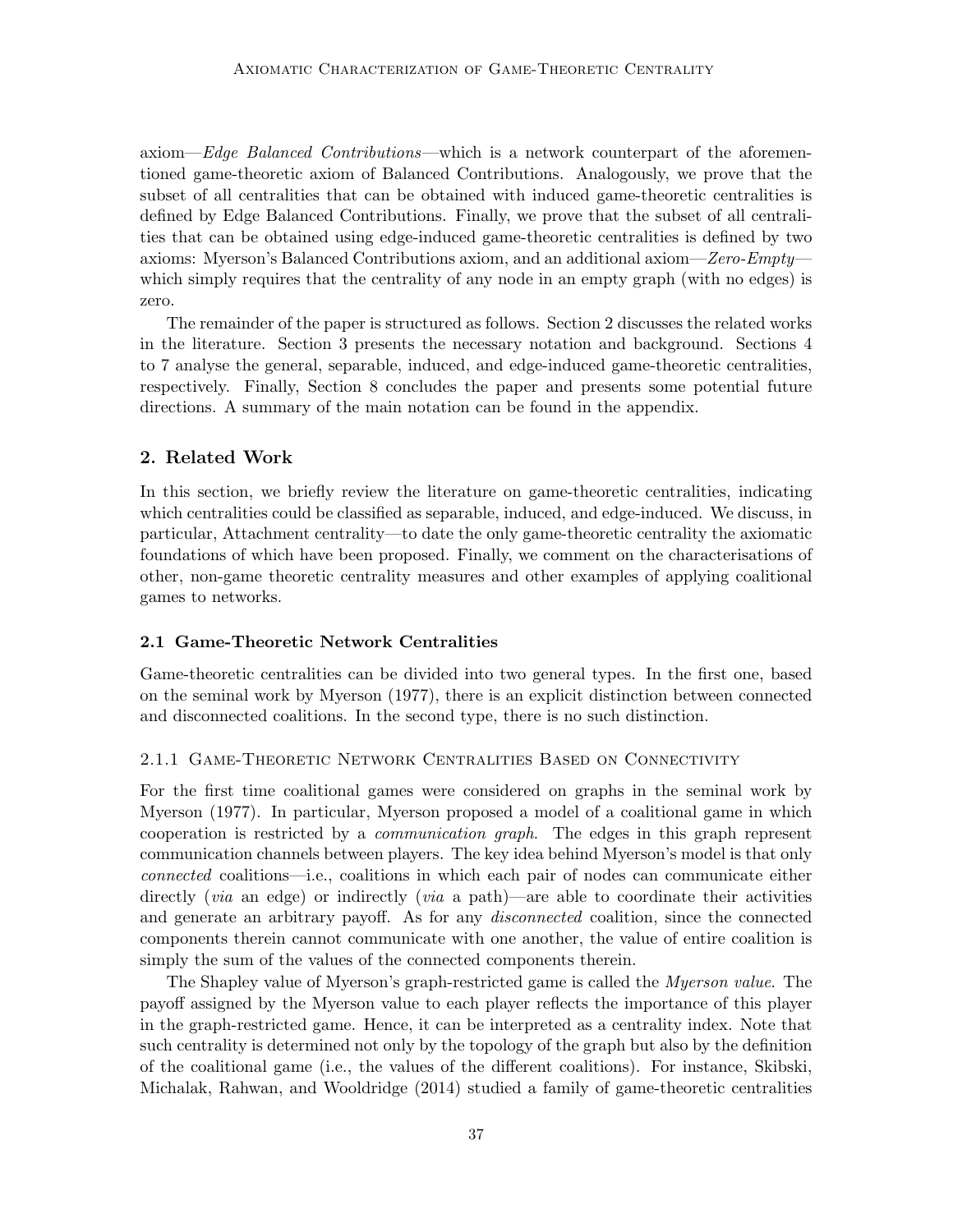whereby the value of a coalition, S, in unweighted graphs simplifies to  $|S|^{\alpha}|E(S)|^{\beta}$ , where  $\alpha$  and  $\beta$  are constants, and  $E(S)$  is the set of edges in the subgraph induced by S. Note that all centrality indices from this family belong to the class of induced game-theoretic centralities. Moreover, if  $\alpha = 0$ , then all the resulting centrality indices belong to the class of edge-induced game-theoretic centralities.

Myerson (1977) proved that his value is characterised by two basic axioms: Fairness and *Efficiency.* As mentioned earlier in the introduction, Fairness requires that each edge in the graph equally affects the payoff of both adjacent players (see page 46 for a formal definition). On the other hand, Efficiency requires that the payoff of each connected component of a graph is entirely divided among the members of this component. While the former axiom can be easily translated to the context of network centrality, the latter cannot.

The first axiomatization of a game-theoretic centrality was proposed by Skibski et al. (2016). In their centrality, called *Attachment centrality*, the value of an arbitrary (not necessarily connected) coalition, S, is:  $|S| - |K(G[S])|$ , where  $K(G[S])$  is the set of components of the subgraph induced by  $S$ . This implies that the value of a connected coalition,  $S$ , is:  $|S| - 1$ . The authors proved that Attachment centrality is the only centrality satisfying the following four axioms: Locality, Normalization, Gain-loss, and Myerson's Fairness. In more detail, Locality concerns connected components of the graph; it requires that the centrality of a node depends solely on the connected component to which this node belongs. Normalization is inspired by the observation that most centrality measures (e.g., Degree, Closeness, and Betweenness) are minimized when the node is isolated (i.e., does not have any neighbours), and maximized when the node happens to be the center of a star. Hence, Normalization requires that a (normalized) centrality measure returns a *minimum* value of 0, and a *maximum* value of  $n-1$  at these extreme cases, respectively. Gain-Loss, just like Fairness, concerns the impact of adding an edge to the graph. However, while Fairness focuses on how this addition affects both ends of the edge, the other axiom focuses on how this addition affects every node other than the two ends of the edge. Specifically, according to Gain-Loss, if adding an edge in a connected graph makes some nodes' centrality greater, then it must also make some other nodes' centrality smaller, such that the sum of centralities remains unchanged. Arguably, Gain-loss makes sense from the connectivity point of view, since all nodes share the role of keeping the network connected. For example, consider a situation in which the removal of a node,  $v$ , breaks a connected graph,  $G$ , into two components,  $G_1$  and  $G_2$ . Here, v obviously plays an important role in terms of connectivity, since its presence is necessary to connect  $G_1$  with  $G_2$ . Now suppose that the edge between nodes u and w was added to  $G$ , where u belongs to  $G_1$  and w belongs to  $G_2$ . With this addition, it seems reasonable to claim that the role played by u and w grows more important, whereas the role played by  $v$  diminishes, since its presence is no longer necessary to connect  $G_1$  with  $G_2$ . Finally, note that Attachment centrality belongs to the class of edge-induced game-theoretic centralities.

Amer and Giménez (2004) proposed an alternative approach to the one proposed by Myerson. Specifically, the authors considered a *connectivity game* in which the value of each connected coalition is 1, and the value of each disconnected coalition equals 0. This definition was generalized by Lindelauf et al. (2013), who allowed the connected coalitions to have arbitrary values instead of just 1. As an application, the authors considered the analysis of terrorist networks; here the value of every connected coalition was computed as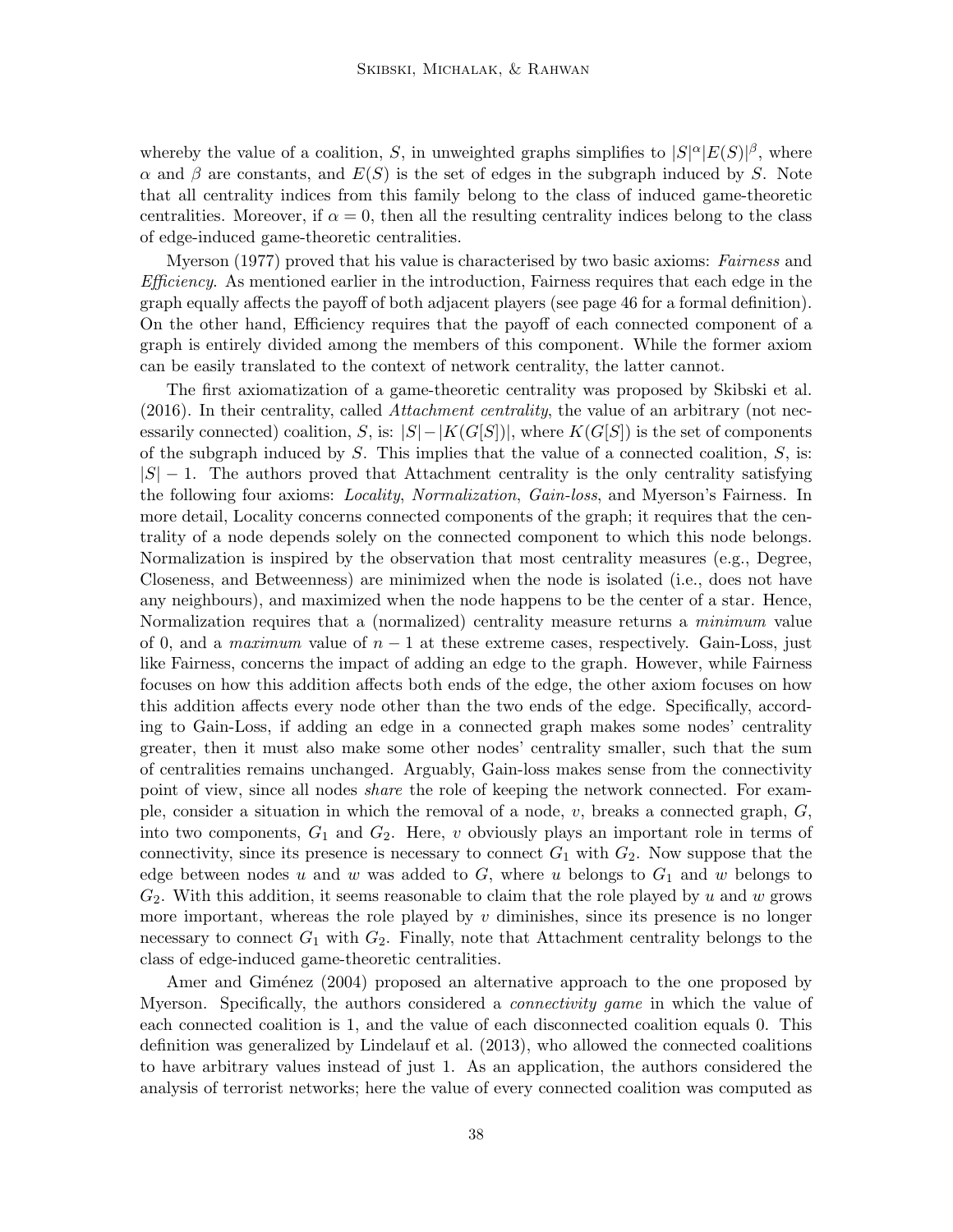the sum of the node weights. Finally, note that the centrality measure proposed by Amer and Giménez  $(2004)$ , as well as all the centrality measures proposed by Lindelauf et al. (2013), all belong to the class of induced game-theoretic centralities.

#### 2.1.2 Game-Theoretic Network Centralities Not Requiring Connectivity

In an attempt to identify the k most influential nodes in the network, Narayanam and Narahari (2011) proposed a new centrality measure based on coalitional games. In this approach, the value of a coalition was given by the number of nodes in that coalition plus the number of nodes that are immediately reachable from that coalition, i.e., the neighbours. The centrality of each node was then computed as the Shapley value of that node in the coalitional game. Later on, Michalak et al. (2013) extended this work by considering five different functions for computing the value of each coalition; some of these functions deal with weighted graphs whereas the rest deal with unweighted graphs. All of these functions revolve around the idea that the value of a group is computed as the number of nodes in the group plus the number of nodes in a certain subset of nodes reachable from the group. Again, the centrality of each node was computed as the Shapley value of that node in the corresponding coalitional game. The centrality measures proposed by Michalak et al. (2013) and in the literature that followed (see www.game-theoretic-centrality.com) are not captured by any class proposed in this article—these measures do not belong even to our most general class, namely that of separable game-theoretic centralities.

Narayanam, Skibski, Lamba, and Michalak (2014) proposed two game-theoretic centrality measures in an attempt to determine the "gatekeepers" in a social network. In contrast to all other game-theoretic centrality measures in the literature, the authors considered two functions that compute the value of each coalition based on the network obtained by removing the coalition from the network. For instance, one such function computes the value of a coalition, S, as:  $1/\sum_{C \in K(G[V \setminus S])} |C|^2$ , where V is the set of nodes, and  $K(G[V \setminus S])$  is the set of components of the subgraph induced by  $V \setminus S$ . With either function, the centrality of each node is computed as the Shapley value of that node in the corresponding coalitional game. The resulting centrality measures belong to the class of separable game-theoretic centralities, but do not belong to the class of induced game-theoretic centralities.

Moretti et al. (2010) considered a game-theoretic approach to measure the centrality of genes in networks, taking into consideration certain gene interactions. However, in their approach the value of a group of nodes depends not only on the graph itself, but also on the additional information—the connections to certain key genes.

Finally, a number of authors considered game-theoretic centralities for *directed* graphs (Gomez et al., 2003; del Pozo et al., 2011). However, no axiomatization has been proposed for any such centrality measure.

#### 2.2 Characterisations of Non Game-Theoretic Centralities

There have been several attempts to provide an axiomatic characterization of the standard centrality measures. In this context, Sabidussi (1966) considered axiomatization of the class of all centrality measures. Nieminen (1974) proposed an axiomatization of Degree centrality. Boldi and Vigna (2014) derived an axiomatization of a certain version of Closeness centrality.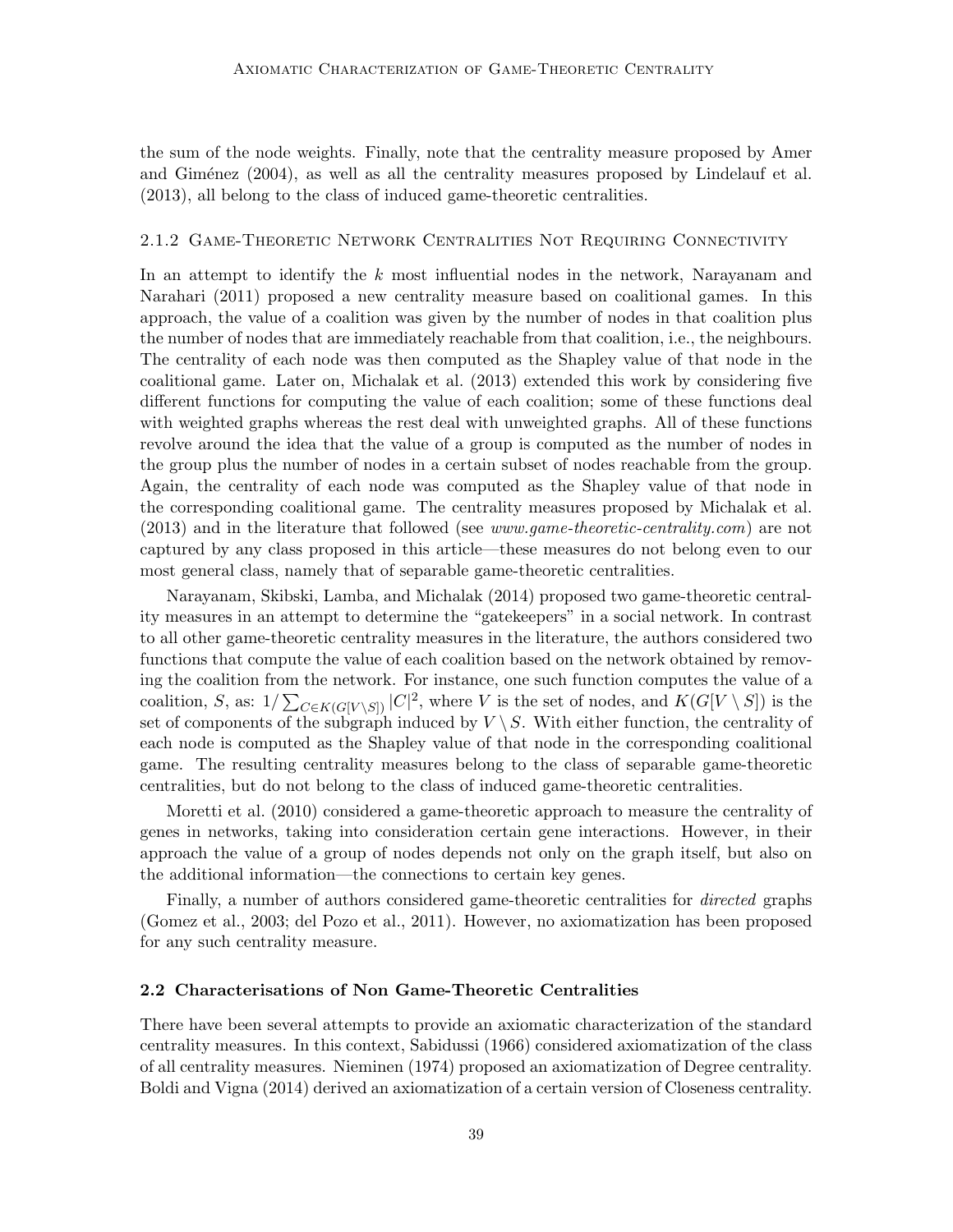More recently, Brandes et al. proposed an approach that can be positioned in-between the purely axiomatic and the purely conceptual ones (Brandes, 2014; Schoch & Brandes, 2015).

There also exist some non-axiomatic characterizations of centrality measures. Two such characterizations are due to Borgatti (2005) and Borgatti and Everett (2006). In more detail, Borgatti (2005) focused on networks where something is flowing from node to node across the edges. In this context, he characterized the centrality measures by two factors:

- the type of the *flow*, which may be indivisible (e.g., like transporting a certain physical object), or simultaneous (e.g., like sending a message to all neighbours);
- the type of *path*, which may have repeating nodes, repeating edges, or no repetition.

Borgatti argued that all standard centrality measures can be classified according to these two factors. In contrast, Borgatti and Everett (2006) characterized the centrality measures in term of "cohesiveness". Specifically, they classify the centrality measures based on:

- the type of path that the node is involved in; such a path can either be *radial* (i.e., starts from the node), or *medial* (i.e., goes through the node);
- the way in which the centrality of a node is affected by the paths it is involved in; this can either be based on the number (or "volume") of those paths, or the length of those paths.

The above produces four classes of centrality measures. The authors show how many centrality indices can be classified into those four classes.

# 2.3 Other Applications of Coalitional Games to Networks

There is a vast body of literature in which cooperative game theory intersects with network theory which is not concerned with node centrality. For instance, Deng and Papadimitriou (1994) proposed an induced subgraph representation in which the value of a coalition is the sum of weights of edges between nodes from this coalition. Ieong and Shoham (2005) introduced marginal-contribution networks which can be understood as the generalization of induced subgraph representation to hypergraphs, i.e., graphs where edges can connect any number of nodes. Elkind and Wooldridge (2009) extended this representation to hedonic games. Brânzei and Larson  $(2009)$  proposed *coalitional affinity games*, where edges represent affinity relation and the value of a player in a coalition is the sum of weights of edges to other players from this coalition. Similarly, Brânzei and Larson (2011) considered *social* distance games in which the utility of a player in a coalition is the harmonic centrality (average inversed distance to others) in a graph induced by the coalition.

In all these concepts the value of a coalition depends solely on edges within the coalition, as in induced game-theoretic centralities that we propose in this paper.

# 3. Preliminaries

In this section, we provide the necessary background and notation from both graph theory and coalitional game theory. A summary of the main notation can be found in the appendix.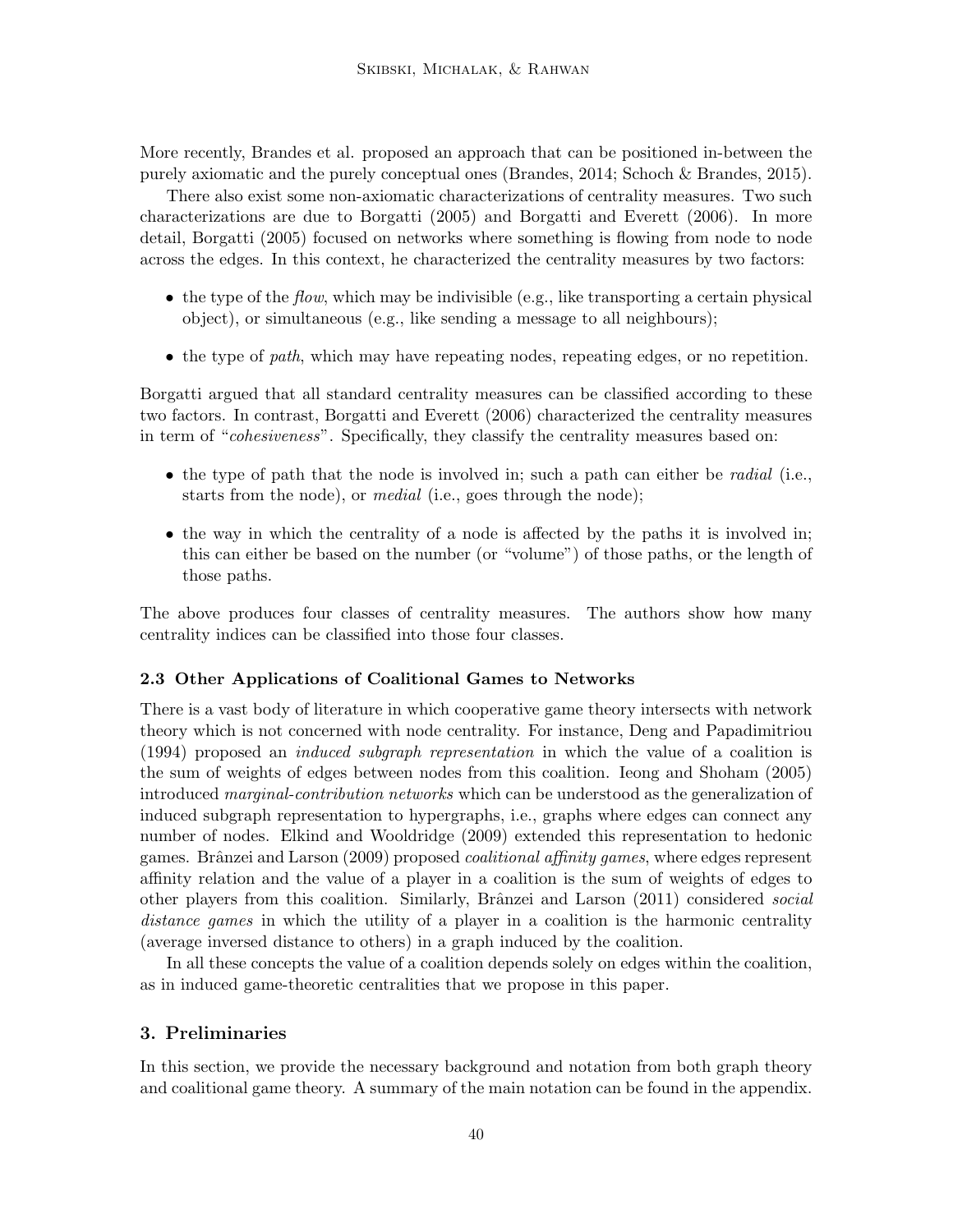### 3.1 Graph Theory

A graph (network) is a pair  $G = (V, E)$ , where V is the set of nodes and E is the set of edges. The edge between any two nodes,  $v, u \in V$ , will be denoted by  $\{v, u\}$ . We denote by  $E_v$  the edges of node v in E, i.e.,  $E_v = \{\{v, w\} \in E : w \in V\}$ . Given a set of nodes, V, the set of all possible graphs will be denoted by  $\mathcal{G}^V$ . Furthermore, the set of all possible edges will be denoted by  $\mathcal{E}^V$ , i.e.,  $\mathcal{E}^V = \{ S \subseteq V : |S| = 2 \}$ . Note that we do not consider self-loops, i.e., edges of the form  $(v, v) : v \in V$ .

For any subset of nodes,  $S \subseteq V$ , the *subgraph of G induced by S* is denoted by  $G[S]$  and is defined as the graph whose set of nodes is  $S$  and whose set of edges consists of every edge in  $E$  of which both ends belong to  $S$ . Formally:

$$
G[S] = (S, \{ \{v, u\} \in E : v, u \in S \} ).
$$

A subgraph is said to be connected if there exists a path between every pair of nodes in that subgraph. Furthermore, any such connected subgraph,  $G[S]$ , is said to be *maximal* if  $G[S']$  is disconnected for all  $S \subset S'$ . We will refer to each maximal connected subgraph as a component of G. Also, we will denote by  $\mathcal{K}(G)$  the partition of V in which every subset induces a component of G.

A centrality index is a function,  $c: \mathcal{G}^V \to \mathbb{R}^V$ , that assigns to every node  $v \in V$  a real number reflecting the importance of  $v$  in  $G$ ; this number is called the *centrality* of  $v$ . Typically, the higher the centrality, the more important or central the node. Given a set of nodes, V, the set of all possible centrality indices is denoted by  $\mathcal{C}^V$ . For every  $c \in \mathcal{C}^V$  and every  $k \in \mathbb{R}$ , we define the centrality index  $(k \cdot c)$  as follows:  $(k \cdot c)_v(G) = k \cdot c_v(G)$  for all  $G \in \mathcal{G}^V$  and  $v \in V$ . Similarly, for every  $c, c' \in \mathcal{C}^V$ , we define the centrality index  $(c + c')$  as follows:  $(c + c')<sub>v</sub>(G) = c<sub>v</sub>(G) + c'<sub>v</sub>(G)$  for all  $G \in \mathcal{G}^V$  and  $v \in V$ .

# 3.2 Coalitional Game Theory

A game is a pair,  $(N, f)$ , where N is the set of players and  $f: 2^N \to \mathbb{R}$  is the characteristic function, which assigns to each subset of players a real number reflecting its importance. Any subset of players,  $S \subseteq N$ , is called a *coalition*, and  $f(S)$  is called the value of coalition S. Typically,  $f(\emptyset) = 0$ . Given a set of players, N, the set of all possible games is denoted by  $\mathcal{F}^N$ .

A solution concept,  $\varphi : \mathcal{F}^N \to \mathbb{R}^N$ , is a function that assigns a payoff to each player, v, in any given game  $(N, f)$ ; this payoff is denoted by  $\varphi_v(f)$ . Given a set of players N, the set of all possible solution concepts is denoted by  $\Phi^N$ .

A fundamental class of solution concepts is Semivalues (Dubey, Neyman, & Weber, 1981). Let  $\beta: \{0, ..., |N|-1\} \to [0, 1]$  be a function such that  $\sum_{k=0}^{|N|-1} \beta(k) = 1$ . Every such  $\beta$  defines a unique semivalue,  $\varphi^{\beta}$ , based on which the payoff of a player  $v \in N$  is computed as follows:

$$
\varphi_v^{\beta}(f) = \sum_{S \subseteq N \setminus \{v\}} \frac{\beta(|S|)}{\binom{|N|-1}{|S|}} (f(S \cup \{v\}) - f(S)). \tag{1}
$$

Here, the expression  $f(S \cup \{v\}) - f(S)$  is known as the *marginal contribution* of player v to coalition S. We will write  $\beta^*(k)$  as a shorthand notation for  $\beta(k)/\binom{|N|-1}{k}$  $\binom{[-1]}{k}$ . A semivalue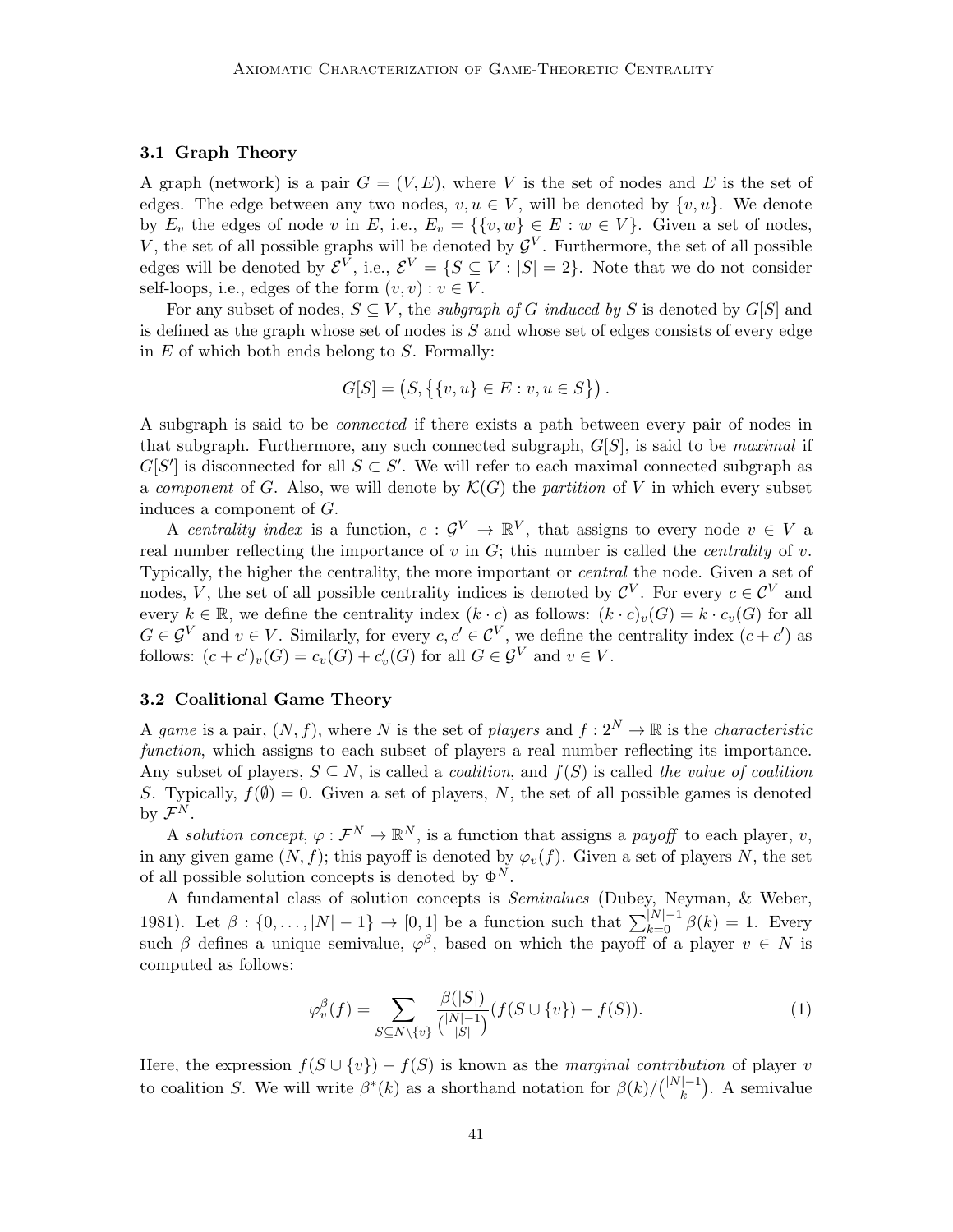

Figure 2: An illustration of a game-theoretic centrality,  $(r, \varphi)$ , on two sample networks,  $G_1$  and  $G_2$ . For instance, given the graph  $G_1 = (V, E)$ , the *representation function*, r, outputs a coalitional game,  $(V, f_{G_1}^r)$ . Then, the solution concept  $\varphi$  assigns a payoff to every player in  $V$ ; this payoff is interpreted as the centrality of the corresponding node.

is said to be *positive* if  $\beta(k) > 0$  for every  $k \in \{0, \ldots, |N|-1\}$ . Given N, the set of all semivalues is denoted by  $S\mathcal{V}^N$ , and the set of all *positive* semivalues is denoted by  $S\mathcal{V}^N_+$ . Thus,  $S V_+^N \subseteq S V^N \subseteq \Phi^N$ .

Two well-known solution concepts, namely the Shapley value (Shapley, 1953) and the Banzhaf index (Banzhaf III, 1965), are in fact positive semivalues, with  $\beta^{Shapley}(k) = 1/|N|$ , and  $\beta^{Banzhaf}(k) = {|\mathcal{N}| - 1 \choose k}$  ${k-1 \choose k}/2^{|N|-1}.$ 

## 3.3 Game-Theoretic Centrality Indices

We begin with the definition of a *representation function*,  $r: \mathcal{G}^V \to \mathcal{F}^V$ , which maps every graph,  $G = (V, E)$ , onto a cooperative game,  $r(G)$ , whose set of players is V, and whose characteristic function is denoted by  $f_G^r$ . That is to say,  $r(G) = (V, f_G^r)$ . Given a set of nodes V, the set of all possible representation functions will be denoted by  $\mathcal{R}^V$ .

A Game-Theoretic Centrality Index (GTC) is a pair,  $(r, \varphi)$ , where r is a representation function, and  $\varphi$  is a solution concept. We say that a game-theoretic centrality index,  $(r, \varphi)$ , generates a centrality index,  $[(r, \varphi)] \in \mathcal{C}^V$ , computed for every  $G \in \mathcal{G}^V$  and every  $v \in V$  as follows:

$$
[(r,\varphi)]_v(G) = \varphi_v(f_G^r). \tag{2}
$$

In words, the centrality  $[(r, \varphi)]$  of node v in the graph G equals the payoff of player v in the game  $r(G)$  according to the solution concept  $\varphi$ . Figure 2 illustrates the way this centrality is generated. This figure will be used in subsequent examples in the article.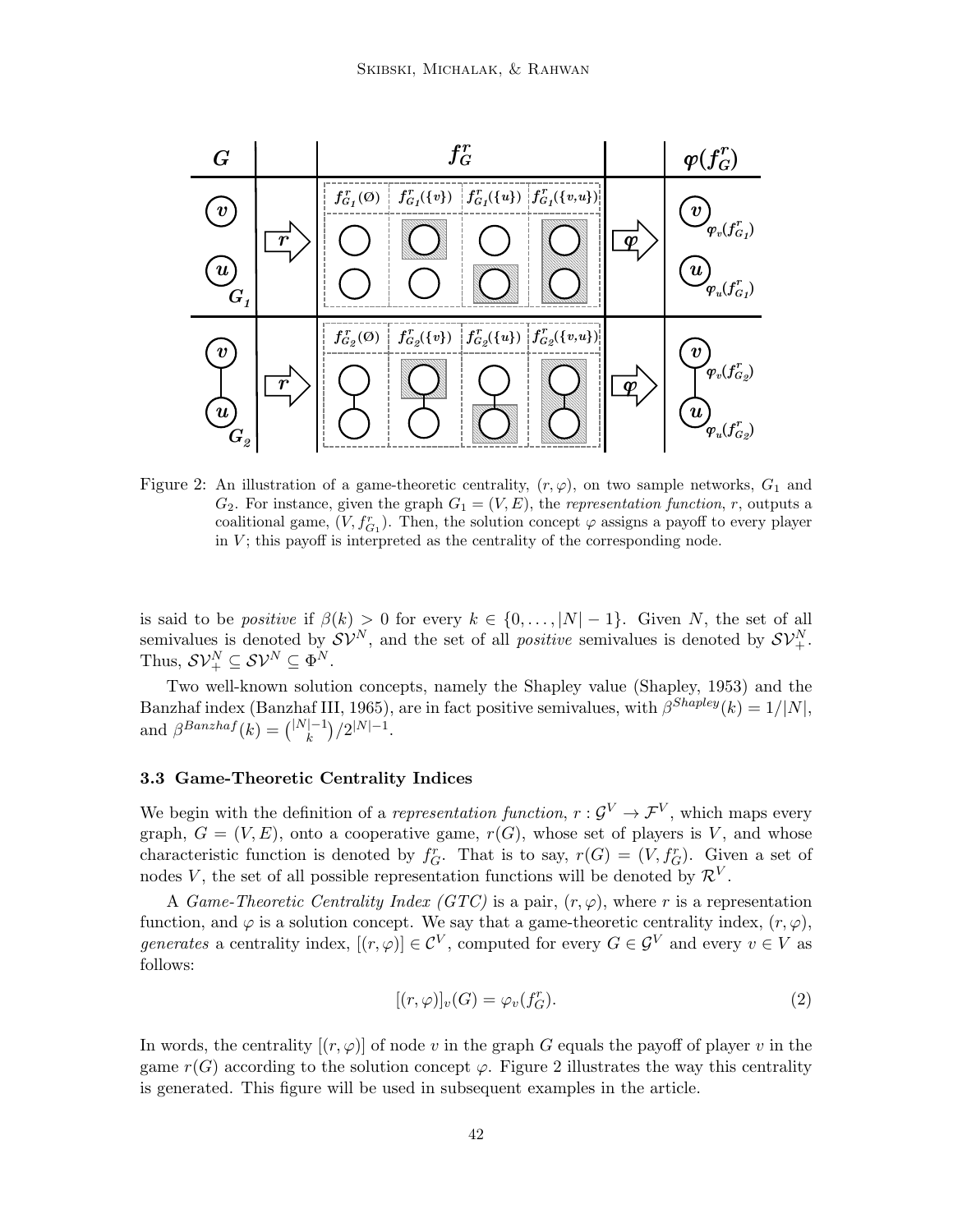We say that  $(r, \varphi)$  is *based* on  $\varphi$ . Given a set of nodes, V, the set of all game theoretic centrality indices will be denoted by  $\mathcal{GTC}^V$ . Formally:

$$
\mathcal{GTC}^V = \{ (r, \varphi) : r : \mathcal{G}^V \to \mathcal{F}^V, \varphi \in \Phi^V \}.
$$

We will refer to  $\mathcal{GTC}^V$  as the general class of game-theoretic centrality indices. For any given class,  $\mathcal{I} \subseteq \mathcal{GTC}^V$ , we will write  $[\mathcal{I}]$  to denote the set of centrality indices generated by every  $(r, \varphi) \in \mathcal{I}$ . For instance, we have:

$$
[\mathcal{GTC}^V] = \{[(r,\varphi)] : (r,\varphi) \in \mathcal{GTC}^V\}.
$$

Furthermore, for any given class,  $\mathcal{I} \subseteq \mathcal{GTC}^V$ , we will write  $\mathcal{I}_+$  to denote the subclass of  $\mathcal I$  for which the solution concept happens to be a positive semivalue. Likewise, for any  $\varphi \in \Phi^V$ , we will write  $\mathcal{I}_{\varphi}$  to denote the subclass of  $\mathcal I$  for which the solution concept happens to be  $\varphi$ . For instance, we have:

$$
\begin{array}{rcl}\n\mathcal{G}\mathcal{T}\mathcal{C}_{+}^{V} & = & \{ (r,\varphi) : r : \mathcal{G}^{V} \to \mathcal{F}^{V}, \varphi \in \mathcal{S}\mathcal{V}_{+}^{V} \}, \\
\mathcal{G}\mathcal{T}\mathcal{C}_{\varphi}^{V} & = & \{ (r,\varphi) : r : \mathcal{G}^{V} \to \mathcal{F}^{V} \}.\n\end{array}
$$

In this article, we focus on  $\mathcal{GTC}_{+}^V$ . Furthermore, we restrict our attention to a fixed set of nodes, V, and so will often omit V from notation such as  $\mathcal{E}^V$ ,  $\mathcal{C}^V$ ,  $\Phi^V$ ,  $\mathcal{SV}^V$ , and  $\mathcal{GTC}^V$ . Finally, a summary of the main notation can be found in the appendix.

## 4. General Class of Game-Theoretic Centralities

At first glance, it may seem that  $[\mathcal{GTC}] \subsetneq \mathcal{C}$ . However, as we will establish in Theorem 1, for every centrality index,  $c \in \mathcal{C}$ , there exists a game-theoretic centrality index,  $(r, \varphi)$ , such that  $[(r, \varphi)] = c$ . The theorem builds upon a *dummy game*—a standard concept in cooperative game theory.

**Theorem 1.** For every positive semivalue  $\varphi \in \mathcal{SV}_+,$ 

$$
[\mathcal{GTC}_{\varphi}] = [\mathcal{GTC}_{+}] = [\mathcal{GTC}] = \mathcal{C}.
$$

*Proof.* Since  $\varphi \in SV_+$ , then  $\mathcal{GTC}_\varphi \subseteq \mathcal{GTC}_+$ . Based on this, as well as the fact that  $[\mathcal{GTC}] \subseteq \mathcal{C}$ , we have:

$$
[\mathcal{GTC}_{\varphi}]\subseteq[\mathcal{GTC}_{+}]\subseteq[\mathcal{GTC}]\subseteq\mathcal{C}.
$$

It remains to prove that  $\mathcal{C} \subseteq [\mathcal{GTC}_{\varphi}]$ . To put it differently, for every  $c \in \mathcal{C}$ , it remains to prove that there exists some  $r \in \mathcal{R}$  such that  $[(r, \varphi)] = c$ . To this end, let  $c \in \mathcal{C}$  be an arbitrary centrality index, and let us define a representation function  $r(G) = (V, f<sub>G</sub>)$  for every  $G \in \mathcal{G}^V$  such that:

$$
\forall S \subseteq V, \quad f_G^r(S) = \sum_{v \in S} c_v(G).
$$

This is a dummy game—a game in which the value of every coalition is the sum of the values of its members. In our case, we set the value of every  $v \in V$  to be equal to the centrality of v in graph G according to c. More precisely, we set  $f_G^r({v}) = c_v(G)$ . Now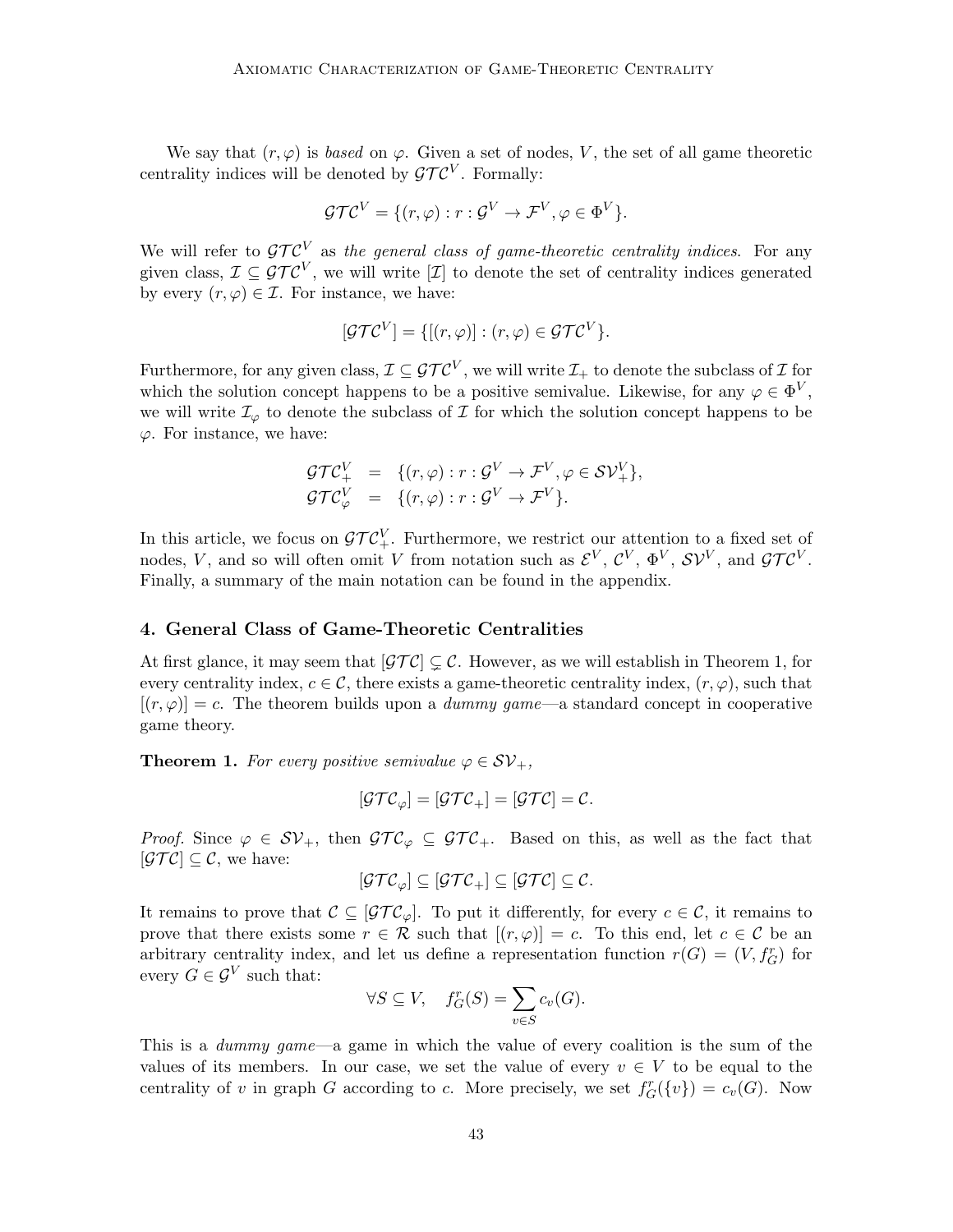since the marginal contribution of v to every coalition is equal to  $c_v(G)$ , then the definition of semivalues (Equation 1) implies that:

$$
\forall v \in V, \quad [(r,\varphi)]_v(G) = \varphi_v(f_G^r) = c_v(G).
$$

This concludes the proof of Theorem 1.

Let us illustrate the construction used in the proof of Theorem 1 using the networks from Figure 2 through the following example.

**Example 1.** Consider the *degree centrality*,  $c^D$ , defined as:

$$
c_v^D(G) = |\{\{v, u\} \in E : u \in V\}|.
$$

Now, given the two possible graphs in  $\mathcal{G}^{\{v,u\}}$ , i.e., given  $G_1 = (\{v,u\}, \emptyset)$  and  $G_2 =$  $({v, u}, {v, u})$ ,  $({v, u})$ , let us show how to generate  $c^D$  using some GTC. First, let us deal with  $G_1$ . We need to specify  $f_{G_1}^r$  such that  $\varphi_v(f_{G_1}^r) = c_v^D(G_1) = 0$ , and  $\varphi_u(f_{G_1}^r) = c_u^D(G_1) = 0$ . To this end, let us define a dummy game in which  $f_{G_1}^r(\{v\}) = c_v^D(G_1) = 0$  and  $f_{G_1}^r(\{u\}) =$  $c_u^D(G_1) = 0$ . This implies that  $f_{G_1}^r(\{v, u\}) = f_{G_1}^r(\{v\}) + f_{G_1}^r(\{u\}) = 0$ . Since every marginal contribution of v equals 0 (i.e.,  $f_{G_1}^r(\{v\}) - f_{G_1}^r(\emptyset) = 0$  and  $f_{G_1}^r(\{v, u\}) - f_{G_1}^r(\{u\}) = 0$ ), then from the definition of semivalues we get:  $\varphi_v(f_{G_1}^r) = 0$ . Following the same reasoning, we get:  $\varphi_u(f_{G_1}^r) = 0$ . Moving on to  $G_2$ , we define a dummy game in which  $f_{G_2}^r(\{v\}) = f_{G_2}^r(\{u\}) = 1$ , which implies that  $f_{G_2}^r(\{v, u\}) = 1 + 1 = 2$ . Following the above reasoning, we get:  $\varphi_v(f_{G_2}^r) = \varphi_u(f_{G_2}^r) = 1$ .

Next, we lay the theoretical foundation for the coming sections by showing that the totality of all centrality indices form a vector space. To this end, we will introduce the class of unanimity centrality indices.

**Definition 1.** (Unanimity Centrality Indices) Given a set of edges,  $E^{\dagger} \subseteq \mathcal{E}^V$ , and a set of nodes,  $U \subseteq V$ ,  $U \neq \emptyset$ , the unanimity centrality index  $c^{\langle U, E^{\dagger} \rangle}$  is defined for every  $G =$  $(V, E) \in \mathcal{G}^V$  and every  $v \in V$  as follows:

$$
c_v^{\langle U, E^{\dagger} \rangle}(G) = \begin{cases} 1 & \text{if } v \in U \text{ and } E^{\dagger} \subseteq E, \\ 0 & \text{otherwise.} \end{cases}
$$

As such,  $c^{(U,E^{\dagger})}$  assigns a value of 1 if and only if the node belongs to U and the graph contains every edge from  $E^{\dagger}$ .

The set of all unanimity centrality indices will be denoted by  $\mathcal{U}^V$ , or simply  $\mathcal U$  when there is no risk of confusion.

The next lemma provides a sufficient condition for the linear independence of the class of unanimity centrality indices.

**Lemma 2.** Let  $U^*$  be a set of unanimity centrality indices such that for every set of edges,  $E^{\dagger} \subseteq \mathcal{E}^V$ , and every pair,  $c^{\langle U, E^{\dagger} \rangle}, c^{\langle U', E^{\dagger} \rangle} \in \mathcal{U}^*$ , we have:  $U = U'$  or  $U \cap U' = \emptyset$ . Then,  $\mathcal{U}^*$ is linearly independent.

 $\Box$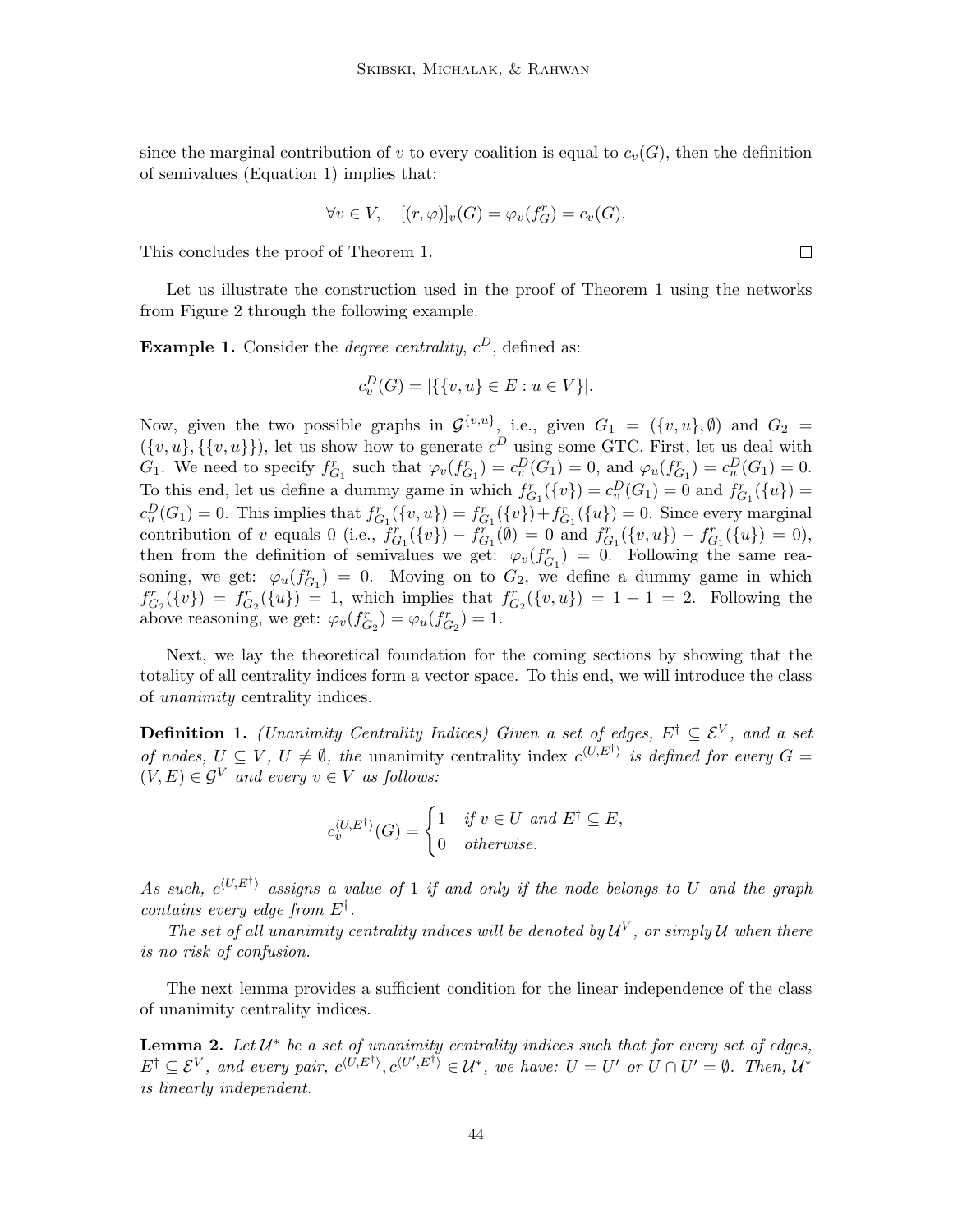*Proof.* If  $U^* = \emptyset$ , then it is linearly independent. Now assume that  $U^* \neq \emptyset$  and that  $U^*$ is not linearly independent, i.e., there exists a collection of coefficients,  $\alpha_{(U,E^{\dagger})}$  for every  $c^{\langle U, E^{\dagger} \rangle} \in \mathcal{U}^*$ , that are not all equal to zero, such that:

$$
\sum_{c^{\langle U, E^{\dagger} \rangle} \in \ \mathcal{U}^*} \left( \alpha_{\langle U, E^{\dagger} \rangle} \cdot c^{\langle U, E^{\dagger} \rangle} \right)_v(G) = 0
$$

for every  $v \in V$  and every  $G \in \mathcal{G}^V$ . This means that there exists a pair,  $(U_0, E_0^{\dagger})$ , such that  $\alpha_{\langle U_0, E_0^{\dagger}\rangle} \neq 0$  and  $\alpha_{\langle U, E^{\dagger}\rangle} = 0$  for every  $E^{\dagger} \subsetneq E_0^{\dagger}$  $\overline{0}$ . Then, for  $v \in U_0$ , we have

$$
\sum_{c^{(U,E^{\dagger})} \in \mathcal{U}^*} \left( \alpha_{\langle U,E^{\dagger} \rangle} \cdot c^{\langle U,E^{\dagger} \rangle} \right)_v ((V,E_0^{\dagger})) = \sum_{c^{(U,E^{\dagger})} \in \mathcal{U}^*, E^{\dagger} \subseteq E_0^{\dagger}} \left( \alpha_{\langle U,E^{\dagger} \rangle} \cdot c^{\langle U,E^{\dagger} \rangle} \right)_v ((V,E_0^{\dagger})) \tag{3}
$$
\n
$$
= \sum_{c^{(U,E^{\dagger})} \in \mathcal{U}^*, E^{\dagger} \subseteq E_0^{\dagger}} \left( \alpha_{\langle U,E^{\dagger} \rangle} \cdot c^{\langle U,E^{\dagger} \rangle} \right)_v ((V,E_0^{\dagger})) \tag{4}
$$

$$
\sum_{c^{(U,E_0^{\dagger})} \in \mathcal{U}^*} \left( \alpha_{\langle U,E_0^{\dagger} \rangle} \cdot c^{\langle U,E_0^{\dagger} \rangle} \right)_v ((V,E_0^{\dagger})) \qquad (4)
$$

$$
= \left(\alpha_{\langle U_0, E_0^{\dagger}\rangle} \cdot c^{\langle U_0, E_0^{\dagger}\rangle}\right)_v ((V, E_0^{\dagger})) \neq 0. \tag{5}
$$

Here, we used the fact that  $c_v^{\langle U, E^{\dagger} \rangle}((V, E)) = 0$  if  $E^{\dagger} \nsubseteq E$  (Equation 3) and the fact that  $c_v^{\langle U, E^{\dagger} \rangle}(G) = 0$  if  $v \notin U$  (Equations 4 and 5). This way, we obtain the desirable contradiction which concludes the proof of Lemma 2.  $\Box$ 

Next, we use Lemma 2 to characterize a basis of the class of all centrality indices,  $\mathcal{C}$ .

**Theorem 3.** The class  $\mathcal{C}$  is a vector space with the basis:

$$
\mathcal{U}_{All}^V = \{c^{\langle \{v\}, E^{\dagger} \rangle} : v \in V, E^{\dagger} \subseteq \mathcal{E}^V \}.
$$

*Proof.* Since C is closed under addition (for every  $c, c' \in \mathcal{C}$  we have  $c + c' \in \mathcal{C}$ ) and closed under scalar multiplication (for every  $c \in \mathcal{C}$  and a scalar  $k \in \mathbb{R}$  we have  $k \cdot c \in \mathcal{C}$ ), then  $\mathcal{C}$  is a vector space. It remains to prove that  $\mathcal{U}_{All}^V$  is a basis of C. We know from Lemma 2 that  $\mathcal{U}_{All}^V$  is linearly independent. Moreover, since  $|\mathcal{U}_{All}^V| = |V \times \mathcal{E}| = |V \times \mathcal{G}|$ , the size of  $\mathcal{U}_{All}^V$  is the same as the dimension of  $\mathcal{C}$ . This concludes the proof.  $\Box$ 

The above result comes in handy when proving that all centrality indices from a given class can be generated with a subclass of GTCs. More in detail, the following lemma shows that if the basis of a class can be generated, then the whole class can also be generated.

**Lemma 4.** Let  $\mathcal{C}^*$  be a class of centrality indices with a basis  $\mathcal{U}^*$ , and let  $\mathcal{I} \subseteq \mathcal{GTC}_{\varphi}$  be a class of GTCs closed under addition and scalar multiplication. If  $\mathcal{U}^* \subseteq [\mathcal{I}]$ , then  $\mathcal{C}^* \subseteq [\mathcal{I}]$ .

*Proof.* Assume that  $\mathcal{U}^* = \{c_1, c_2, \ldots, c_m\}$ . Furthermore, for every  $c_i \in \mathcal{U}^*$ , let  $(r_i, \varphi)$  denote a centrality from  $\mathcal I$  such that  $[(r_i, \varphi)] = c_i$ . Since  $\mathcal U^*$  is a basis of  $\mathcal C^*$ , every centrality  $c \in \mathcal C^*$ is a linear combination of centralities from  $\mathcal{U}^*$ , i.e., there exists a collection of coefficients,  $\alpha_i$  for every  $c_i$ , such that:

$$
c = \sum_{c_i \in \mathcal{U}^*} \alpha_i c_i.
$$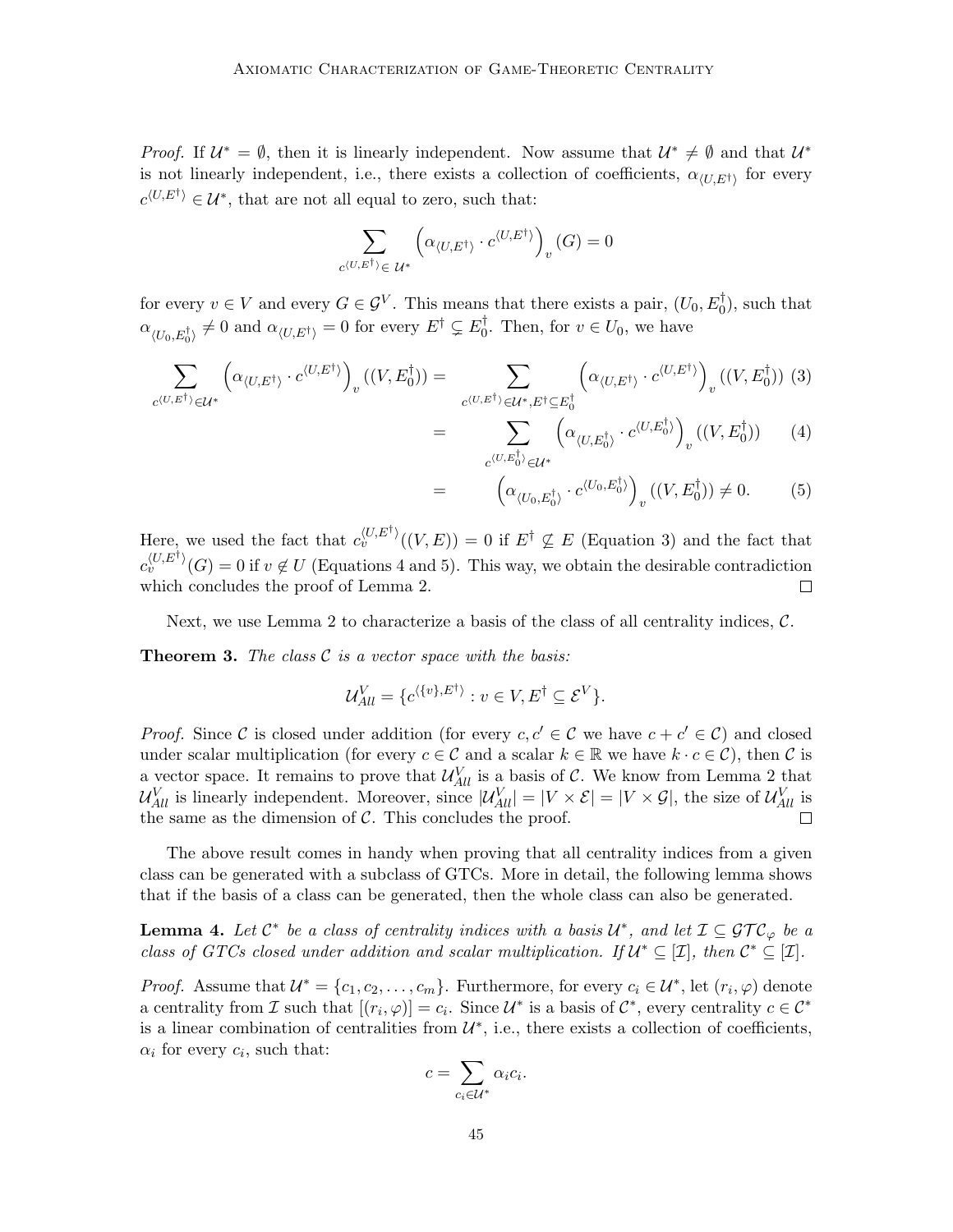From the additivity of semivalues, we have that  $[(r, \varphi)] + [(r', \varphi)] = [(r + r', \varphi)]$  and  $[(k \cdot$  $[r, \varphi] = k \cdot [(r, \varphi)]$  for arbitrary representation functions  $r, r'$ , arbitrary scalar  $k \in \mathbb{R}$ , and arbitrary  $\varphi \in \mathcal{SV}_+$ . Therefore, we have:

$$
\left[\left(\sum_{c_i \in \mathcal{U}^*} \alpha_i c_i, \varphi\right)\right] = c.
$$

Since we assumed that  $\mathcal I$  is closed under addition and scalar multiplication, we know that this centrality belongs to  $\mathcal I$ . This concludes the proof of Lemma 4.  $\Box$ 

In the general class of game-theoretic centrality indices, for any two distinct graphs,  $G, G' \in \mathcal{G}$ , a representation function r may output two games,  $(V, f_G^r), (V, f_{G'}^r) \in \mathcal{F}$ , that are completely independent from one another. In other words, the value of every subset of nodes  $S \subseteq V$  under  $f_G^r$  may be completely different than (or independent from) the value of the same subset under  $f_{G'}^r$ . This implies that in order to define a game-theoretic centrality in the general form, one needs to specify all  $2^V$  values of  $f_G^r$  for every  $G \in \mathcal{G}$ . Such a centrality index would clearly be impractical. To overcome this limitation, every gametheoretic centrality index studied in the literature to date assumes some kind of dependency between  $f_G^r$  and  $f_{G'}^r$  (see, e.g., Michalak et al., 2013). We follow this approach in the next sections, where we define three classes of game-theoretic centralities by imposing some natural requirements on the representation function.

## 5. Separable Game-Theoretic Centralities

The first subclass of  $\mathcal{GTC}$  that we consider is the class of *separable* game-theoretic centralities, or separable GTCs.

**Definition 2.** (Separable GTC) A representation function,  $r$ , is separable if for every coalition  $S \subseteq V$  and every two graphs  $G, G' \in \mathcal{G}^V$  such that  $G[S] = G'[S]$  and  $G[V \setminus S] =$  $G'[V \setminus S]$  it holds that  $f_G^r(S) = f_{G'}^r(S)$ . A GTC,  $(r, \varphi)$ , is separable if r is separable. Given a set of nodes, V, the set of all separable  $GTCs$  is denoted by  $SGTC$ .

In words, a game-theoretic centrality index is separable if the value of every coalition,  $S \subseteq V$ , under the representation function, r, depends solely on the subgraph induced by S and the subgraph induced by  $V \setminus S$  in G.

As we will show later on in this section, separable GTCs are related to the notion of Fairness, proposed by Myerson (1977).

**Fairness:** For every  $G = (V, E)$  and every  $v, u \in V$  such that  $\{v, u\} \notin E$ , adding the edge  $\{v, u\}$  to the graph G affects the centrality of v and u equally. Formally:

$$
c_v((V, E \cup \{\{v, u\}\})) - c_v((V, E)) = c_u((V, E \cup \{\{v, u\}\})) - c_u((V, E)).
$$

The class of all centralities satisfying Fairness will be denoted by  $\mathcal{C}_{Fair}^V$ , or simply  $\mathcal{C}_{Fair}$ when there is no risk of confusion.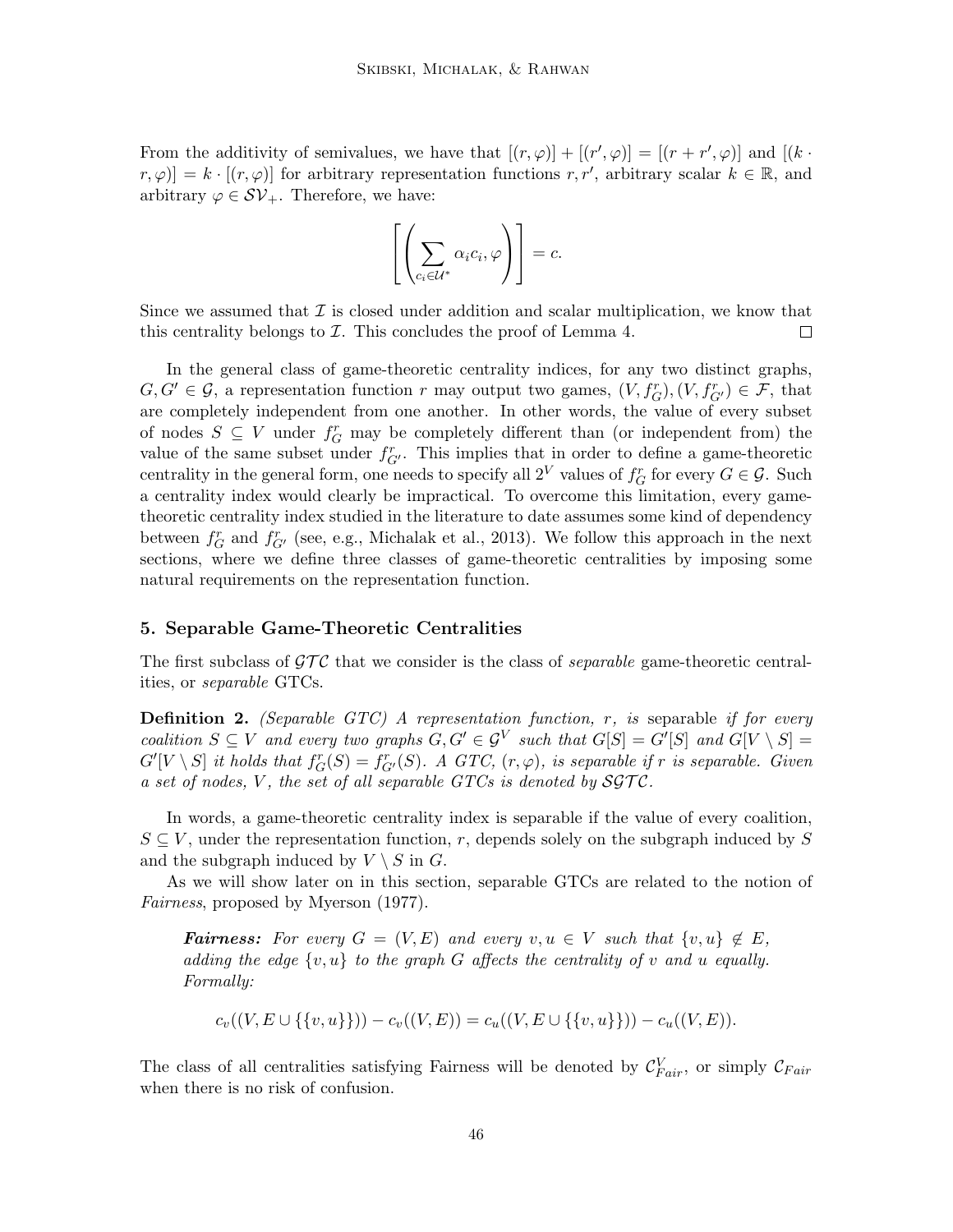For every node,  $v \in V$ , and edge,  $e \in \mathcal{E}$ , we will use the notation:

$$
\Delta_v^c(e, G) = c_v((V, E \cup \{e\})) - c_v((V, E)).
$$

Note that, if  $e \in E$ , then  $\Delta_v^c(e, (V, E)) = 0$ . Using this notation, Fairness states that  $\Delta_v^c({v, u}, G) = \Delta_u^c({v, u}, G)$  for every graph  $G \in \mathcal{G}$  and  $v, u \in V$ .

The following lemma states that any centrality index in  $\mathcal{C}_{Fair}$  can be uniquely characterized by only specifying the sum of node-centralities in every component of the graph (i.e., there is no need to specify the centrality of every node).

**Lemma 5.** For every function,  $g: 2^V \times \mathcal{G}^V \to \mathbb{R}$ , there exists at most<sup>3</sup> one centrality index,  $c \in \mathcal{C}_{Fair}^V$ , that satisfies  $\sum_{v \in S} c_v(G) = g(S, G)$  for every  $G \in \mathcal{G}^V$  and  $S \in \mathcal{K}(G)$ .

*Proof.* Let  $c, c' \in \mathcal{C}^V$  be two centrality indices such that for every graph  $G \in \mathcal{G}^V$  and every  $S \in \mathcal{K}(G)$  we have:

$$
\sum_{v \in S} c_v(G) = g(S, G) = \sum_{v \in S} c'_v(G).
$$

Then, it suffices to prove that  $c_v(G) = c'_v(G)$  for every graph  $G \in \mathcal{G}^V$  and every  $v \in V$ . The proof will proceed by contradiction. Specifically, let  $G = (V, E)$  be a graph with the minimum number of links such that  $c_v(G) \neq c'_v(G)$ . Furthermore, let  $e = \{v, u\} \in E$  be an arbitrary edge, and assume that v, u belong to some  $S \in \mathcal{K}(G)$ . Based on Fairness, we have:

$$
c_v(G) - c_u(G) = c_v((V, E \setminus \{e\})) - c_u((V, E \setminus \{e\})) =
$$
  

$$
c'_v((V, E \setminus \{e\})) - c'_u((V, E \setminus \{e\})) = c'_v(G) - c'_u(G).
$$

Now, let  $\delta_v = c_v(G) - c'_v(G)$  for  $v \in V$ . We get:

$$
\delta_v = c_v(G) - c'_v(G) = c_u(G) - c'_u(G) = \delta_u.
$$

Consider a node  $w \in S$ . Since v and w are in the same component, then there exists a path  $(v, u_1, u_2, \ldots, u_k, w)$  and we get:

$$
\delta_v = \delta_{u_1} = \ldots = \delta_{u_k} = \delta_w.
$$

Now, summing over all nodes from S we get:

$$
|S| \cdot \delta_v = \sum_{w \in S} \delta_w = \sum_{w \in S} (c_w(G) - c'_w(G)) = \sum_{w \in S} c_w(G) - \sum_{w \in S} c'_w(G) = 0.
$$

Thus,  $c_v(G) = c'_v(G)$ , which is a contradiction. This concludes the proof of Lemma 5.  $\Box$ 

It should be noted that our proof of Lemma 5 follows the reasoning of Myerson (1977, Proof of Theorem, p.228). However, we could not use his result directly. In more details, Myerson proved that for every characteristic function  $g: 2^V \to \mathbb{R}$  there exists a unique

<sup>3.</sup> While the lemma states that there exist at most one such centrality index, in the proof of Theorem 6 we prove that there exist exactly one. The same comment applies to Lemma 9 and Lemma 13 (in respect to Theorem 10 and 14).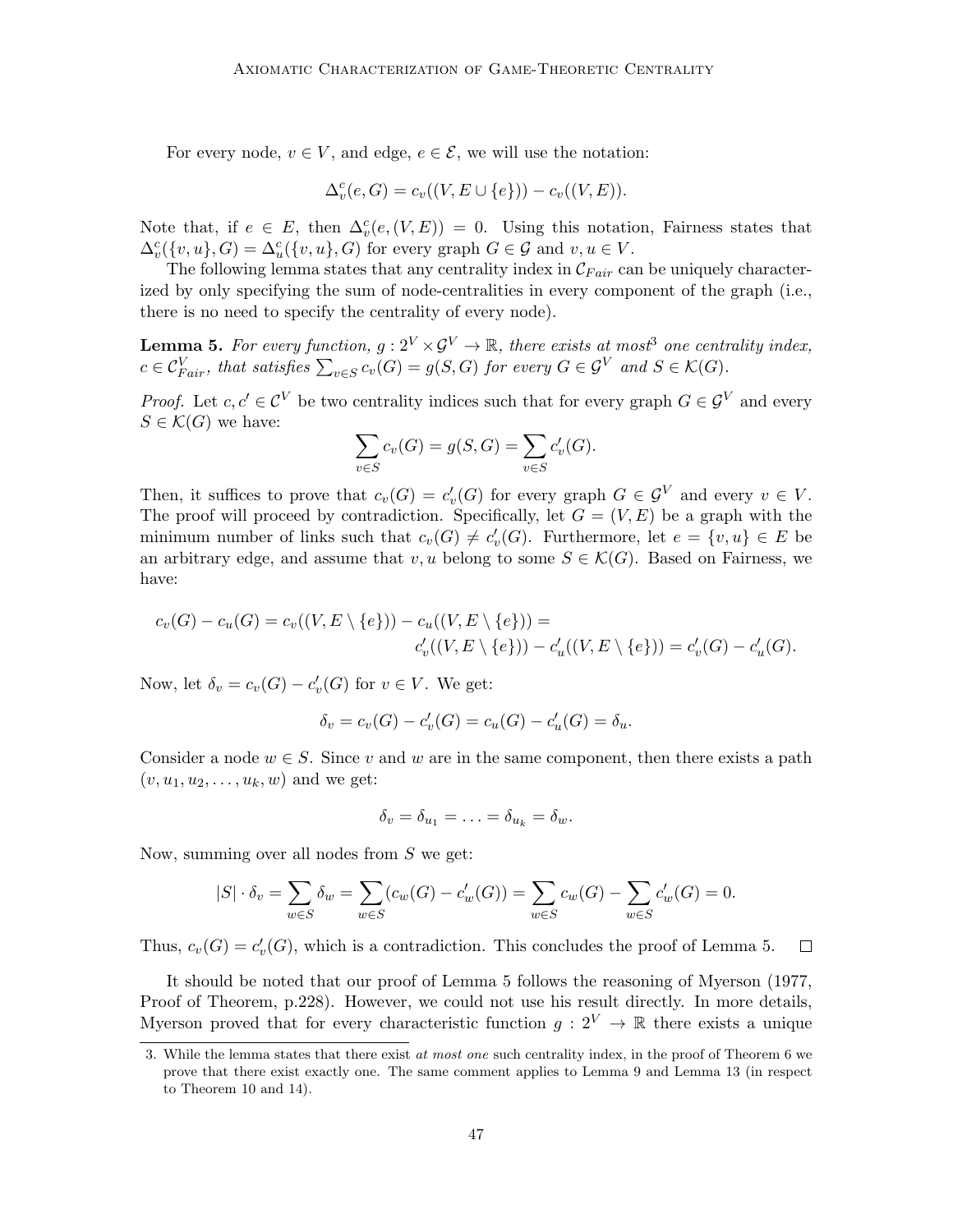function, c (in our work it is called "centrality", in Myerson's work it is called "allocation *rule*") that satisfies Fairness and satisfies:  $\sum_{v \in S} c_v(G) = g(S)$  for every graph G and every component  $S \in \mathcal{K}(G)$ . Our lemma shows that there is also at least one such function, if  $q(S)$  depends on the graph.

Building upon Lemma 5, the following theorem identifies a basis of the class  $\mathcal{C}_{Fair}$ .

**Theorem 6.**  $\mathcal{C}_{Fair}$  is a vector space with the basis:

$$
\mathcal{U}_{Fair}^V = \{ c^{\langle U, E^\dagger \rangle} : U \in \mathcal{K}((V, E^\dagger)) \}.
$$
\n
$$
(6)
$$

*Proof.* We begin by showing that  $\mathcal{C}_{Fair}$  is a vector space. To show that  $\mathcal{C}_{Fair}$  is closed under addition, it suffices to observe that  $\Delta_v^{c+c'}(e, G) = \Delta_v^c(e, G) + \Delta_v^{c'}(e, G)$  for every  $v \in V, e \in \mathcal{E}$  and  $c, c' \in \mathcal{C}$ . Therefore, if c and c' satisfy Fairness, then  $c + c'$  also satisfies Fairness. Similarly,  $\Delta_v^{k.c}(e, G) = k \cdot \Delta_v^c(e, G)$  for every  $v \in V$ ,  $e \in \mathcal{E}$ ,  $k \in \mathbb{R}$  and  $c \in \mathcal{C}$ . Thus, if c satisfies Fairness, then  $k \cdot c$  also satisfies Fairness. We proved that  $\mathcal{C}_{Fair}$  is closed under addition and scalar multiplication, therefore it is a vector space.

It remains to prove that  $\mathcal{U}_{Fair}$  forms a basis of  $\mathcal{C}_{Fair}$ . To this end, we will show that  $U_{Fair} \subseteq \mathcal{C}_{Fair}$ , that  $U_{Fair}$  is linearly independent, and that  $|U_{Fair}|$  is equal to the dimension of  $\mathcal{C}_{Fair}$ .

First, let us show that  $\mathcal{U}_{Fair} \subseteq \mathcal{C}_{Fair}$ , i.e., the centralities from  $\mathcal{U}_{Fair}$  satisfy Fairness. Let  $c = c^{\langle U, E^{\dagger} \rangle} \in \mathcal{U}_{Fair}$  be an arbitrary centrality from  $\mathcal{U}_{Fair}$ . Observe that  $\Delta_v^c(\lbrace v, u \rbrace, G) \neq 0$  if and only if  $v \in U$  and  $E^{\dagger} \backslash E = \{\{v, u\}\}\$ for  $G = (V, E)$ . In such a case, since  $U \in \mathcal{K}((V, E^{\dagger}))$ induces a component of G and  $v \in U$ , then  $u \in U$ , and  $\Delta_u^c({v, u}, G) = 1 = \Delta_v^c({v, u}, G)$ . Therefore, for every graph  $G = (V, E) \in \mathcal{G}$  such that  $\{v, u\} \notin E$ , we have  $\Delta_v^c(\{v, u\}, G) =$  $\Delta_u^c({v, u}, G)$  and Fairness is satisfied.

Next, to show that  $\mathcal{U}_{Fair}$  is linearly independent, we use Lemma 2: if  $c^{(U,E^{\dagger})}, c^{(U',E^{\dagger})} \in$  $\mathcal{U}_{Fair}$ , then  $U, U' \in \mathcal{K}((V, E^{\dagger}))$ , therefore  $U = U'$  or  $U \cap U' = \emptyset$  and the condition sufficient for linear independence is met.

Finally, we show that  $|\mathcal{U}_{Fair}|$  is equal to the dimension of  $\mathcal{C}_{Fair}$ . Let  $|\mathcal{K}(\mathcal{G}^V)|$  denote the number of components in all graphs from  $\mathcal{G}$ , and let  $dim(\mathcal{C}_{Fair})$  denote the dimension of  $\mathcal{C}_{Fair}$ . From the definition,  $|\mathcal{U}_{Fair}| = |\mathcal{K}(\mathcal{G}^V)|$ . Since the centralities from  $\mathcal{U}_{Fair}$  are linearly independent, we have:  $dim(\mathcal{C}_{Fair}) \geq |K(\mathcal{G}^V)|$ . But from Lemma 5:  $dim(\mathcal{C}_{Fair}) \leq |K(\mathcal{G}^V)|$ . Thus,  $dim(\mathcal{C}_{Fair}) = |\mathcal{K}(\mathcal{G}^V)| = |\mathcal{U}_{Fair}|$ . This concludes the proof of Theorem 6.  $\Box$ 

**Example 2.** Consider the degree centrality  $c^D$  from Example 1. Since adding an edge  $\{v, u\}$ increases the centrality of both v and u by 1, then  $c^D$  satisfies Fairness. Consequently, we know from Theorem 6 that  $c^D$  is a linear combination of unanimity centralities from  $\mathcal{U}_{Fair}$ . Let us generate  $c^D$  using such a combination. To this end, consider  $c^{\langle \{v,u\},\{\{v,u\}\}\rangle} \in \mathcal{U}_{Fair}$ for some arbitrary pair,  $v, u \in V$ ,  $v \neq u$ . According to  $c^{(\{v,u\},\{\{v,u\}\})}$ , the centrality of v and u equals 1 if the edge  $\{v, u\}$  belongs to the graph, otherwise the centrality of v and u equals 0. Summing over all such pairs, we get the degree centrality:

$$
c^D = \sum_{v,u \in V: v \neq u} c^{\langle \{v,u\}, \{\{v,u\}\} \rangle}.
$$

**Lemma 7.** Every separable game-theoretic centrality from  $\mathcal{GTC}_+$  satisfies Fairness.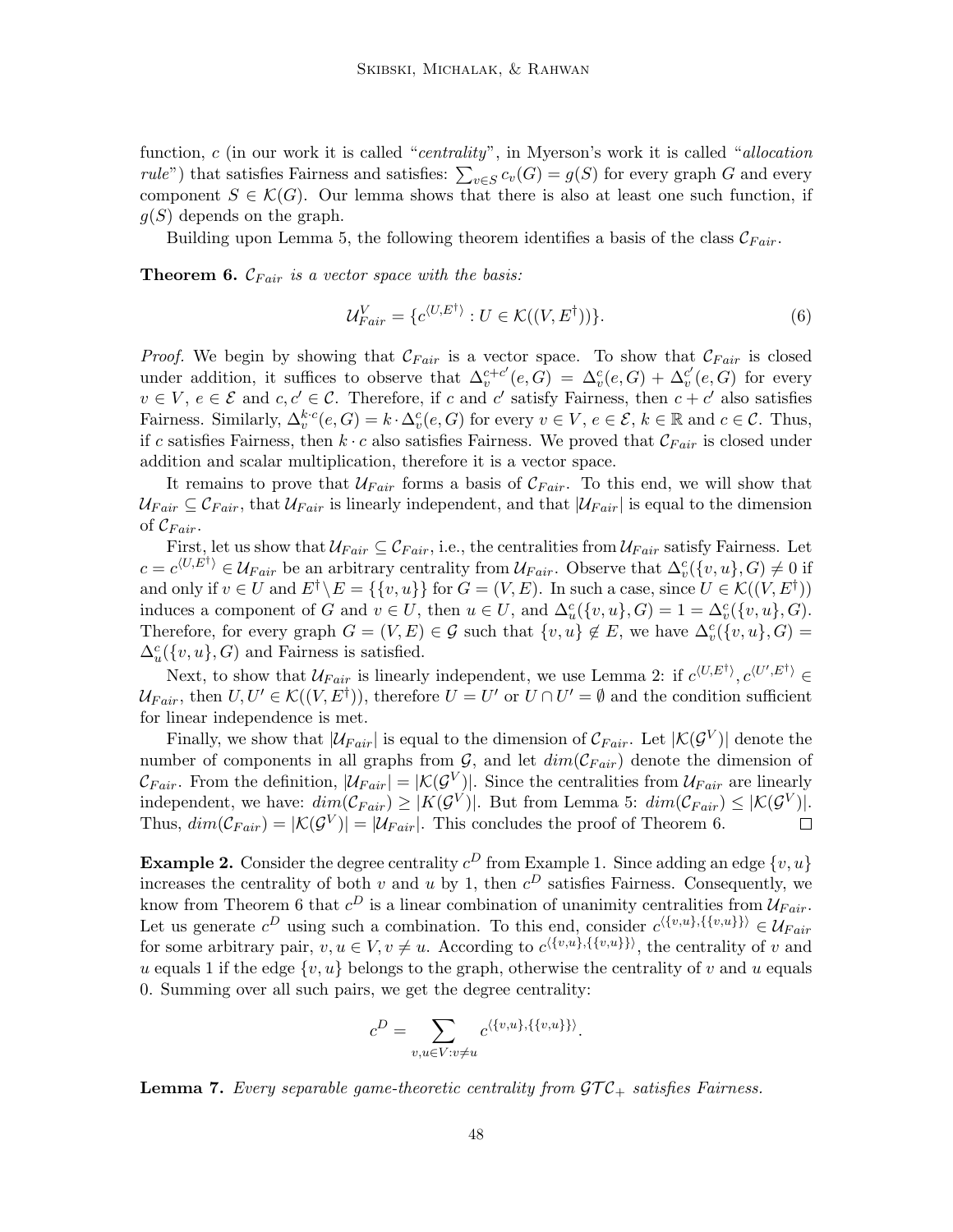*Proof.* Let  $(r, \varphi)$  be an arbitrary GTC such that r is separable and  $\varphi$  is a positive semivalue, based on function  $\beta$ . We will prove that  $[(r, \varphi)]$  satisfies Fairness.

Let  $G = (V, E)$  be an arbitrary graph and consider adding the edge  $e = \{v, u\} \notin E$ . Since r is separable,  $f_G^r(S)$  does not depend on edges between S and  $V \setminus S$ . Thus, for a coalition  $S \subseteq V$ , we have

$$
f^r_{(V,E \cup \{e\})}(S) = f^r_{(V,E)}(S) \text{ if } |S \cap \{v,u\}| = 1.
$$

Using Equation (1) we get:

$$
[(r,\varphi)]_v((V,E\cup\{e\})) - [(r,\varphi)]_v((V,E)) =
$$
  

$$
\sum_{S\subseteq V,v,u\in S} \beta^*(|S|-1)(f^r_{(V,E\cup\{e\})}(S) - f^r_{(V,E)}(S)) - \sum_{S\subseteq V\setminus\{v,u\}} \beta^*(|S|)(f^r_{(V,E\cup\{e\})}(S) - f^r_{(V,E)}(S))
$$
  

$$
= [(r,\varphi)]_u((V,E\cup\{e\})) - [(r,\varphi)]_u((V,E)).
$$

This concludes the proof of Lemma 7.

We are ready to present our main result of this section. In the following theorem we state that the class of separable positive-semivalue based GTCs is characterized by Fairness.

 $\Box$ 

**Theorem 8.** For every positive semivalue,  $\varphi \in \mathcal{SV}_+$ ,

$$
\mathcal{C}_{Fair} = [\mathcal{SGTC}_{\varphi}] = [\mathcal{SGTC}_{+}].
$$

*Proof.* Since  $\mathcal{SGTC}_{\varphi} \subseteq \mathcal{SGTC}_{+}$ , Lemma 7 implies that:

$$
[\mathcal{SGTC}_{\varphi}] \subseteq [\mathcal{SGTC}_{+}] \subseteq \mathcal{C}_{Fair}.
$$

It remains to prove that for every  $\varphi \in \mathcal{SV}_+$ , we have:

$$
\mathcal{C}_{Fair} \subseteq [\mathcal{SGTC}_\varphi].
$$

In words, we need to prove that every centrality  $c$  that satisfies Fairness can be generated by  $[(r, \varphi)]$  for some separable representation function, r. To this end, we first show that every centrality from  $\mathcal{U}_{Fair}$  can be generated by  $[(r, \varphi)]$  for some separable representation function  $r$ .

Let  $c^{\langle U, E^{\dagger} \rangle} \in \mathcal{U}_{Fair}$  and  $\varphi \in \mathcal{SV}_+$  be an arbitrary positive semivalue based on weights  $\beta$ . Consider a representation function,  $r^*$ , defined as follows:

$$
f_{(V,E)}^{r^*}(S) = \begin{cases} \frac{1}{\beta^*(|U|) + \beta^*(|U|-1)} & \text{if } S = U, E^{\dagger} \subseteq E, \\ \frac{\beta^*(|U|)}{\beta^*(|U|) + \beta^*(|U|-1))\beta^*(|V|-1)} & \text{if } S = V, E^{\dagger} \subseteq E, \\ 0 & \text{otherwise.} \end{cases}
$$

First, we argue that  $r^*$  is separable. To this end, let  $G = (V, E)$  and  $G' = (V, E')$  be two graphs such that  $G[S] = G'[S]$  and  $G[V \setminus S] = G'[V \setminus S]$ . We will prove that  $f_G^{r^*}(S) = f_{G'}^{r^*}(S)$ for every  $S \subseteq V$ .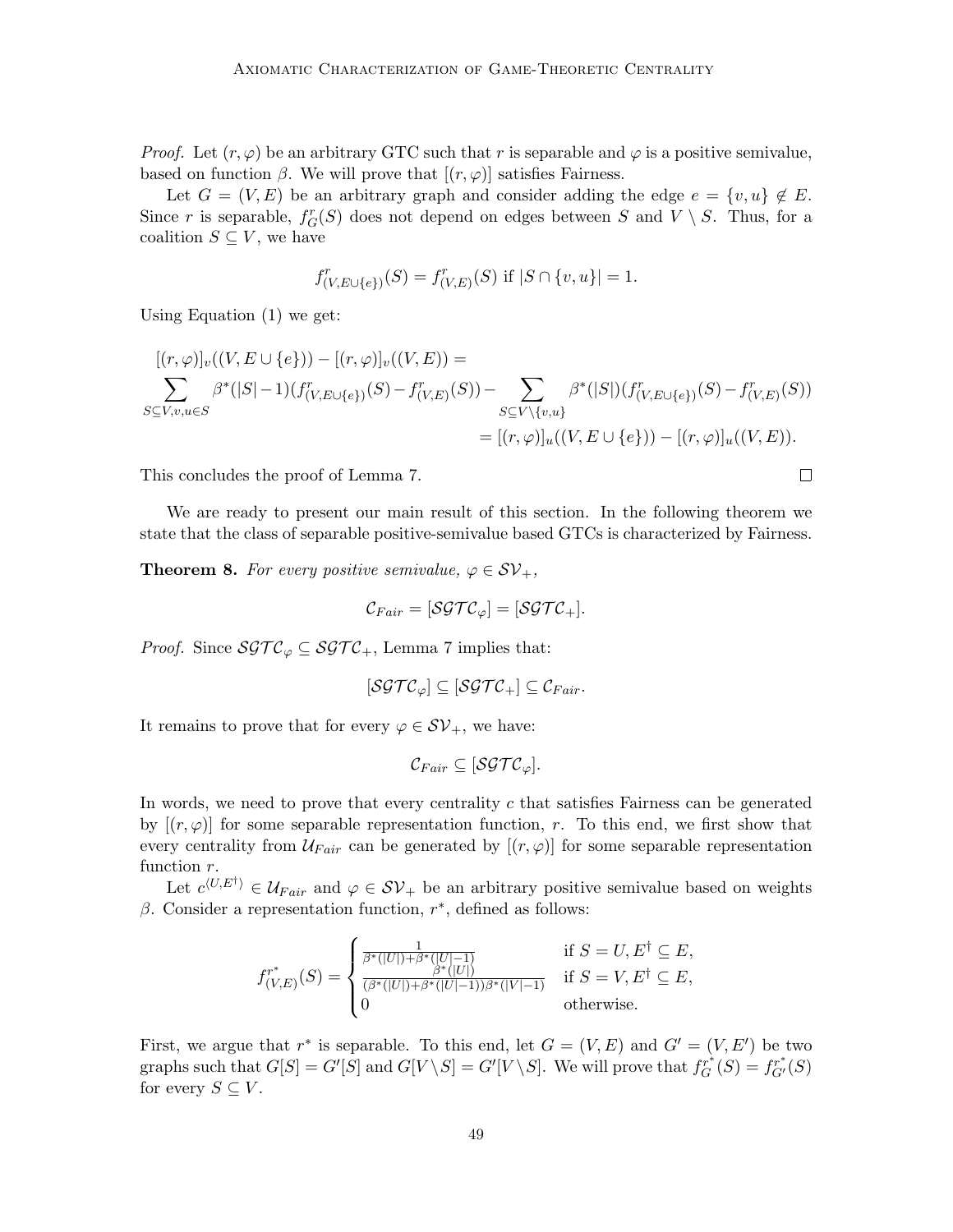If  $f_G^{r^*}(S) \neq 0$ , then  $E^{\dagger} \subseteq E$  and either  $S = U$ , or  $S = V$ . If  $S = V$ , then  $G[S] = G'[S]$ implies that  $G = G'$  and  $f_G^{T^*}(S) = f_{G'}^{T^*}(S)$ . Now assume that  $S = U$  and  $E^{\dagger} \subseteq E$ . We have that  $G[U] = G'[U]$  and  $G[V \setminus U] = G'[V \setminus U]$ . Since U is a component in the graph  $(V, E^{\dagger})$ , edges from  $E^{\dagger}$  are either in  $G[U]$ , or  $G[V \setminus U]$ . Thus, they are also in  $G'[U]$  and  $G'[V \setminus U]$ . This implies that  $E^{\dagger} \subseteq E'$ . Thus, we get  $f_{G'}^{r^*}(S) = 1/(\beta^*(|U|) + \beta^*(|U| - 1)) = f_G^{r^*}(S)$ .

We proved that if  $f_G^{r^*}(S) \neq 0$ , then  $f_G^{r^*}(S) = f_{G'}^{r^*}(S)$ . Analogously, if  $f_{G'}^{r^*}(S) \neq 0$ , then  $f_{G}^{r^*}(S) = f_{G'}^{r^*}(S)$ . Therefore,  $f_{G}^{r^*}(S) = 0 \Leftrightarrow f_{G'}^{r^*}(S) = 0$ , which concludes the proof that  $f_G^{r^*}(S) = f_{G'}^{r^*}(S)$  for every coalition S. Consequently,  $r^*$  is separable.

Let us show that  $[(r^*, \varphi)] = c^{\langle U, E^{\dagger} \rangle}$ . Let  $G = (V, E)$  be an arbitrary graph. If  $E^{\dagger} \nsubseteq E$ , then  $f_G^{r^*}(S) = 0$  for every  $S \subseteq V$ , and  $[(r^*, \varphi)]_v(G) = 0 = c_v^{\langle U, E^{\dagger} \rangle}(G)$ . Now assume that  $E^{\dagger} \subseteq E$ . Let us calculate the centrality  $[(r^*, \varphi)]$  for node  $v \in U$ :

$$
[(r^*, \varphi)]_v(G) = \sum_{S \subseteq V \setminus \{v\}} \beta^*(|S|)(f_G^{r^*}(S \cup \{v\}) - f_G^{r^*}(S))
$$
  
= 
$$
\frac{\beta^*(|U|-1) + \frac{\beta^*(|V|-1)\beta(|U|)}{\beta^*(|V|-1)}}{\beta^*(|U|) + \beta^*(|U|-1)} = 1 = c_v^{\langle U, E^{\dagger} \rangle}(G).
$$

Analogously, we calculate the centrality  $[(r^*, \varphi)]$  for node  $v \notin U$ :

$$
[(r^*, \varphi)]_v(G) = \sum_{S \subseteq V \setminus \{v\}} \beta^*(|S|)(f_G^{r^*}(S \cup \{v\}) - f_G^{r^*}(S))
$$
  
= 
$$
\frac{-\beta^*(|U|) + \frac{\beta^*(|V|-1)\beta(|U|)}{\beta^*(|V|-1)}}{\beta^*(|U|) + \beta^*(|U|-1)} = 0 = c_v^{\langle U, E^{\dagger} \rangle}(G).
$$

This concludes the proof that  $[(r^*, \varphi)] = c^{\langle U, E^{\dagger} \rangle}$ .

To conclude, we showed that for every  $c^{(U,E^{\dagger})} \in \mathcal{U}_{Fair}$  there exists a separable representation function  $r^*$  such that  $[(r^*, \varphi)] = c^{\langle U, E^{\dagger} \rangle}$ . The class of separable GTCs based on  $\varphi$  is closed under addition and scalar multiplication, because if  $r, r'$  are separable, then  $r + r'$ and  $k \cdot r$  for any  $k \in \mathbb{R}$  are also separable. Thus, based on Lemma 4, every centrality from  $\mathcal{C}_{Fair}$  can be generated by some centrality from  $\mathcal{SGTC}_{\varphi}$ . This concludes the proof of Theorem 8.  $\Box$ 

We end this section with an example showing how the degree centrality,  $c^D$ , can be generated from a separable GTC.

**Example 3.** The degree centrality satisfies Fairness, because  $\Delta_v^{c}(\lbrace v, u \rbrace, (V, E)) = 1$  for every  $v \in V$  and every  $\{v, u\} \notin E$ . Therefore, we know from Theorem 8 that there exists a separable game-theoretic centrality index that generates  $c^D$ . Let us identify such a separable index. Note that the one used in Example 1 is not separable, because  $f_{G_1}^r(\{v\})=0$  and  $f_{G_2}^r(\{v\}) = 1$ , while separability requires that  $f_{G_1}^r(\{v\}) = f_{G_2}^r(\{v\})$ . Instead, consider the index  $[(r^D, \varphi^{Shapley})]$ , where  $\varphi^{Shapley}$  is the Shapley value, and  $r^D$  is defined as:  $f_G^{r^D}(S)$  =  $2 \cdot |\{\{v, u\} \in E : v, u \in S\}|$ . Given this  $r^D$ , we show that  $[(r^D, \varphi^{Shapley})] = c^D$ .

To this end, we will use the four widely-known axioms that define the Shapley value, namely: Additivity, Null-player, Symmetry and Efficiency.<sup>4</sup> First of all, observe that:

<sup>4.</sup> For more on the various axiomatizations of the Shapley value, see, e.g., the work by Maschler, Solan, and Zamir (2013).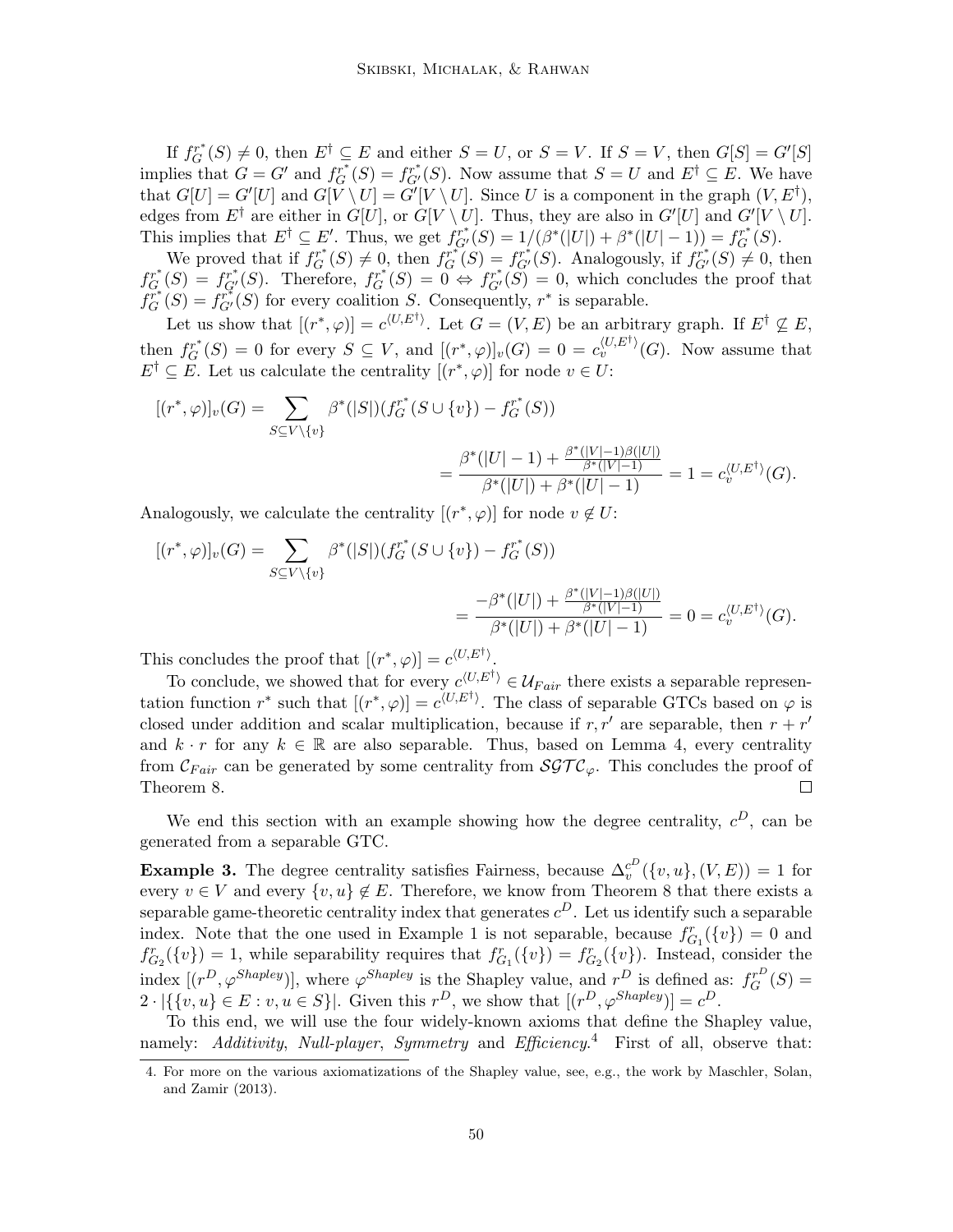$f_G^{r^D}(S) = \sum_{e \in E} f_{(V,\{e\})}^{r^D}(S), \forall S \subseteq V$ . Thus, based on the Additivity axiom, we have:

$$
\varphi_v^{Shapley}(G) = \sum_{e \in E} \varphi_v^{Shapley}((V, \{e\})).\tag{7}
$$

This allows us to focus our analysis on a single-edge graph,  $(V, \{e\})$ . Let us focus on  $G^* = (V, \{\{v_1, v_2\}\})$ . Here, it is clear from the definition of  $f_{G^*}^{r^D}$  that the only two players with non-zero marginal contributions are  $v_1$  and  $v_2$ . Thus, based on the *Null-player* axiom:  $\varphi_u^{Shapley}(f_{G^*}^{r^D}) = 0, \forall u \in V \setminus \{v_1, v_2\}.$  As for  $v_1$  and  $v_2$ , since they are symmetric, then based on the *Symmetry* axiom, we have:  $\varphi_{v_1}^{Shapley}(f_{G^*}^{rD}) = \varphi_{v_2}^{Shapley}(f_{G^*}^{rD})$ . Finally, since  $f_{G^*}^{r^D}(V) = 2$ , then based on the *Efficiency* axiom, we have:  $\sum_{v \in V} \varphi_v^{Shapley}(f_{G^*}^{r^D}) = 2$ . We have shown that the payoffs of all nodes in  $G^*$  add up to 2, and that  $v_1$  and  $v_2$  have equal payoffs, whereas the remaining nodes have zero payoff each, implying that  $\varphi_{v_1}^{Shapley}(f_{G^*}^{D})$  $\varphi_{v_2}^{Shapley}(f_{G^*}^{r^D}) = 1$ . This as well as Equation (7) imply that every edge in G increases the payoff of each of its ends by 1, which is precisely what degree centrality does. Thus,  $[(r^D, \varphi^{Shapley})] = c^D.$ 

Note that  $r^D$  in Example 3 depends solely on  $G[S]$ . Such representation functions are the subject of the next section.

# 6. Induced Game-Theoretic Centralities

In this section, we define a subclass of separable GTCs which we call induced game-theoretic centralities, or induced GTCs.

**Definition 3.** (Induced GTC) A representation function,  $r$ , is induced if for every coalition  $S \subseteq V$  and every two graphs  $G, G' \in \mathcal{G}^V$  such that  $G[S] = G'[S]$  it holds that  $f_G^r(S) =$  $f_{G'}^r(S)$ . A GTC,  $(r, \varphi)$ , is induced if r is induced. The set of all induced game-theoretic centralities is denoted by  $\mathcal{IGTC}$ .

In words, a GTC is induced if the value of a coalition  $S$  in the representation function depends solely on the subgraph induced by  $S$  in  $G$ . Thus, every induced GTC is separable.

Given eight different graphs,  $G_1, \ldots, G_8$ , consisting of three nodes each, Figure 3 illustrates the edges that affect the value of  $\{v\}$  under a general, a *separable*, and an *induced* representation function.

To characterize the class of induced GTCs we introduce a new property that we call Edge Balanced Contributions.

**Edge Balanced Contributions:** For every  $G = (V, E)$ , and every  $e = \{v, \tilde{v}\},$  $e' = \{u, \tilde{u}\}, e, e' \notin E$ , adding  $e'$  affects the difference in centrality of v caused by<br>the addition of e in the same way that adding a effects the difference in centrality the addition of e in the same way that adding e affects the difference in centrality of  $u$  caused by the addition of  $e'$ . More formally:

$$
\Delta_v^c(e, (V, E \cup \{e'\})) - \Delta_v^c(e, (V, E)) = \Delta_u^c(e', (V, E \cup \{e\})) - \Delta_u^c(e', (V, E)).
$$
 (8)

Consider Equation (8) in more detail. Fix an edge  $e = \{v, \bar{v}\}\$ and a centrality measure c. Let us associate with an edge the value  $\Delta_v^c(e, (V, E))$ , which is the effect of removing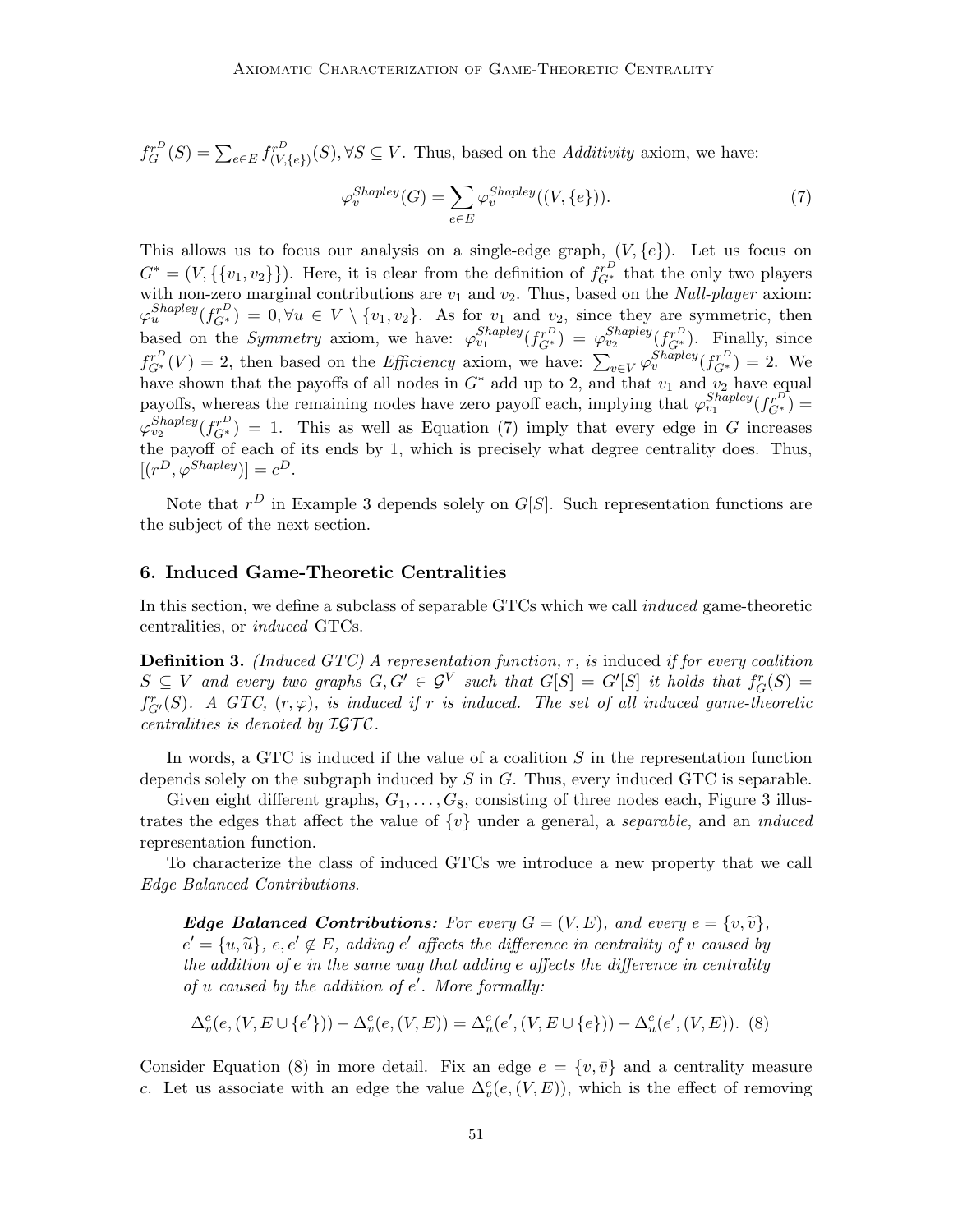

Figure 3: Given different graphs,  $G_1, \ldots, G_8$ , consisting of three nodes each, the figure illustrates how the value of  $\{v\}$  is computed under a general, a separable, and an induced representation function. Specifically, the edges in the gray box affect the value of  $\{v\}$ , whereas the remaining (dashed) edges do not. Thus, under a general representation function, r, the coalition  $\{v\}$  may have 8 distinct values in the graphs  $G_1, \ldots, G_8$ . In contrast, if r is separable, then  $\{v\}$  may have at most 2 distinct values: one in  $G_1, \ldots, G_4$ ; the other in  $G_5, \ldots, G_8$ . Finally, if r is induced, then  $\{v\}$  can only have 1 value across all 8 graphs.

this edge from  $(V, E)$  on the adjacent node. This value clearly depends on the graph; in particular, an existence of some other edge,  $e' = \{u, \bar{u}\}\$ , may have an impact on this value. This impact equals  $\Delta_v^c(e, (V, E \cup \{e'\})) - \Delta_v^c(e, (V, E))$ . Now, Edge Balanced Contribution states that the impact of edge  $e'$  on the value associated with edge  $e$  is equal to the impact of edge  $e$  on the value associated with edge  $e'$ .

Given a set of nodes,  $V$ , the class of all centrality indices satisfying Edge Balanced Contributions will be denoted by  $\mathcal{C}_{EBC}^V$ , or just  $\mathcal{C}_{EBC}$  when V is clear from the context.

Recall from the introduction that this new property corresponds to the Balanced Contributions property, introduced by Myerson in the context of coalitional games (Myerson, 1980). Specifically, the Balanced Contributions property states that removing player  $i$  from the game affects the payoff of player  $j$  in the same way that removing player  $j$  affects the payoff of player i. If we associate with removing of an edge the effect this removal has on both adjacent nodes, then Edge Balanced Contributions is an edge counterpart of Balanced Contributions.

Note that Edge Balanced Contributions implies Fairness. In particular, by setting  $u = \tilde{v}$ and  $\widetilde{u} = v$ , we have  $e' = e$ , and we get  $\Delta_v^c(e, (V, E \cup \{e'\})) = 0$ . Then, Equation (8) simplifies to:  $-\Delta_v^c(\{v, u\}, (V, E)) = -\Delta_u^c(\{v, u\}, (V, E))$  for every  $\{v, u\} \notin E$ , which is equivalent to Fairness.

Now, let  $\mathcal{K}_s(G)$  be the set of isolated nodes, i.e.,  $\mathcal{K}_s(G) = \{v \in V : \{v\} \in \mathcal{K}(G)\}\)$ , where the "s" in  $\mathcal{K}_s$  stands for "single-node". The following lemma states that any centrality index in  $\mathcal{C}_{EBC}$  can be uniquely characterized by specifying (1) the centrality of every single-node component in  $G$ ; and  $(2)$  the sum of node-centralities over all other components in  $G$ .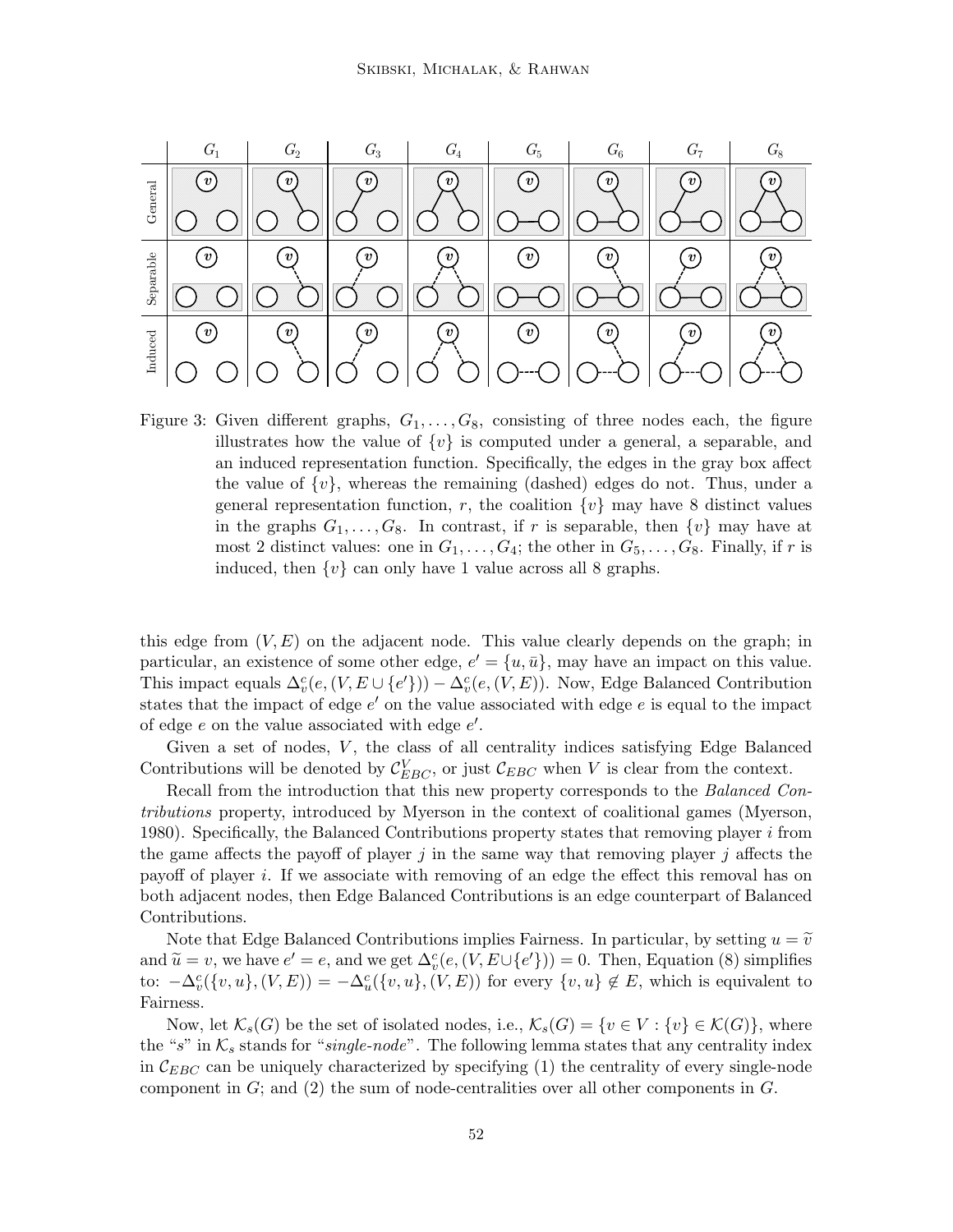**Lemma 9.** For every function,  $g: 2^V \times \mathcal{G}^V \to \mathbb{R}$ , there exists at most one centrality index,  $c \in \mathcal{C}_{EBC}^V$  that satisfies  $\sum_{v \in V \setminus \mathcal{K}_s(G)} c_v(G) = g(V \setminus \mathcal{K}_s(G), G)$  and  $c_v(G) = g(\{v\}, G)$  for every  $G \in \mathcal{G}^V$  and every  $v \in \mathcal{K}_s(G)$ .

*Proof.* Let  $c, c' \in \mathcal{C}^V$  be two centrality indices such that for every graph  $G \in \mathcal{G}^V$ :

$$
c_v(G) = g(\{v\}, G) = c'_v(G) \text{ for every } v \in \mathcal{K}_s(G), \text{ and}
$$

$$
\sum_{v \in V \setminus \mathcal{K}_s(G)} c_v(G) = g(V \setminus \mathcal{K}_s(G), G) = \sum_{v \in V \setminus \mathcal{K}_s(G)} c'_v(G).
$$

Then, it suffices to prove that  $c_v(G) = c'_v(G)$  for every graph  $G \in \mathcal{G}^V$ ,  $v \in V$ .

Let  $G = (V, E)$  be a graph with the minimum number of links such that  $c(G) \neq c'(G)$ . If  $E = \emptyset$  we get a contradiction, since  $\mathcal{K}_s(G) = V$  and from the assumption  $c_v(G) = c'_v(G)$ for every  $v \in \mathcal{K}_s(G)$ . Assume  $E \neq \emptyset$ . Let  $e = \{v, \tilde{v}\}, e' = \{u, \tilde{u}\} \in E$  be two arbitrary edges (possible equal). Based on the Edge Balanced Contributions property of c, we have:

$$
\Delta_v^c(e, (V, E \setminus \{e\})) - \Delta_u^c(e', (V, E \setminus \{e'\})) = \Delta_v^c(e, (V, E \setminus \{e, e'\})) - \Delta_u^c(e', (V, E \setminus \{e, e'\})),
$$

and further

$$
c_v(G) - c_u(G) = c_v((V, E \setminus \{e\})) - c_u((V, E \setminus \{e'\})) + \Delta_v^c(e, (V, E \setminus \{e, e'\})) - \Delta_u^c(e', (V, E \setminus \{e, e'\})).
$$

Performing the same calculations for  $c'$ , and using the assumption that  $G$  has a minimal number of links such that  $c(G) \neq c'(G)$  we have that:

$$
c_v(G) - c'_v(G) = c_u(G) - c'_u(G).
$$

Now, let  $\delta_v = c_v(G) - c'_v(G)$  for  $v \in V$ . Hence, we get  $\delta_v = \delta_u$  for arbitrary two nodes  $v, u$ with an edge. Summing over all such nodes, i.e., nodes from  $V \setminus \mathcal{K}_s(G)$ , we get:

$$
(|V| \setminus |\mathcal{K}_s(G)|) \cdot \delta_v = \sum_{w \in V \setminus \mathcal{K}_s(G)} \delta_w = \sum_{w \in V \setminus \mathcal{K}_s(G)} c_w(G) - \sum_{w \in V \setminus \mathcal{K}_s(G)} c'_w(G) = 0.
$$

Thus,  $\delta_v = 0$  and  $c_v(G) = c'_v(G)$  for every  $v \in V \setminus \mathcal{K}_s(G)$ . From the assumption that  $c_v(G) = c'_v(G)$  for every  $v \in \mathcal{K}_s(G)$  we get  $c(G) = c'(G)$ , which is a contradiction. This concludes the proof of Lemma 9.  $\Box$ 

Building upon the above lemma, the following theorem identifies a basis of the class  $\mathcal{C}_{EBC}$ , i.e., the class of all centrality indices that satisfy Edge Balanced Contributions.

**Theorem 10.**  $\mathcal{C}_{EBC}$  is a vector space with the basis:

$$
\mathcal{U}^{EBC} = \left\{ c^{\langle \{v\}, E^{\dagger} \rangle} : v \in \mathcal{K}_s((V, E^{\dagger})) \right\} \cup \left\{ c^{\langle U, E^{\dagger} \rangle} : U = V \setminus K_s((V, E^{\dagger})) \right\}.
$$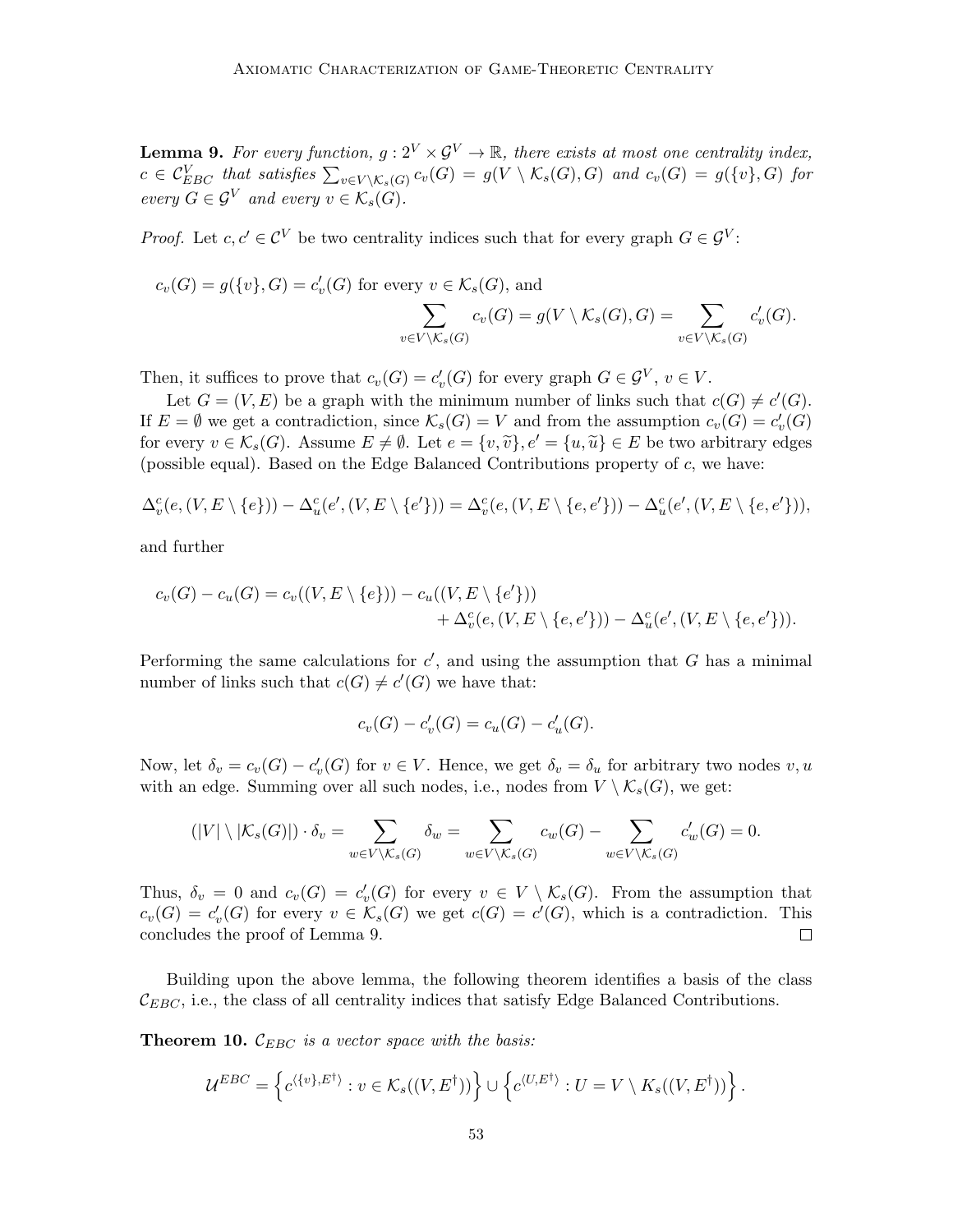*Proof.* Since  $\Delta_v^c(e, G)$  is a linear function, then if c and c' satisfy Edge Balanced Contributions, then  $c + c'$  and  $k \cdot c$  satisfies Edge Balanced Contributions, too, for every  $k \in \mathbb{R}$ . Thus,  $\mathcal{C}_{EBC}$  is a vector space.

To prove that  $U_{EBC}$  forms a basis of  $C_{EBC}$  we follow a reasoning similar to the one in the proof of Theorem 6: we show that  $\mathcal{U}_{EBC} \subseteq \mathcal{C}_{EBC}$ , that  $\mathcal{U}_{EBC}$  is linearly independent, and that  $|\mathcal{U}_{EBC}|$  is equal to the dimension of  $\mathcal{C}_{EBC}$ .

First, let us show that  $\mathcal{U}_{EBC} \subseteq \mathcal{C}_{EBC}$ , i.e., centralities from  $\mathcal{U}_{EBC}$  satisfy Edge Balanced Contributions. To this end, let  $c = c^{\langle U, E^{\dagger} \rangle} \in \mathcal{U}_{EBC}$  be an arbitrary centrality from  $\mathcal{U}_{EBC}$ . Consider the condition when:

$$
\Delta_v^c(e, (V, E \cup \{e'\})) - \Delta_v^c(e, (V, E)) \neq 0.
$$
\n
$$
(9)
$$

The value  $\Delta_v^c(e, (V, E)) \neq 0$  if and only if  $v \in U$  and  $e \in E^{\dagger}$  and  $(V, E)$  contains all edges from E<sup>†</sup> apart of e, i.e.,  $E^{\dagger} \setminus E = \{e\}$ . Therefore, Equation (9) holds only if  $v \in U$ ,  $E^{\dagger} \setminus (E \cup \{e'\}) = \{e\}$ , but  $E^{\dagger} \setminus E \neq \{e\}$ . It means that  $e' \in E^{\dagger}$ . Summing up, Equation (9) is satisfied if  $E^{\dagger} \backslash E = \{e, e'\}$  and  $v \in U$ . In such a case,  $\Delta_v^c(e, (V, E \cup \{e'\})) - \Delta_v^c(e, (V, E)) = 1$ . But from the definition of  $\mathcal{U}_{EBC}$  if  $v \in U$  and v has an edge in  $E^{\dagger}$ , then  $U = V \setminus \mathcal{K}_s(G)$ , i.e., contains all nodes with edges. Thus, nodes from  $e'$  also belong to U, and  $\Delta_u^c(e', (V, E \cup$  ${e})$ ) –  $\Delta_v^c(e', (V, E)) = 1$  for  $u \in e'$ . Conversely, if Equation (9) does not hold, then condition from Equation (8) is also satisfied. This concludes the proof that all centralities from  $\mathcal{U}_{EBC}$  satisfy Edge Balanced Contributions.

To see that  $\mathcal{U}_{EBC}$  is linearly independent observe that if  $c^{\langle U,E^\dagger\rangle},c^{\langle U',E^\dagger\rangle}\in\mathcal{U}_{EBC}$  (U  $\neq$ U'), then  $U \cap U' = \emptyset$ . Therefore, Lemma 2 implies linear independence.

Finally, we show that  $|\mathcal{U}_{EBC}|$  is equal to the dimension of  $\mathcal{C}_{EBC}$ . Note that  $|\mathcal{U}_{EBC}|$ equals the number of one-node components in all graphs from  $G$  plus the number of graphs from G with at least one edge. Since the centralities from  $\mathcal{U}_{EBC}$  are linearly independent, the dimension of the class  $\mathcal{C}_{EBC}$  is at least equal  $|\mathcal{U}_{EBC}|$ . But from Lemma 9 we know that it is equal at most  $|\mathcal{U}_{EBC}|$ . Thus, the dimension of  $\mathcal{C}_{EBC}$  equals  $|\mathcal{U}_{EBC}|$ . This concludes the proof of Theorem 10.  $\Box$ 

**Lemma 11.** Every induced game-theoretic centrality index in  $\mathcal{GTC}_+$  satisfies Edge Balanced Contributions.

*Proof.* Let  $(r, \varphi)$  be an arbitrary GTC such that r is induced and  $\varphi$  is a positive semivalue based on some  $\beta$ . We will prove that  $[(r, \varphi)]$  satisfies Edge Balanced Contributions.

Let  $G = (V, E)$  be an arbitrary graph and consider adding the edge  $e = \{v, \tilde{v}\}\notin E$ . Since r is induced,  $f_G^r(S)$  does not depend on edges outside of  $G[S]$ . Thus, for a coalition  $S \subseteq V$ , we have:

$$
f^r_{(V,E \cup \{e\})}(S) = f^r_{(V,E)}(S) \text{ if } \{v, \widetilde{v}\} \not\subseteq S.
$$

Using Equation (1) we get:

$$
\Delta_v^{[(r,\varphi)]}(e,(V,E)) = [(r,\varphi)]_v(V,E \cup \{e\}) - [(r,\varphi)]_v(V,E)
$$
  
= 
$$
\sum_{S \subseteq V: v,\widetilde{v} \in S} \beta^*(|S|-1) \left( f^r_{(V,E \cup \{e\})}(S) - f^r_{(V,E)}(S) \right).
$$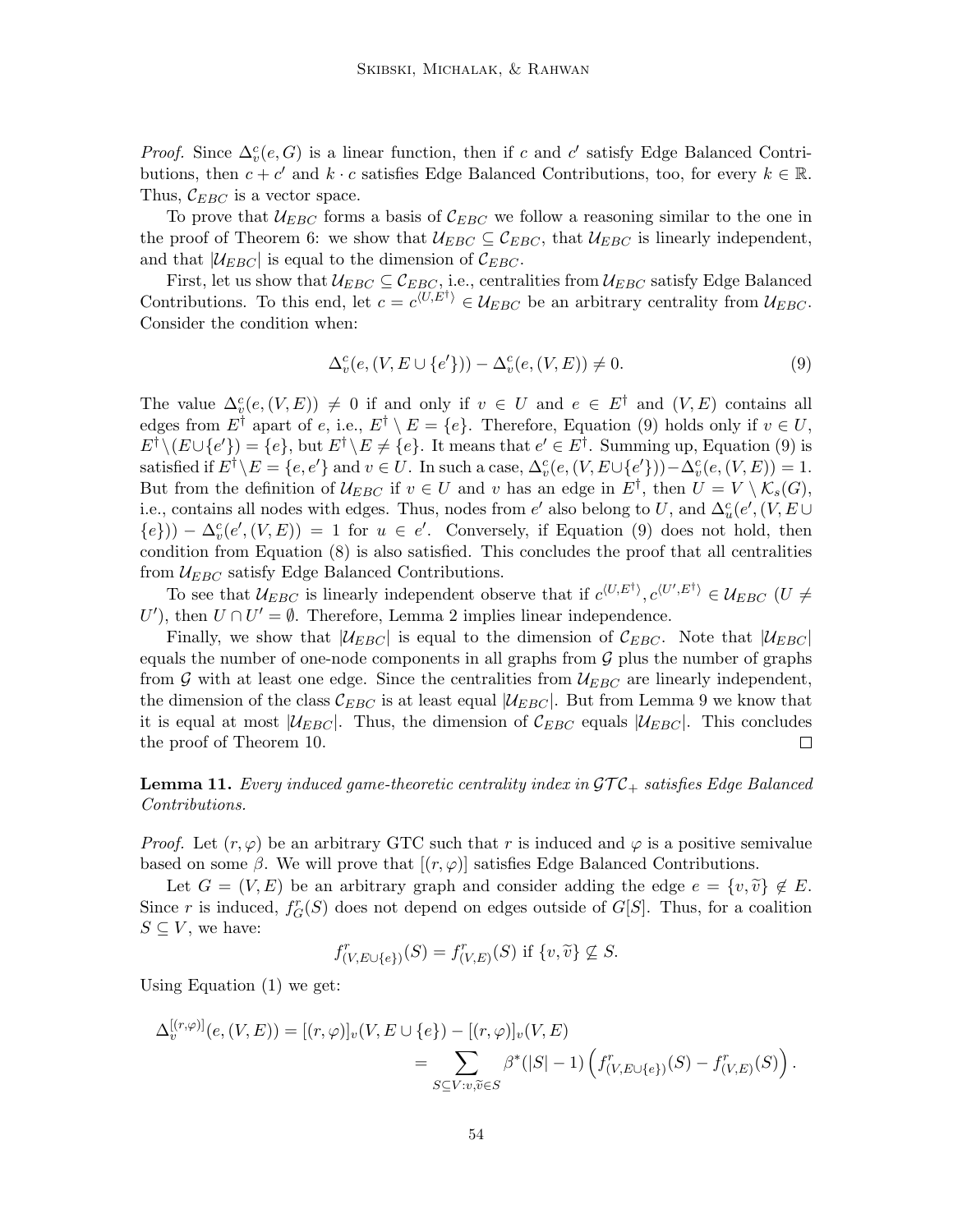Consider the left-hand side of the condition of Edge Balanced Contributions (Equation 8):

$$
\Delta_v^{[(r,\varphi)]}(e, (V, E \cup \{e'\})) - \Delta_v^{[(r,\varphi)]}(e, (V, E))
$$
\n
$$
= \sum_{S \subseteq V: v, \widetilde{v} \in S} \beta^*(|S| - 1) \Big( f^r_{(V, E \cup \{e, e'\})}(S) - f^r_{(V, E \cup \{e'\})}(S) - f^r_{(V, E \cup \{e\})}(S) + f^r_{(V, E)}(S) \Big).
$$

Now, let  $e' = \{u, \tilde{u}\}\$ . Note that if  $u, \tilde{u} \notin S$ , then the following holds:  $f^r_{(V,E\cup\{e,e'\})}(S) =$  $f^r_{(V,E\cup\{e\})}(S)$  and  $f^r_{(V,E\cup\{e'\})}(S) = f^r_{(V,E)}(S)$ . Therefore:

$$
\Delta_v^{[(r,\varphi)]}(e, (V, E \cup \{e'\})) - \Delta_v^{[(r,\varphi)]}(e, (V, E))
$$
\n
$$
= \sum_{S \subseteq V:v, \tilde{v}, u, \tilde{u} \in S} \beta^*(|S|-1) \Big( f^r_{(V, E \cup \{e,e'\})}(S) - f^r_{(V, E \cup \{e'\})}(S) - f^r_{(V, E \cup \{e\})}(S) + f^r_{(V, E)}(S) \Big)
$$
\n
$$
= \Delta_u^{[(r,\varphi)]}(e', (V, E \cup \{e\})) - \Delta_u^{[(r,\varphi)]}(e', (V, E)).
$$

This concludes the proof of Lemma 11.

Finally, as the main result of this section, we prove that the class of induced positive semivalue-based GTCs is characterized by the property of Edge Balanced Contributions.

 $\Box$ 

**Theorem 12.** For every positive semivalue,  $\varphi \in \mathcal{SV}_+$ ,

$$
\mathcal{C}_{EBC} = [\mathcal{IGTC}_{\varphi}] = [\mathcal{IGTC}_{+}].
$$

*Proof.* Since  $\mathcal{IGTC}_{\varphi} \subseteq \mathcal{IGTC}_+$ , Lemma 11 implies that:

$$
[\mathcal{IGTC}_{\varphi}] \subseteq [\mathcal{IGTC}_{+}] \subseteq \mathcal{C}_{EBC}.
$$

It remains to prove that for every  $\varphi \in \mathcal{SV}_{+}$ , we have:

$$
\mathcal{C}_{EBC} \subseteq [\mathcal{IGTC}_{\varphi}],
$$

i.e., that every centrality, c, satisfying Edge Balanced Contributions can be generated by  $[(r, \varphi)]$  for some induced representation function, r.

We begin by showing that every unanimity centrality  $c^{\langle U, E^{\dagger} \rangle}$  such that every edge from  $E^{\dagger}$  is between nodes from U (i.e.,  $\{v, u\} \in E^{\dagger}$  implies  $v, u \in U$ ) can be generated by an induced game-theoretic centrality from  $\mathcal{GTC}_+$ .

Let  $\varphi \in S\mathcal{V}_+$  be an arbitrary positive semivalue based on weights  $\beta$ . Consider a representation function,  $r^{\langle U, E^{\dagger} \rangle}$ , defined as follows:

$$
f_{(V,E)}^{r^{\langle U,E^\dagger\rangle}}(S) = \begin{cases} \left(\sum_{k=|U|}^{|V|} {(|V|-|U| \choose k-|U|}) \beta^*(k-1)\right)^{-1} & \text{if } U \subseteq S, E^\dagger \subseteq E, \\ 0 & \text{otherwise.} \end{cases}
$$

Since all edges from  $E^{\dagger}$  are between nodes from U, and  $U \subseteq S$ , then  $f_G^{r(U,E^{\dagger})}(S)$  depends solely on  $G[S]$ , which means that  $r^{\langle U, E^{\dagger} \rangle}$  is induced.

Now, let us show that  $[(r^{\langle U, E^{\dagger} \rangle}, \varphi)] = c^{\langle U, E^{\dagger} \rangle}$ . To this end, let  $G = (V, E) \in \mathcal{G}^V$  be an arbitrary graph. If  $E^{\dagger} \nsubseteq E$ , then  $r_G^{\langle U, E^{\dagger} \rangle}$  $G_G^{\langle U, E^{\dagger} \rangle}(S) = 0$  for every  $S \subseteq V$ , and  $[(r^{\langle U, E^{\dagger} \rangle}, \varphi)]_v(G) =$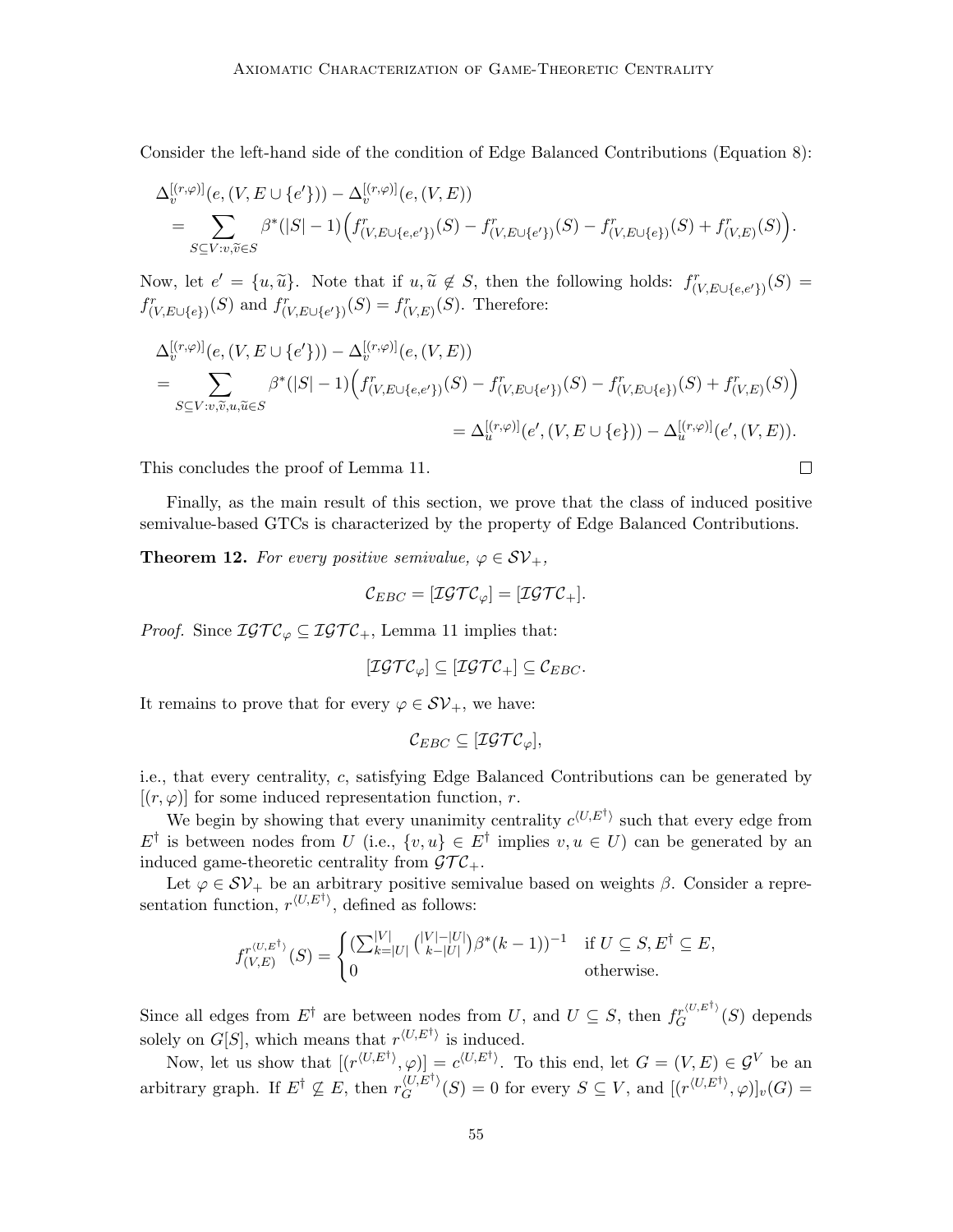$0 = c_v^{\langle U, E^{\dagger} \rangle}(G)$  for every  $v \in V$ . Now assume that  $E^{\dagger} \subseteq E$ . Let us calculate the centrality  $[(r^{(\langle U, E^{\dagger} \rangle)}, \varphi)]$  for node  $v \in U$ :

$$
[(r^{\langle U, E^{\dagger} \rangle}, \varphi)]_{v}(G) = \sum_{S \subseteq V \setminus \{v\}} \beta^{*}(|S|) \left( f_{G}^{r^{\langle U, E^{\dagger} \rangle}}(S \cup \{v\}) - f_{G}^{r^{\langle U, E^{\dagger} \rangle}}(S) \right)
$$
  

$$
= \sum_{S \subseteq V \setminus \{v\}: U \setminus \{v\} \subseteq S} \beta^{*}(|S|) \left( \sum_{k=|U|}^{|V|} { |V| - |U| \choose k - |U|} \beta^{*}(k - 1) \right)^{-1}
$$
  

$$
= \frac{\sum_{k=|U|}^{|V|} { |V| - |U| \choose k - |U|} \beta^{*}(k - 1)}{\sum_{k=|U|}^{|V|} { |V| - |U| \choose k - |U|} \beta^{*}(k - 1)} = 1 = c_{v}^{\langle U, E^{\dagger} \rangle}(G).
$$

If  $v \notin U$ , then v has zero marginal contribution to every coalition and  $[(r^{\langle U, E^{\dagger} \rangle}, \varphi)]_v(G) =$  $0 = c_v^{\langle U, E^{\dagger} \rangle}(G)$ . This concludes the proof that  $[(r^{\langle U, E^{\dagger} \rangle}, \varphi)] = c^{\langle U, E^{\dagger} \rangle}$ .

Let us go back to showing that every unanimity centrality from  $\mathcal{U}_{EBC}$  can be generated by  $[(r, \varphi)]$  for some induced representation function, r. Let  $(V, E^{\dagger}) \in \mathcal{G}^V$  be an arbitrary graph. Recall that if  $c^{(U,E^{\dagger})} \in \mathcal{U}_{EBC}$  then either  $U = V \setminus \mathcal{K}_s(G)$ , or  $U = \{v\}$  and  $v \in \mathcal{K}(G)$ . In the first case, we already proved that  $[(r^{\langle U, E^{\dagger} \rangle}, \varphi)] = c^{\langle U, E^{\dagger} \rangle}$ . To generate  $c^{\langle \{v\}, E^{\dagger} \rangle}$  we use the following centrality:

$$
[(r^{\langle (V \setminus K_s(G)) \cup \{v\}, E^{\dagger} \rangle} - r^{\langle (V \setminus K_s(G)), E^{\dagger} \rangle}, \varphi)] = [(r^{\langle (V \setminus K_s(G)) \cup \{v\}, E^{\dagger} \rangle}, \varphi)] - [(r^{\langle V \setminus K_s(G), E^{\dagger} \rangle}, \varphi)]
$$
  
= 
$$
c^{\langle V \setminus K_s(G)) \cup \{v\}, E^{\dagger} \rangle} - c^{\langle V \setminus K_s(G), E^{\dagger} \rangle} = c^{\langle \{v\}, E^{\dagger} \rangle}.
$$

The class of induced GTCs based on  $\varphi$  is closed under addition and scalar multiplication, because if r, r' are induced, then  $r + r'$  and  $k \cdot r$  for every  $k \in \mathbb{R}$  are also induced. This concludes the proof that for every  $c^{\langle U, E^{\dagger} \rangle} \in \mathcal{U}_{EBC}$  there exists an induced GTCs that generates it. This fact, combined with Lemma 4 imply that every centrality from  $\mathcal{C}_{EBC}$  can be generated by some centrality from  $\mathcal{IGTC}_{\varphi}$ . This concludes the proof of Theorem 12.  $\Box$ 

We end this section with an example showing that the flow betweenness centrality can be generated from a separable GTC.

Example 4. Consider the flow betwenness centrality (Freeman, Borgatti, & White, 1991) defined as follows:

$$
c_v^F(G) = \sum_{s,t \in V} (flow_{s,t}(G) - flow_{s,t}(G[V \setminus \{v\}]),
$$

where  $flow_{s,t}(G)$  is the maximal flow that can be transferred from node s to node t in graph G—for an unweighted graph, this value is equal to the maximal number of edge-independent paths from s to t in a graph. We assume that  $flow_{s,t}(V, E) = 0$  if  $s \notin V$  or  $t \notin V$ . The flow betweenness centrality satisfies Edge Balanced Contributions, as for each  $s, t \in V$ , the impact of an edge  $e = \{v, u\}$  on the expression  $flow_{s,t}(G) - flow_{s,t}(G[V \setminus \{v\}])$  is non-zero if and only if edge  $\{v, u\}$  increases  $flow_{s,t}(G)$ ; therefore, another edge, e', affects this impact if and only if both edges increase  $flow_{s,t}(G)$ .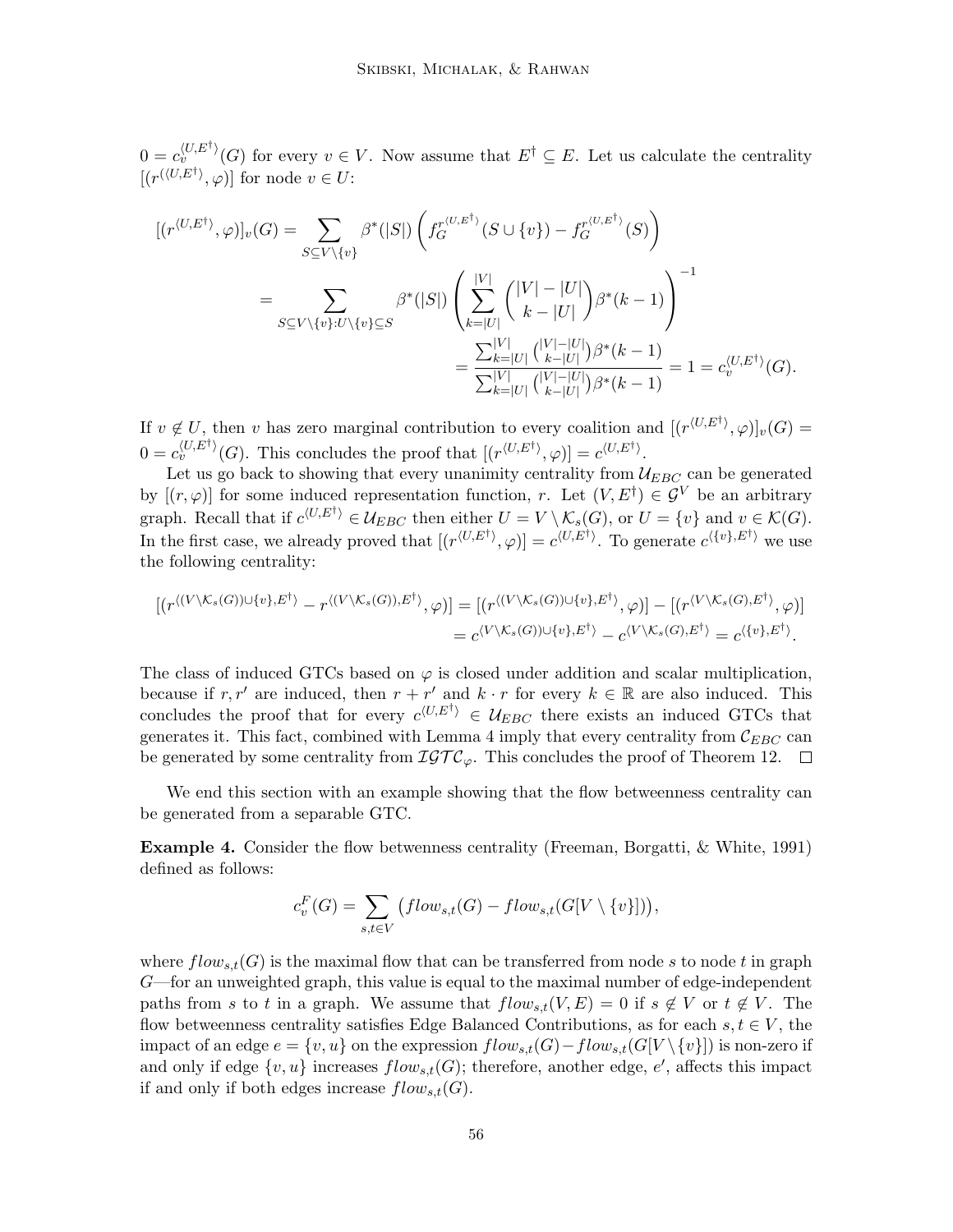From Theorem 12, we know that there exists an induced game-theoretic centrality index that generates  $c^F$ . Let us identify such an induced index. Consider the index  $[(r^F, \varphi^{Shapley})]$ , where  $\varphi^{Shapley}$  is the Shapley value, and  $r^F$  is defined as  $f_G^{r^F}$  $\sum$  $G^{r^T}(S) = |V| \cdot flow_{s,t}(G[S]) _{v\in V}flow_{s,t}(G[S\setminus\{v\}])$ . For this  $r^F$ , it is possible to show that  $[(r^F,\varphi^{Shapley})]=c^F$ .

With induced GTCs, the value of a coalition  $S$  in a representation function depends both on the set of nodes,  $S$ , and the set of edges of the subgraph induced by  $S$ . However,  $r<sup>F</sup>$  in Example 4 depends solely on the edges of the subgraph induced by S. In the next section, we introduce our third class, namely  $Edge-Induced$   $GTCs$ , characterized by such representation functions.

# 7. Edge-Induced Game-Theoretic Centralities

In this section, we define a subclass of induced GTCs which we call *edge-induced* gametheoretic centralities, or edge-induced GTCs.

**Definition 4.** (Edge-Induced GTC) A representation function,  $r$ , is edge-induced if for every two coalitions  $S, S' \subseteq V$  and every two graphs  $G = (V, E), G' = (V, E') \in \mathcal{G}^V$  such that  $\{ \{v, u\} \in E : v, u \in S \} = \{ \{v, u\} \in E' : v, u \in S' \}$  it holds that  $f_G^r(S) = f_{G'}^r(S')$ . A  $GTC, (r, \varphi)$ , is edge-induced if r is edge-induced. The set of all edge-induced game-theoretic centralities is denoted by  $\mathcal{E} \mathcal{I} \mathcal{G} \mathcal{T} \mathcal{C}$ .

In words, a GTC is edge-induced if the value of a coalition  $S$  in the representation function depends solely on the edges of the subgraph induced by  $S$  in  $G$ . Thus, every edge-induced GTC is an induced GTC.

As we will show later on in this section, edge-induced GTCs are related to the notion of Balanced Contributions, proposed by Myerson (1980). Recall that contributions are balanced in a coalitional game if removing player i from the game affects the payoff of player j in the same way that removing player  $j$  affects the payoff of player  $i$ . In the graph context, removing a node from the graph is interpreted as removing all its edges. More formally:

**Balanced Contributions:** For every graph,  $G = (V, E)$ , and every two nodes,  $v, u \in V$ , removing the edges of v affects the centrality of u in the same way that removing the edges of u affects the centrality of v. More formally:

$$
c_v((V, E)) - c_v((V, E \setminus E_u)) = c_u((V, E)) - c_u((V, E \setminus E_v)). \tag{10}
$$

Given a set of nodes,  $V$ , the class of all centrality indices that satisfy the Balanced Contributions property will be denoted by  $\mathcal{C}_{BC}^V$ , or just  $\mathcal{C}_{BC}$  when V is clear from the context.

The following lemma states that any centrality index in  $\mathcal{C}_{BC}$  can be uniquely characterized by specifying (1) the centrality of every single-node in graph  $(V, \emptyset)$ ; and (2) the sum of node-centralities in every other graph in  $\mathcal{G}^V$ .

**Lemma 13.** For every function,  $g: 2^V \times \mathcal{G}^V \to \mathbb{R}$ , there exists at most one centrality index,  $c\in \mathcal{C}_{BC}^V,$  that satisfies:  $\sum_{v\in V} c_v(G)=g(V,G)$  for every  $G\in \mathcal{G}^V\setminus\{(V,\emptyset)\}$  and satisfies:  $c_v((V, \emptyset)) = g(\lbrace v \rbrace, (V, \emptyset))$  for every  $v \in V$ .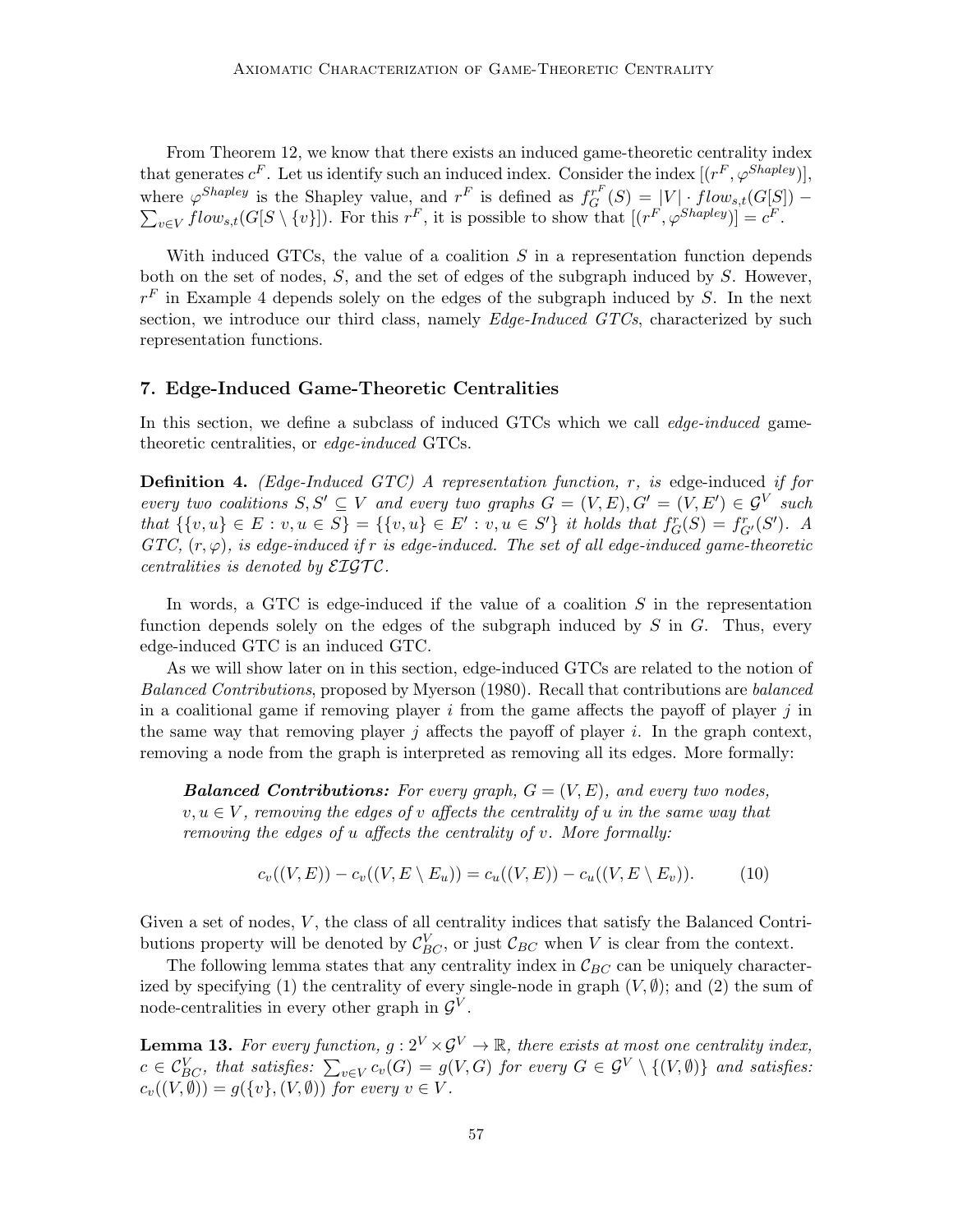*Proof.* Let  $c, c' \in \mathcal{C}^V$  be two centrality indices such that the following holds:

$$
\forall G \in \mathcal{G}^V \setminus \{(V, \emptyset)\}, \quad \sum_{v \in V} c_v(G) = g(V, G) = \sum_{v \in V} c'_v(G), \tag{11}
$$

$$
\forall v \in V, \ c_v((V, \emptyset)) = g(\{v\}, (V, \emptyset)) = c'_v((V, \emptyset)). \tag{12}
$$

Then, to prove the correctness of the lemma, it suffices to prove that:

$$
\forall G \in \mathcal{G}^V, \ \forall v \in V, \quad c_v(G) = c'_v(G). \tag{13}
$$

This proof will proceed by contradiction. To this end, let  $G = (V, E)$  be a graph with the minimum number of links such that  $c(G) \neq c'(G)$ . Now, if  $E = \emptyset$ , we get a contradiction because of Equation (12). Next, let us assume that  $E \neq \emptyset$ , and let  $v \in V$  be an arbitrary node in G. We will first show that Equation (13) holds when v has no edges in  $E$  (i.e., when  $E_v = \emptyset$ , and then show that it holds when v has edges in E (i.e., when  $E_v \neq \emptyset$ ).

First, assume that  $E_v = \emptyset$ , and let  $u_1, u_2, \ldots, u_{n-1}$  denote the nodes in  $V \setminus \{v\}$ . Then, based on the Balanced Contributions property of  $c$ , we have:

$$
c_v((V,E)) - c_v((V,E \setminus E_{u_1})) = c_{u_1}((V,E)) - c_{u_1}((V,E \setminus E_v)) = 0;
$$

$$
c_v((V, E \setminus E_{u_1})) - c_v((V, E \setminus E_{u_1} \setminus E_{u_2})) = c_{u_2}((V, E \setminus E_{u_1})) - c_{u_2}((V, E \setminus E_{u_1} \setminus E_v)) = 0;
$$
  

$$
c_v((V, E \setminus E_{u_1} \setminus E_{u_2})) - c_v((V, E \setminus E_{u_1} \setminus E_{u_2} \setminus E_{u_3})) = c_{u_3}((V, E \setminus E_{u_1} \setminus E_{u_2})) - c_{u_3}((V, E \setminus E_{u_1} \setminus E_{u_2} \setminus E_v)) = 0;
$$

$$
c_v((V, E\backslash \ldots \backslash E_{u_{n-3}})) - c_v((V, E\backslash \ldots \backslash E_{u_{n-2}})) = c_{u_{n-2}}((V, E\backslash \ldots \backslash E_{u_{n-3}})) - c_{u_{n-2}}((V, E\backslash \ldots \backslash E_{u_{n-3}} \backslash E_v)) = 0;
$$
  
\n
$$
c_v((V, E\backslash \ldots \backslash E_{u_{n-2}})) - c_v((V, E\backslash \ldots \backslash E_{u_{n-1}})) = c_{u_{n-1}}((V, E\backslash \ldots \backslash E_{u_{n-2}})) - c_{u_{n-1}}((V, E\backslash \ldots \backslash E_{u_{n-2}} \backslash E_v)) = 0.
$$
  
\nBased on this, we have:

$$
c_v((V,E)) = c_v((V,E \setminus E_{u_1})) = c_v((V,E \setminus E_{u_1} \setminus E_{u_2})) = \ldots = c_v((V,E \setminus E_{u_1} \ldots \setminus E_{u_{n-1}})) = c_v((V,\emptyset)). \tag{14}
$$

By performing the same calculations for  $c'$ , we get:

$$
c'_{v}((V,E)) = c'_{v}((V,E \setminus E_{u_1})) = c'_{v}((V,E \setminus E_{u_1} \setminus E_{u_2})) = \ldots = c'_{v}((V,E \setminus E_{u_1} \ldots \setminus E_{u_{n-1}})) = c'_{v}((V,\emptyset)). \tag{15}
$$

Based on Equations (12), (14), and (15), we find that Equation (13)  $c_v((V, E)) = c'_v((V, E))$ holds.

Having proved that Equation (13) holds when  $E_v = \emptyset$ , it remains to show that it also holds when  $E_v \neq \emptyset$ . In this case, based on the Balanced Contributions property of c, the following holds for every  $u \in V$ :

$$
c_v((V,E)) - c_v((V,E \setminus E_u)) = c_u((V,E)) - c_u((V,E \setminus E_v)).
$$

Summing over all  $u \in V$  (note that we consider also  $u = v$ ), we get:

$$
|V| \cdot c_v((V, E)) = \sum_{u \in V} c_v((V, E \setminus E_u)) + \sum_{u \in V} c_u((V, E)) - \sum_{u \in V} c_u((V, E \setminus E_v)),
$$

which simplifies to

$$
(|V| - \mathcal{K}_s((V, E))) \cdot c_v((V, E)) = \sum_{u \in V: E_u \neq \emptyset} c_v((V, E \setminus E_u)) + \sum_{u \in V} c_u((V, E)) - \sum_{u \in V} c_u((V, E \setminus E_v)).
$$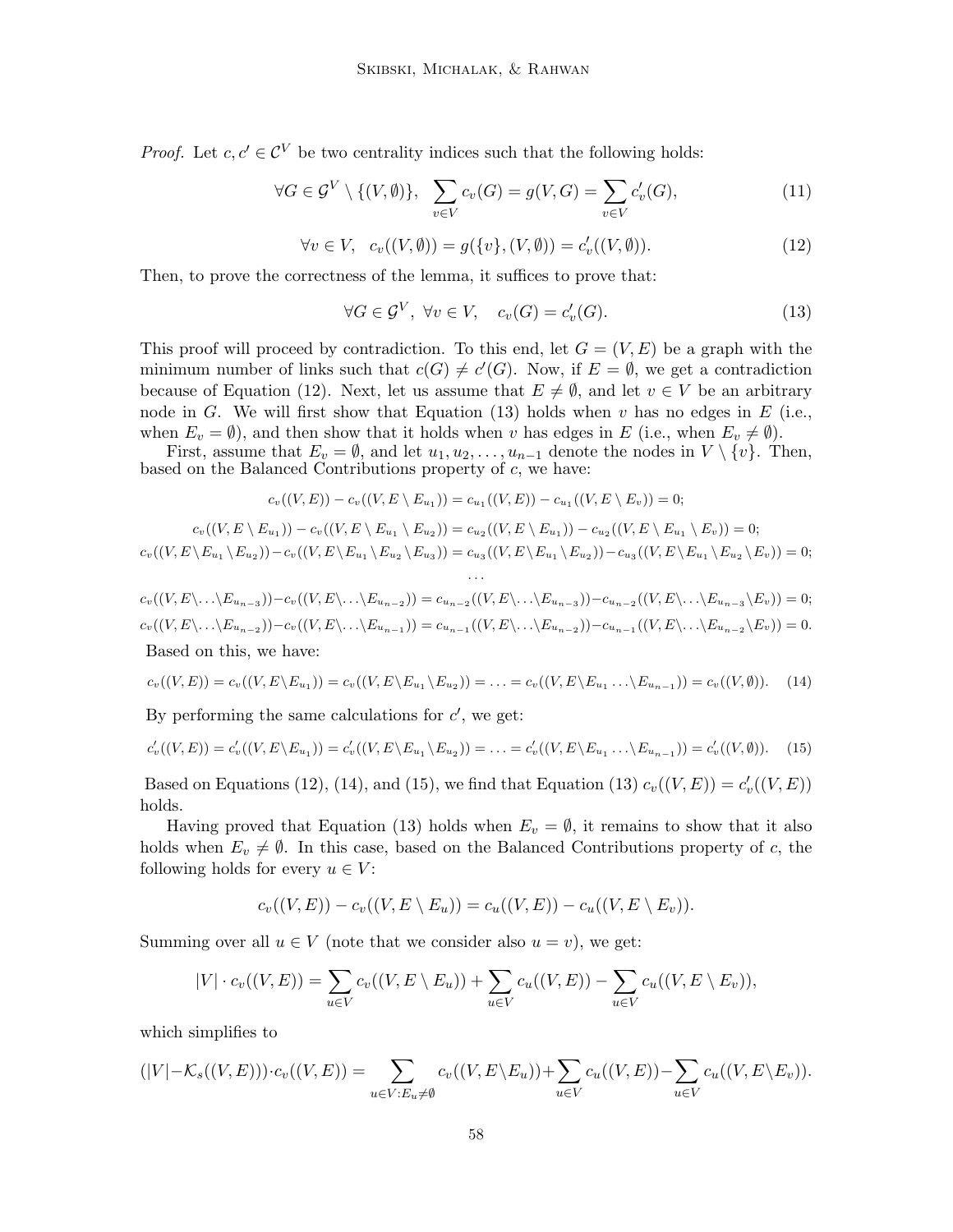Recall that  $\mathcal{K}_s(G)$  denotes the set of nodes that have no edges in G. Now, by performing the same calculations for  $c'$ , and using the assumption that G has a minimal number of links such that  $c(G) \neq c'(G)$ , we have that for every  $u \in V : E_u \neq \emptyset$ :

$$
c_v((V, E \setminus E_u)) = c'_v((V, E \setminus E_u)).
$$

and from Equation (11), we get:

$$
(|V| - \mathcal{K}_s((V, E))) \cdot c_v((V, E)) = (|V| - \mathcal{K}_s((V, E))) \cdot c'_v((V, E)).
$$

Consequently,  $c_v((V, E)) = c'_v((V, E))$  for every  $v \in V$ , which is a contradiction. This concludes the proof of Lemma 13.  $\Box$ 

Building upon the above lemma, the following theorem identifies a basis of the class  $\mathcal{C}_{BC}$ (i.e., the class of all centrality indices that satisfy the Balanced Contributions property).

**Theorem 14.**  $\mathcal{C}_{BC}$  is a vector space with the basis:

$$
\mathcal{U}^{BC} = \left\{ c^{\langle \{v\},\emptyset \rangle} : v \in V \right\} \cup \left\{ c^{\langle U,E^{\dagger} \rangle} : E^{\dagger} \subseteq \mathcal{E}^V, E^{\dagger} \neq \emptyset, U = V \setminus K_s((V,E^{\dagger})) \right\}.
$$

*Proof.* If c and c' satisfy Balanced Contributions, then  $c + c'$  and  $k \cdot c$  satisfy Balanced Contributions, too, for every  $k \in \mathbb{R}$ . Thus,  $\mathcal{C}_{BC}$  is a vector space. To prove that  $\mathcal{U}_{BC}$  forms a basis of  $\mathcal{C}_{BC}$  we show that  $\mathcal{U}_{BC} \subseteq \mathcal{C}_{BC}$ , that  $\mathcal{U}_{BC}$  is linearly independent, and that  $|\mathcal{U}_{BC}|$ is equal to the dimension of  $\mathcal{C}_{BC}$ .

Let us show that  $\mathcal{U}_{BC} \subseteq \mathcal{C}_{BC}$ , i.e., centralities from  $\mathcal{U}_{BC}$  satisfy Balanced Contributions. To this end, we will consider different types of centralities from  $U^{BC}$  independently. Firstly, consider  $c = c^{(\{v\}, \emptyset)}$  for arbitrary  $v \in V$ . Since  $c_v(G)$  does not depend on edges in G, i.e.,  $c_v((V, E_1)) = c_v((V, E_2))$  for every  $E_1, E_2 \subseteq \mathcal{E}^V$ , Balanced Contributions is trivially satisfied. Secondly, consider  $c = c^{\langle U, E^{\dagger} \rangle}$  such that  $U = V \setminus K_s((V, E^{\dagger}))$ , and let  $v, u \in V$ be two arbitrary nodes. If one of these two nodes, say v, does not have edges in  $(V, E^{\dagger})$ (i.e.,  $v \in K_s((V, E^{\dagger})))$ , then  $c_v((V, E)) = 0 = c_v((V, E \setminus E_u))$ , and from  $E_v = \emptyset$  we get  $c_u((V, E)) = c_u((V, E \setminus E_v))$  which implies that the Balanced Contributions condition is satisfied. Assume otherwise, that v and u both have edges in  $(V, E^{\dagger})$ . From the definition of unanimity centrality, we have that  $c_v((V, E \backslash E_u)) = 0$ , and  $c_u((V, E \backslash E_v)) = 0$ . Moreover,  $c_v((V, E)) = c_u((V, E))$  for every  $E \subseteq \mathcal{E}^V$ . Therefore:

$$
c_v((V, E)) - c_v((V, E \setminus E_u)) = c_v((V, E)) - 0 = c_u((V, E)) - 0 = c_u((V, E)) - c_u((V, E \setminus E_v))
$$

for every  $E \subseteq \mathcal{E}^V$  and thus Balanced Contributions is satisfied.

To show that  $\mathcal{U}_{BC}$  is linearly independent, we use Lemma 2: if  $c^{\langle U, E^{\dagger} \rangle}, c^{\langle U', E^{\dagger} \rangle} \in \mathcal{U}_{BC}$  $(U \neq U')$ , then  $U \cap U' = \emptyset$  and the condition sufficient for linear independence is met.

Finally, we show that  $|\mathcal{U}_{BC}|$  is equal to the dimension of  $\mathcal{C}_{BC}$ . Note that  $|\mathcal{U}_{BC}|$  equals  $|\mathcal{G}^V| - 1 + |V|$ . Since centralities from  $\mathcal{U}_{BC}$  are linearly independent, the dimension of the class  $\mathcal{C}_{BC}$  is at least equal to  $|\mathcal{U}_{BC}|$ . But from Lemma 13 we know that it is at most equal to  $|\mathcal{G}^V| - 1 + |V|$ . Thus, the dimension of  $\mathcal{C}_{BC}$  equals  $|\mathcal{U}_{BC}|$ . This concludes the proof of Theorem 14.  $\Box$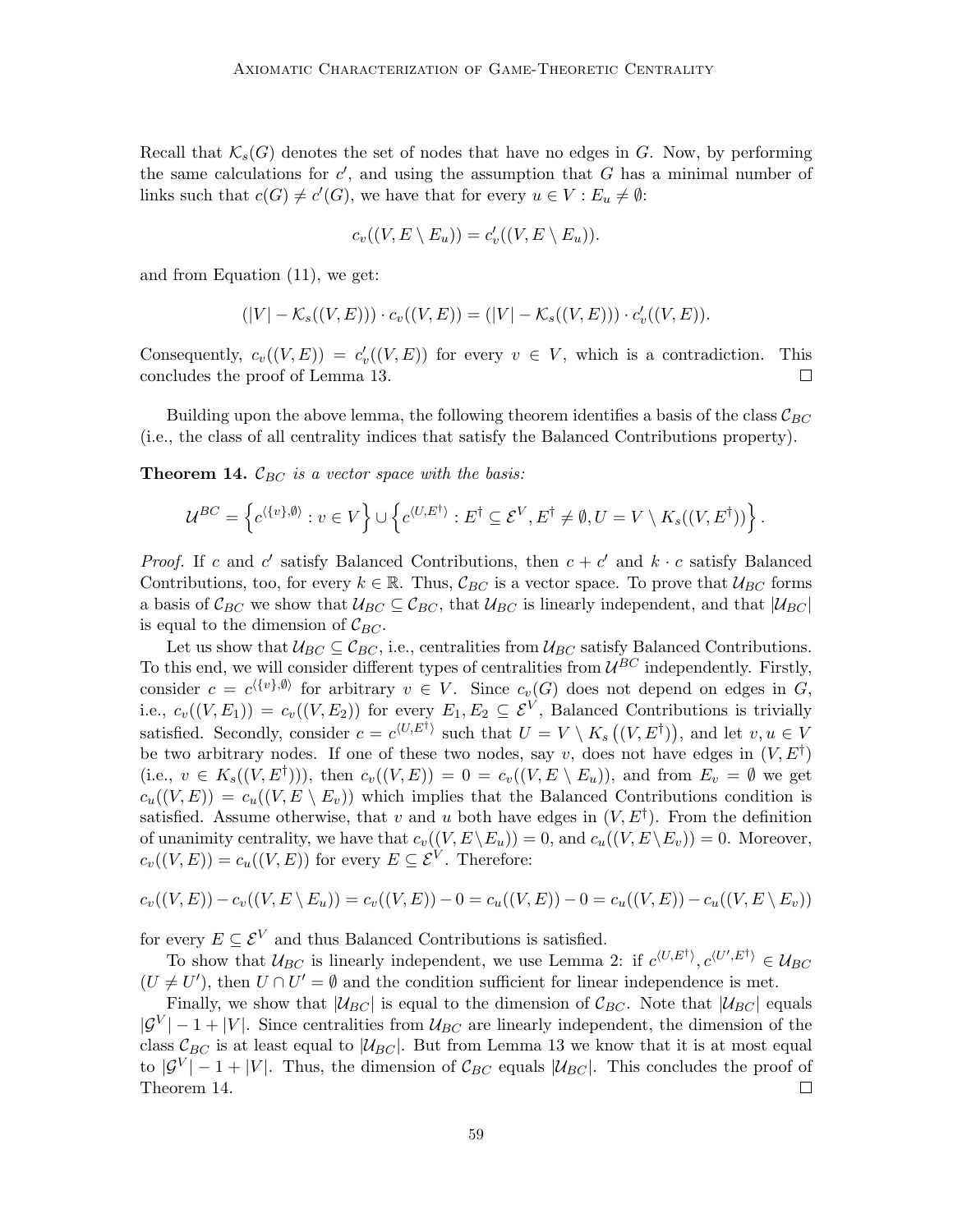Unlike in the previous sections, Balanced Contributions is too weak to characterize the class of Edge-Induced GTCs. To address this issue, we introduce a simple property called Zero-Empty.

**Zero-Empty:** For every node  $v \in V$ , the centrality of v in an empty graph is zero, i.e.,  $c_v((V, \emptyset)) = 0$ .

Given a set of nodes,  $V$ , the class of all centrality indices satisfying both Balanced Contributions and Zero-Empty will be denoted by  $\mathcal{C}_{BC_0}^V$ , or just  $\mathcal{C}_{BC_0}$  when V is clear from the context.

Theorem 14 states that every centrality satisfying Balance Contribution is a linear combination of centralities from  $U^{BC}$ . Formally, there exists a collection of coefficients,  $\alpha_{(U,E^{\dagger})}$ for every  $c^{\langle U, E^{\dagger} \rangle} \in \mathcal{U}^{BC}$ , that are not all equal to zero, such that:

$$
c = \sum_{v \in V} \alpha_{\langle \{v\}, \emptyset \rangle} c^{\langle \{v\}, \emptyset \rangle} + \sum_{E \subseteq \mathcal{E}^V: E \neq \emptyset, U = V \backslash K_s((V,E^\dagger))} \alpha_{\langle U, E^\dagger \rangle} c^{\langle U, E^\dagger \rangle}.
$$

From the definition of unanimity centrality we have that if  $E^{\dagger} \neq 0$ , then  $c_v^{\langle U, E^{\dagger} \rangle}((V, \emptyset)) = 0$ for every  $v \in V$ . Therefore,  $c_v((V, \emptyset)) = \alpha_{\langle \{v\}, \emptyset \rangle}$ . We get that a centrality, c, satisfies Zero-Empty if and only if  $\alpha_{\langle \{v\},\emptyset \rangle} = 0$  for every  $v \in V$ . This is formalized in the following corollary.

**Corollary 15.**  $\mathcal{C}_{BC_0}$  is a vector space with the basis:

$$
\mathcal{U}^{BC_0} = \left\{ c^{\langle U, E^\dagger \rangle} : E^\dagger \subseteq \mathcal{E}^V, E^\dagger \neq \emptyset, U = V \setminus K_s \left( (V, E^\dagger) \right) \right\}.
$$

To show that the class of edge-induced positive semivalue-based GTCs, denoted by  $\mathcal{EIGTC}_+$ , is characterized by the properties of Balanced Contributions and Zero-Empty, we will first show that every centrality from  $\mathcal{EIGTC}_+$  satisfies both properties.

**Lemma 16.** Every edge-induced game-theoretic centrality index in  $\mathcal{GTC}_+$  satisfies Balanced Contributions and Zero-Empty.

*Proof.* Let  $(r, \varphi)$  be an arbitrary GTC such that r is edge-induced and  $\varphi$  is a positive semivalue based on some  $\beta$ . First, we will prove that  $[(r, \varphi)]$  satisfies Balanced Contributions. Then, we will consider Zero-Empty.

Let  $G = (V, E)$  be an arbitrary graph and let  $v, u \in V$  be two arbitrary distinct nodes. Considering the left-hand side of the condition of Balanced Contributions (Equation 10) and using Equation (1), we get:

$$
[(r,\varphi)]_v((V,E)) - [(r,\varphi)]_v((V,E \setminus E_u))
$$
  
= 
$$
\sum_{S \subseteq N, v \in S} \beta^* (|S| - 1)(f^r_{(V,E)}(S) - f^r_{(V,E \setminus E_u)}(S) - f^r_{(V,E)}(S \setminus \{v\}) + f^r_{(V,E \setminus E_u)}(S \setminus \{v\})).
$$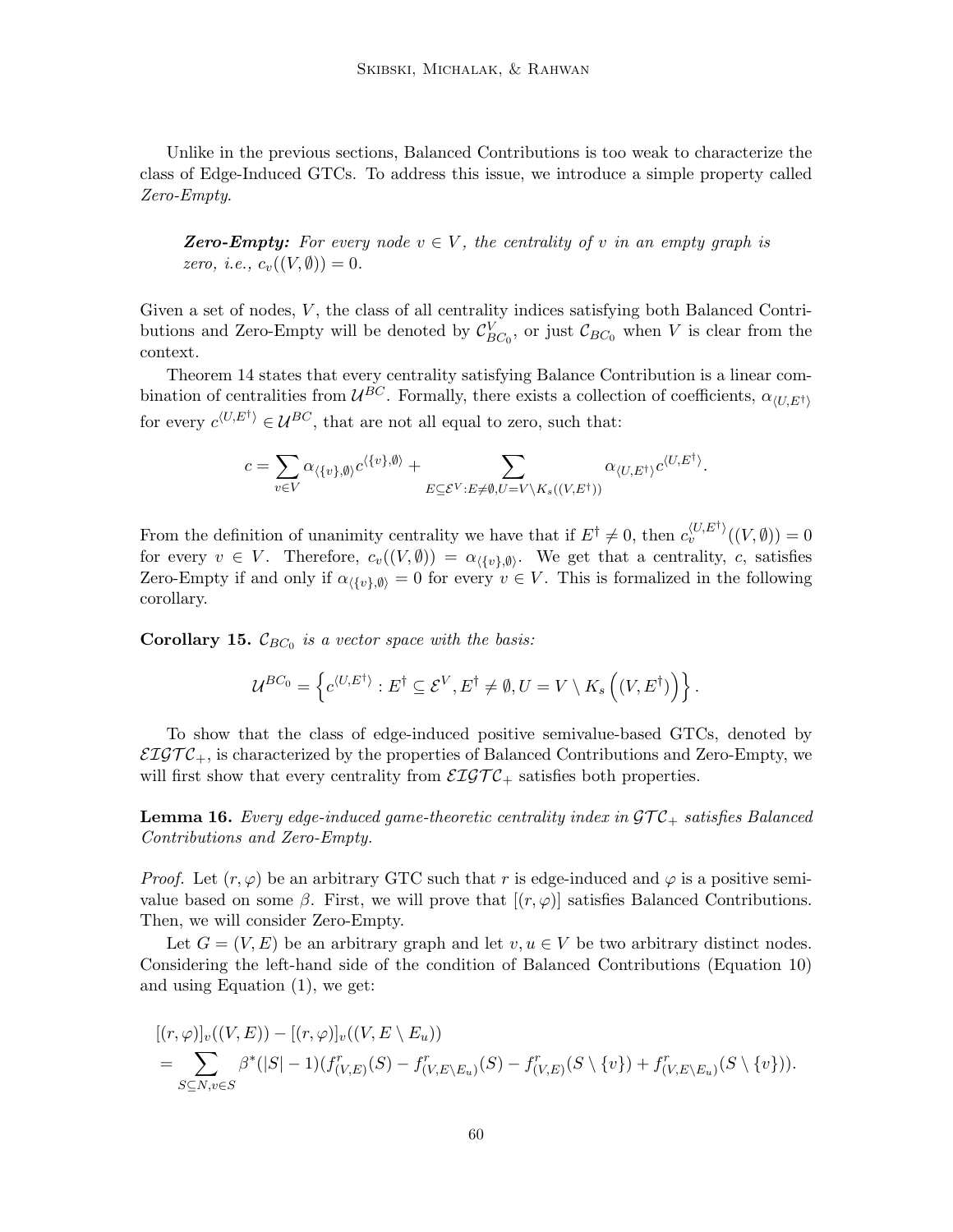Since r is edge-induced, we know that if  $u \notin S$ , then  $f_{(V,E)}^r(S) = f_{(V,E \setminus E_u)}^r(S)$ . Therefore:

$$
[(r,\varphi)]_v((V,E)) - [(r,\varphi)]_v((V,E \setminus E_u))
$$
  
= 
$$
\sum_{S \subseteq N,v,u \in S} \beta^*(|S|-1)(f_{(V,E)}^r(S) - f_{(V,E \setminus E_u)}^r(S) - f_{(V,E)}^r(S \setminus \{v\}) + f_{(V,E \setminus E_u)}^r(S \setminus \{v\}))
$$
  
= 
$$
\sum_{S \subseteq N,v,u \in S} \beta^*(|S|-1)(f_{(V,E)}^r(S) - f_{(V,E)}^r(S \setminus \{u\}) - f_{(V,E)}^r(S \setminus \{v\}) + f_{(V,E)}^r(S \setminus \{v,u\})).
$$

Here, we again used the fact that r is edge-induced—since coalition  $S$  has the same set of edges in  $(V, E \setminus E_u)$  as coalition  $S \setminus \{u\}$  in  $(V, E)$ , we have:  $f^r_{(V, E \setminus E_u)}(S) = f^r_{(V, E)}(S \setminus \{u\})$ . Analogously, we argue that  $f_{(V,E\setminus E_u)}^r(S\setminus\{v\})) = f_{(V,E)}^r(S\setminus\{v,u\}))$ . The expression obtained above is symmetric for v and u. In other words, if we perform the same calculations for the right-hand side of the condition of Balanced Contributions, we will get the same result. Therefore:

$$
[(r,\varphi)]_v((V,E)) - [(r,\varphi)]_v((V,E \setminus E_u)) = [(r,\varphi)]_u((V,E)) - [(r,\varphi)]_u((V,E \setminus E_v)).
$$

This concludes the proof that  $(r, \varphi)$  satisfies Balanced Contributions.

Next, to see that  $(r, \varphi)$  satisfies Zero-Empty, consider  $f^r_{(V, \emptyset)}$ . Since r is edge-induced we have that  $f^r_{(V,\emptyset)}(S) = f^r_{(V,\emptyset)}(\emptyset) = 0$  for every  $S \subseteq V$ . Therefore,  $f^r_{(V,\emptyset)}$  is a zero game and  $[(r, \varphi)]_v((V, \emptyset)) = 0$  for every  $v \in V$ , which means that Zero-Empty is satisfied. This concludes the proof of Lemma 16.  $\Box$ 

**Theorem 17.** For every positive semivalue,  $\varphi \in SV_+$ ,

$$
\mathcal{C}_{BC_0}=[\mathcal{ETGTC}_{\varphi}]=[\mathcal{ETGTC}_+].
$$

*Proof.* Since  $\mathcal{EIGTC}_{\varphi} \subseteq \mathcal{EIGTC}_+$ , Lemma 16 implies that:

$$
[\mathcal{EIGTC}_{\varphi}] \subseteq [\mathcal{EIGTC}_{+}] \subseteq \mathcal{C}_{BC_0}.
$$

It remains to prove that for every  $\varphi \in \mathcal{SV}_+$ ,

$$
\mathcal{C}_{BC_0} \subseteq [\mathcal{ETGTC}_{\varphi}],
$$

i.e., that every centrality, c, satisfying Balanced Contributions and Zero-Empty can be generated by  $[(r, \varphi)]$  for some edge-induced representation function, r.

Based on Lemma 4, Theorem 14, and Corollary 15, we know that it suffices to prove that every unanimity centrality  $c^{(U,E^{\dagger})} \in \mathcal{U}_{BC_0}$  can be generated by an edge-induced gametheoretic centrality from  $\mathcal{GTC}_+$ .

To this end, we use the representation function  $r^{\langle U, E^{\dagger} \rangle}$  from the proof of Theorem 12, defined as follows:

$$
f_{(V,E)}^{r^{\langle U,E^{\dagger}\rangle}}(S) = \begin{cases} \left(\sum_{k=|U|}^{|V|} {(|V|-|U| \choose k-|U|}) \beta^*(k-1)\right)^{-1} & \text{if } U \subseteq S, E^{\dagger} \subseteq E, \\ 0 & \text{otherwise.} \end{cases}
$$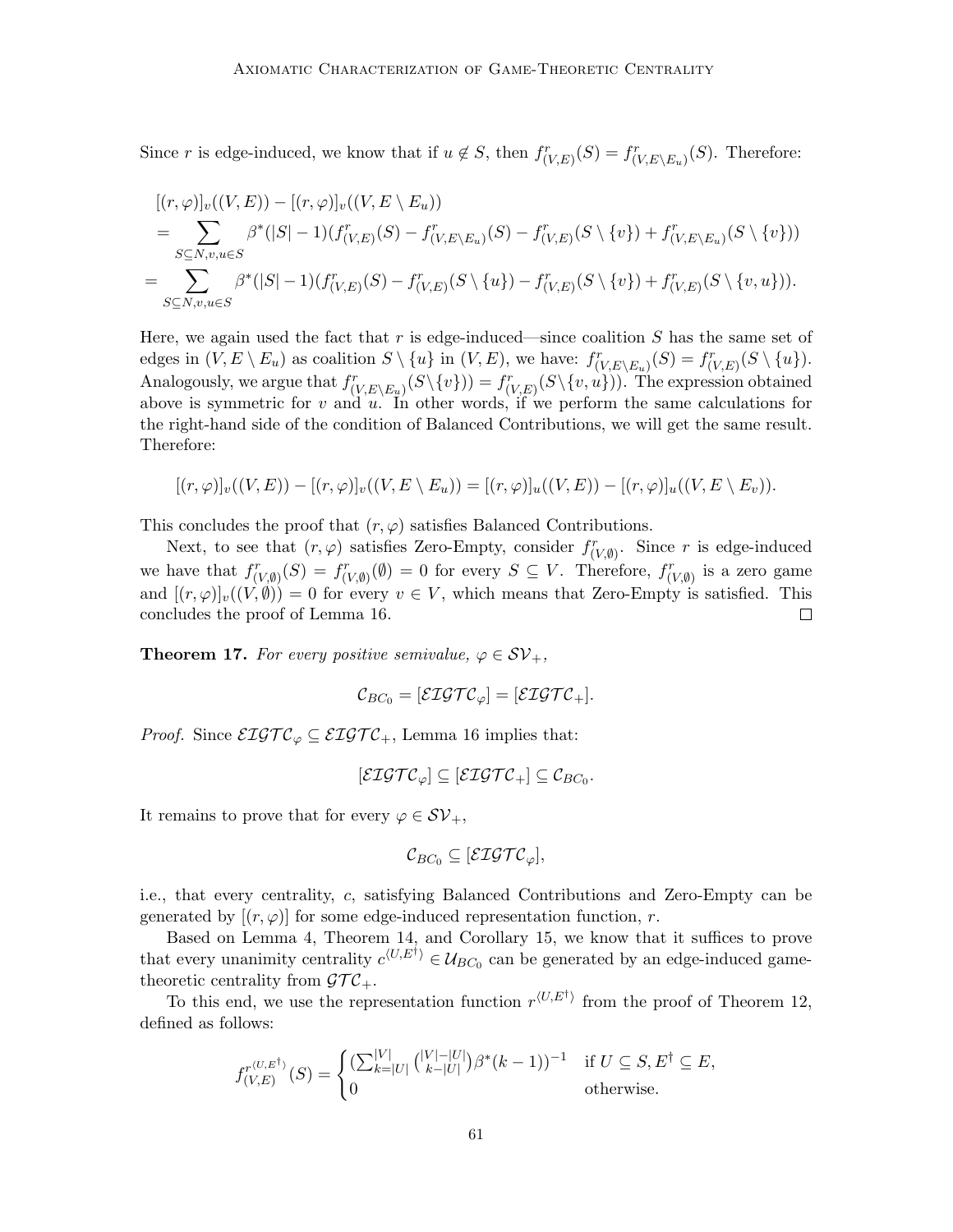We already showed in the proof of Theorem 12 that  $[(r^{(U,E^{\dagger})}, \varphi)] = c^{\langle U, E^{\dagger} \rangle}$ . Since for every unanimity game  $c^{(U,E^{\dagger})}$  from the class  $\mathcal{U}_{BC_0}$  we have  $U = V \setminus K_s((V, E^{\dagger}))$ , then to generate every unanimity centrality from  $\mathcal{U}_{BC_0}$  we use the following GTCs:

$$
\{(r^{\langle U, E^{\dagger} \rangle}, \varphi) : E^{\dagger} \subseteq \mathcal{E}^{V}, E^{\dagger} \neq \emptyset, U = V \setminus K_s((V, E^{\dagger}))\}.
$$

It remains to prove that, for every  $E^{\dagger} \subseteq \mathcal{E}^V$ ,  $E^{\dagger} \neq \emptyset$  and  $U = V \setminus K_s((V, E^{\dagger}))$ , the function  $r^{\langle U, E^{\dagger} \rangle}$  is edge-induced. From the definition we have that  $f_G^{r^{\langle U, E^{\dagger} \rangle}}(S)$  for  $U = V \setminus K_s((V, E^{\dagger}))$ does not equal zero if and only if the graph G contains all edges from  $E^{\dagger}$  and S contains all nodes with edges in  $E^{\dagger}$ . Moreover, if the value of a coalition is not equal to zero, then it depends solely on the size of |U|. Therefore, for every two graphs  $G, G' \in \mathcal{G}^V$ , and every two coalitions  $S, S' \subseteq V$  such that  $G[S]$  contains exactly the same edges as  $G'[S']$ , the value is equal. Thus,  $r^{\langle U, E^{\dagger} \rangle}$  is edge-induced. This concludes the proof of Theorem 17.  $\Box$ 

# 8. Discussion & Conclusion

We proposed an axiomatic characterization of game-theoretic centralities. Our results are summarized in Figure 4. We showed that, while all centralities can be obtained by the gametheoretic approach, some natural classes of game-theoretic centralities are characterized by Fairness and its strengthenings—Edge Balanced Contributions and Balanced Contributions.

Our work has a number of implications.

- Where to use game-theoretic centralities: Our results suggest that the game-theoretic approach is a good choice when the nodes are assessed based on some property that adheres to Fairness. A good example of such a property is "connectivity" (Michalak, Rahwan, Szczepański, Skibski, Narayanam, Wooldridge, & Jennings, 2013; Skibski et al., 2016). In measuring connectivity, Fairness seems to be a reasonable assumption, as both nodes connected by an edge should benefit the same from the fact this edge increases connectivity, i.e., it is used to keep the graph connected. On the other hand, in many settings Fairness may not be intuitive. In particular, in social networks, a link between two people may be much more profitable for the one with a lower social standing.
- Designing new, fair centrality measures: We proved that every centrality that satisfies Fairness can be obtained from a separable game-theoretic centrality (Theorem 8). This result suggests an appealing way to define fair centrality measures that rely on assessing not nodes, but the subnetworks of the network—as in the representation function. For example, let us consider in more detail the aforementioned notion of connectivity. We already argued that it should satisfy Fairness. Now, we can assign to each group a value that reflect how well-connected is the group. To this end, we can assign value 0 to a group of nodes that form an independent set, value 1 to a group with only two nodes connected to each other, and so on and so forth. More formally, we can define a representation function as follows:  $f_G^r(S) = |S| - |K(G[S])|$ . In this way, using the Shapley value as the solution concept, we obtain the Attachment centrality (divided by 2), discussed in the related work section. We believe the same method can be used to capture other properties of nodes.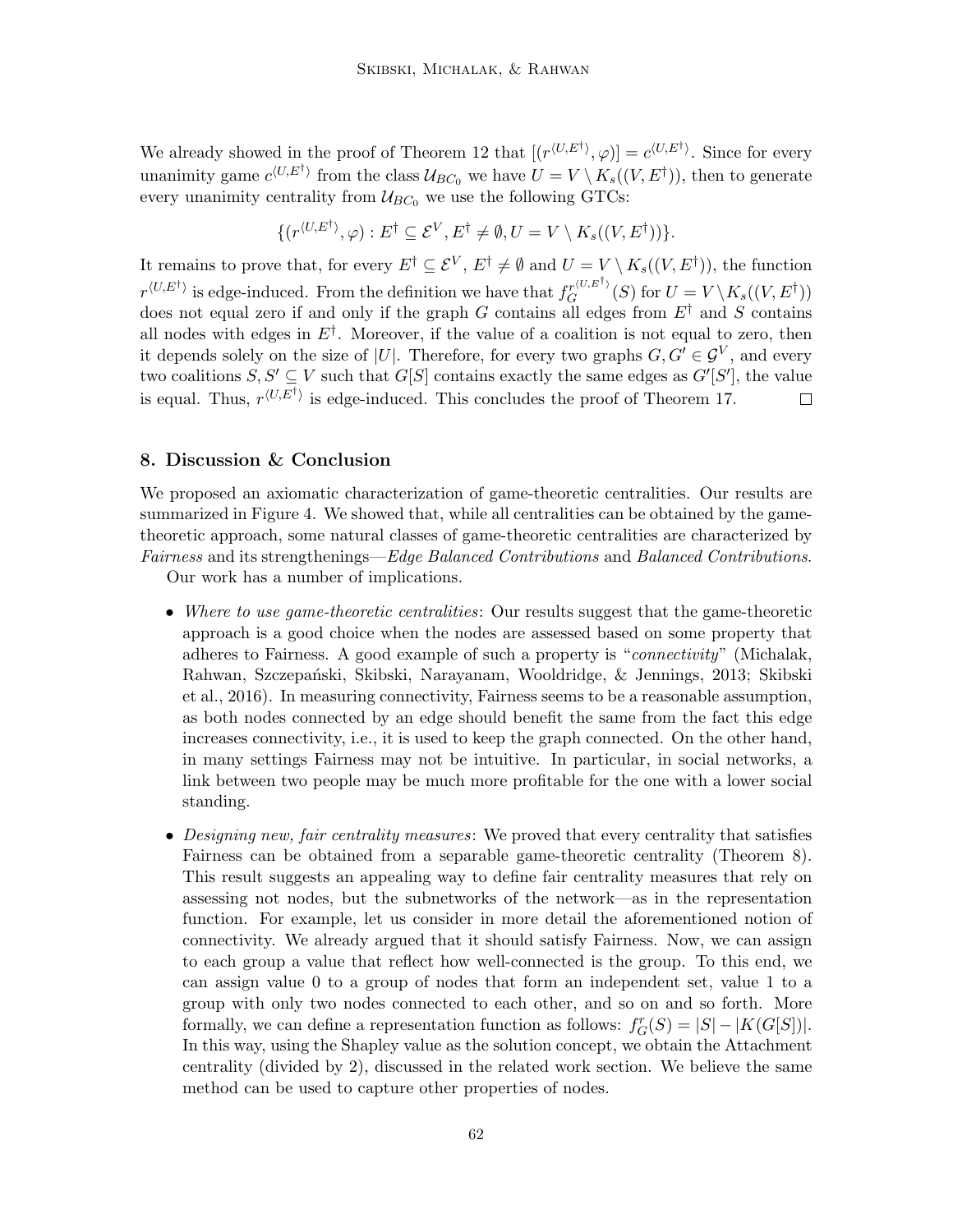

Figure 4: An illustration summarizing our results. Every small (dotted) arrow connects a game-theoretic centrality,  $(r, \varphi)$ , to the corresponding centrality  $c = [(r, \varphi)]$  (note that all the game-theoretic centralities and centralities from this example, such as  $(r_3, \varphi_3)$  and  $c_2$ , are just for illustrative purposes and do not correspond to any specific measures from the literature). Furthermore, every large arrow connects some subclass of GTCs,  $\mathcal{I}$ , to  $[\mathcal{I}]$ —the class of centrality indices generated by I. As we have shown in Theorem 1,  $[\mathcal{GTC}_+]$  encompasses all centralities, i.e., for every centrality, c, there is an incoming arrow from some game-theoretic centrality  $(r, \varphi) \in \mathcal{GTC}_+$ . In Theorem 8, we proved that all arrows from Separable GTCs go into centralities that satisfy Fairness, and that for every centrality satisfying Fairness there exists an incoming arrow from some Separable GTC. In Theorem 12, we showed that all arrows from Induced GTCs go into centralities that satisfy Edge Balanced Contributions, and that for every centrality satisfying Edge Balanced Contributions there exists an incoming arrow from some induced game-theoretic centrality. In Theorem 17, we proved that all arrows from Edge-Induced GTCs go into centralities that satisfy Balanced Contributions and Zero-Empty, and that for every centrality satisfying Balanced Contributions and Zero-Empty there exists an incoming arrow from some edge-induced game-theoretic centrality. Note that it is possible that several game-theoretic centralities generate the same centrality (e.g.,  $[(r_5,\varphi_5)] = [(r_6,\varphi_6)]$ ) or that a non-separable gametheoretic centrality generates a centrality satisfying Fairness or Edge Balanced Contributions (e.g.,  $[(r_1, \varphi_1)] = c_4$ ).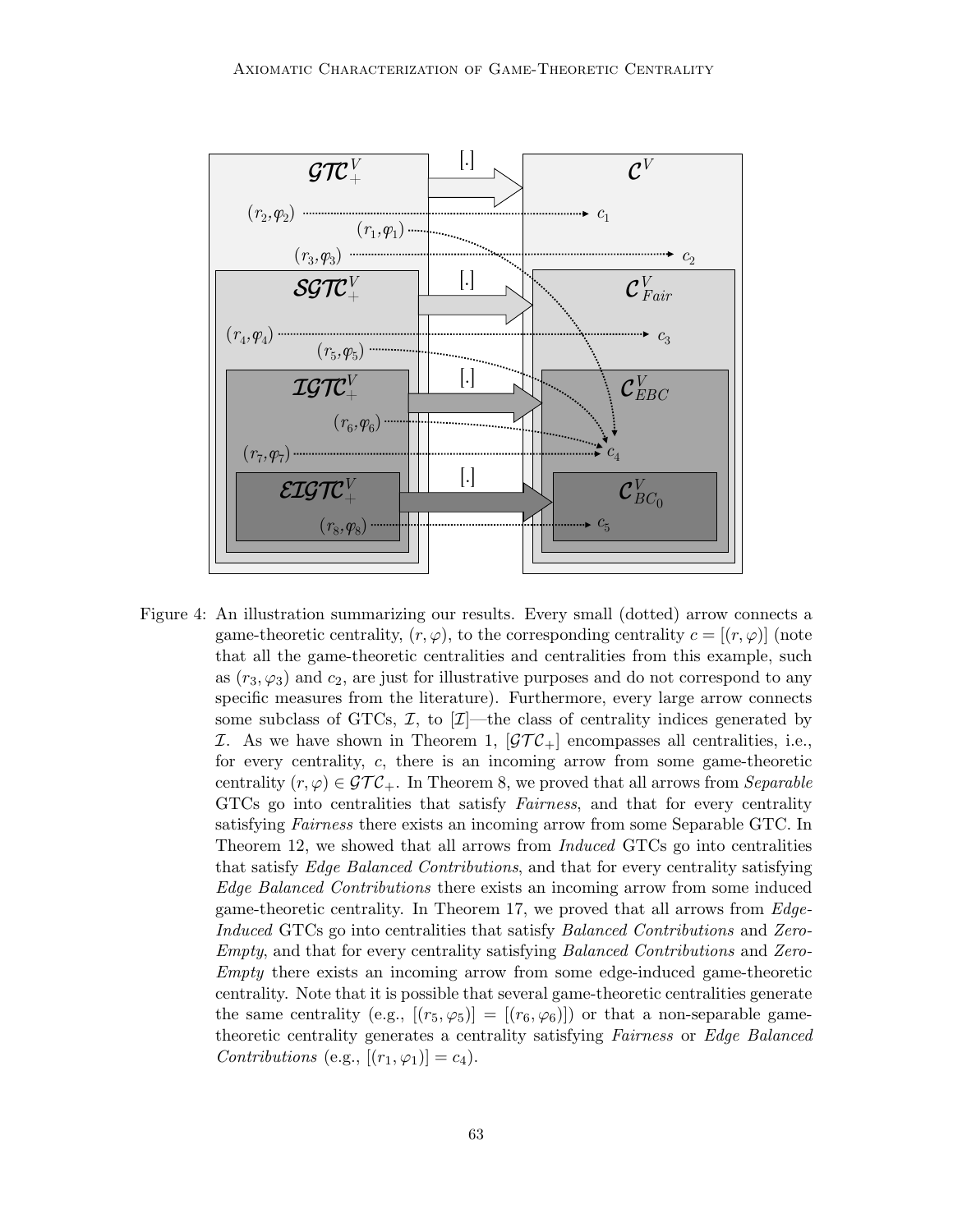• Theoretical foundations of centrality measures: Finally, it is worth to highlight the fact that some of the theoretical foundations introduced in this paper are applicable not only to game-theoretic centrality measures but, more generally, to any centrality measure. In particular, we defined a class of unanimity centralities (Definition 1) and, building upon this definition, we specified the basis of the class of all centralities, and of the centralities that satisfy Fairness and its extensions (Theorems 3, 6, 10, and 14). To the best of our knowledge, the techniques proposed by us are new and they can be used to further axiomatic analysis of centrality measures. In fact, the early versions of these results were already used by us in the work on axiomatic foundations of the Attachment centrality's extension to weighted graphs (Sosnowska & Skibski, 2017).

In our future work, we plan to further study the class of game-theoretic centralities for directed graphs. Also, we are interested in studying a link to the large class of *vitality* indices, where the centrality of a node is a difference between the value of a network with and without a node in question (Brandes & Erlebach, 2005).

# Acknowledgements

This article is an extended version of a paper originally presented at AAAI-17 (Skibski, Michalak, & Rahwan, 2017) with a number of new technical results. Specifically, all the results regarding the class of edge-induced game-theoretic centralities are new (Section 7). Furthermore, we added proofs of Lemma 2, 4, 5, 7, 9, 11 and full proofs (instead of sketches) of Theorem 6, 8, 10, 12 (Sections 4–6). Finally, we extended the related work section (Section 2) and added the discussion of the implications of our work (Section 8).

Oskar Skibski was supported by the Foundation for Polish Science within the Homing programme financed from the Smart Growth Operational Programme (Project title: "Centrality Measures: from Theory to Applications"). Tomasz Michalak and Talal Rahwan were supported by the Polish National Science Center grant DEC-2013/09/D/ST6/03920. Tomasz Michalak was also supported by the European Research Council under Advanced Grant 291528 ("RACE") for the earlier version of this work.

## Appendix A. Summary of Notation

- $G=(V, E)$  A graph of which V is the set of nodes and E is the set of edges.
	- $\mathcal{G}^V$ The set of all possible graphs, given  $V$ .
	- $\mathcal{E}^V$ The set of all possible edges given V, i.e.,  $\mathcal{E}^V = \{ S \subseteq V : |S| = 2 \}.$
	- $\mathcal{K}(G)$ The partition of  $V$  in which every subset induces a connected components of G.
	- $\mathcal{K}_s(G)$  The set of isolated nodes of G, i.e.,  $\mathcal{K}_s(G) = \{v \in V : \{v\} \in \mathcal{K}(G)\}.$ 
		- S A coalition, i.e., a subset of nodes, or a subset of players.
	- $G[S]$  The subgraph of G induced by S.
		- c A centrality index.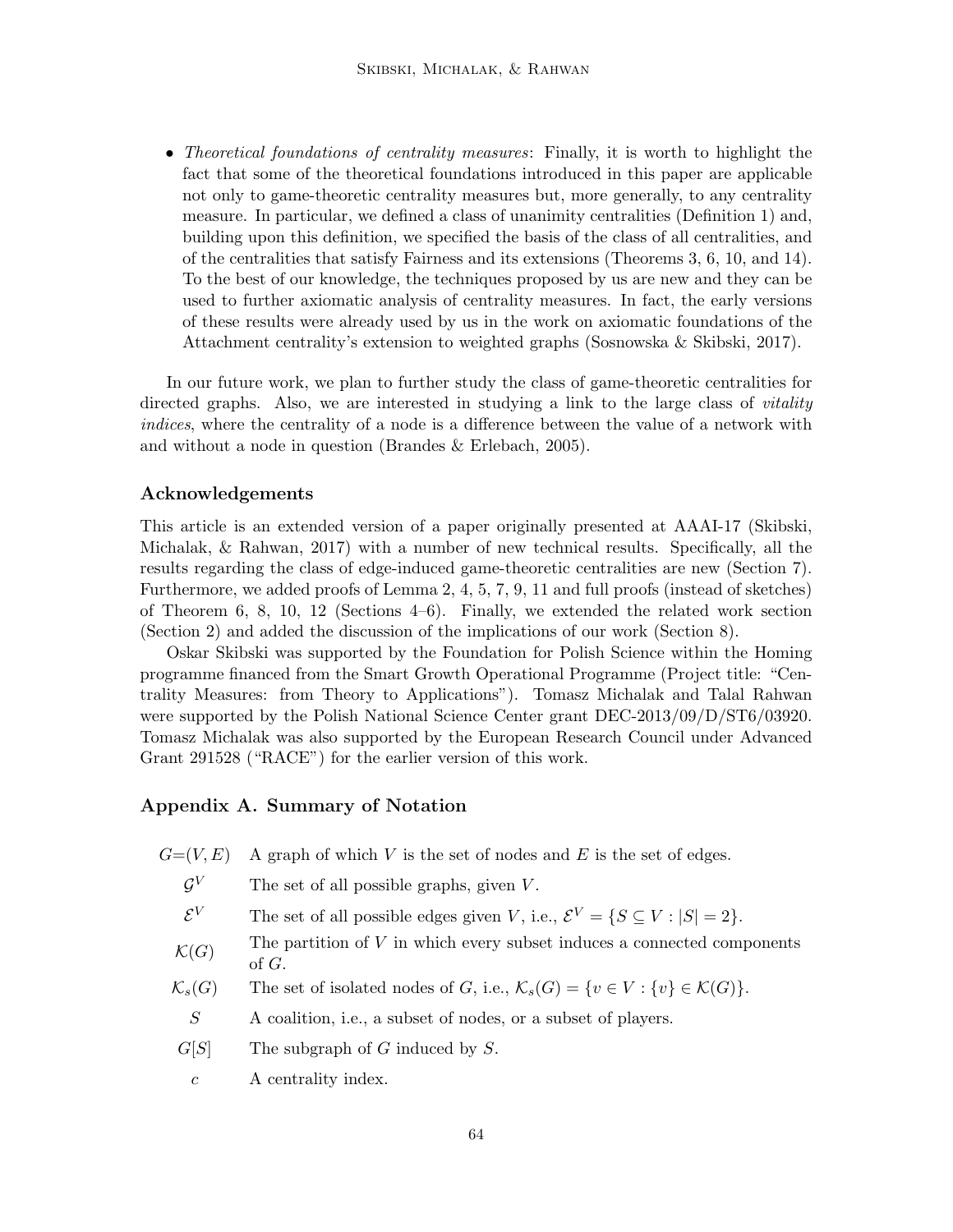| $c_v(G)$                             | The centrality of $v$ in $G$ according to $c$ .                                                                                   |
|--------------------------------------|-----------------------------------------------------------------------------------------------------------------------------------|
| $\mathcal{C}^V$                      | The set of all centrality indices, given $V$ .                                                                                    |
| $\mathcal{C}_{Fair}^V$               | The set of all centrality indices satisfying Fairness, given $V$ .                                                                |
| $\mathcal{C}_{EBC}^V$                | The set of all centrality indices satisfying Edge Balanced Contributions,<br>given $V$ .                                          |
| $\mathcal{C}_{BC}^V$                 | The set of all centrality indices satisfying Balanced Contributions, given $V$ .                                                  |
| $\mathcal{C}_{BC_0}^V$               | The set of all centrality indices satisfying Balanced Contributions and Zero-<br>Empty, given $V$ .                               |
| (N, f)                               | A game of which $N$ is the set of players and $f$ is the characteristic function.                                                 |
| $\mathcal{F}^N$                      | The set of all possible games, given $N$ .                                                                                        |
| $\varphi$                            | A solution concept.                                                                                                               |
| $\varphi_v(f)$                       | The payoff of v in game $(N, f)$ according to $\varphi$ .                                                                         |
| $\Phi^N$                             | The set of all solution concepts, given $N$ .                                                                                     |
| $\beta$                              | A function $\beta : \{0, ,  N -1\} \to [0,1]$ such that $\sum_{k=0}^{ N -1} \beta(k) = 1$ .                                       |
| $\varphi^\beta$                      | The semivalue defined by $\beta$ .                                                                                                |
| $\beta^*(k)$                         | A shorthand notation for $\beta(k)/\binom{ N -1}{k}$ .                                                                            |
| $\mathcal{SV}^N$                     | The set of all semivalues, given $N$ .                                                                                            |
| $\mathcal{SV}^N_+$                   | The set of all positive semivalues, given $N$ .                                                                                   |
| $\,r\,$                              | A representation function; it takes a graph, $G = (V, E)$ , and returns a game<br>$(V, f_G^r)$ .                                  |
| $\mathcal{R}^V$                      | The set of representation functions, given $V$ .                                                                                  |
| $(r,\varphi)$                        | A game-theoretic centrality index.                                                                                                |
| $[(r,\varphi)]$                      | The centrality generated by $(r, \varphi)$ , i.e., for every node, $v \in V$ , we have:<br>$[(r,\varphi)]_v(G) = \varphi_v(f_G).$ |
| $\mathcal{GTC}^V$                    | The set of game-theoretic centrality indices, given $V$ .                                                                         |
| $\mathcal{GTC}^V_+$                  | The set of game-theoretic centrality indices based on positive semivalues,<br>given $V$ .                                         |
| $\mathcal{GTC}^V_\varphi$            | The set of game-theoretic centrality indices based on $\varphi$ , given V.                                                        |
| SGTC <sup>V</sup>                    | The set of separable game-theoretic centrality indices, given $V$ .                                                               |
| $\mathcal{IGTC}^V$                   | The set of induced game-theoretic centrality indices, given V.                                                                    |
| $\mathcal{EIGTC}^V$                  | The set of edge-induced game-theoretic centrality indices, given $V$ .                                                            |
| $c^{\langle U, E^{\dagger} \rangle}$ | A unanimity centrality index.                                                                                                     |
| $\mathcal{U}^V$                      | The set of all unanimity centrality indices, given $V$ .                                                                          |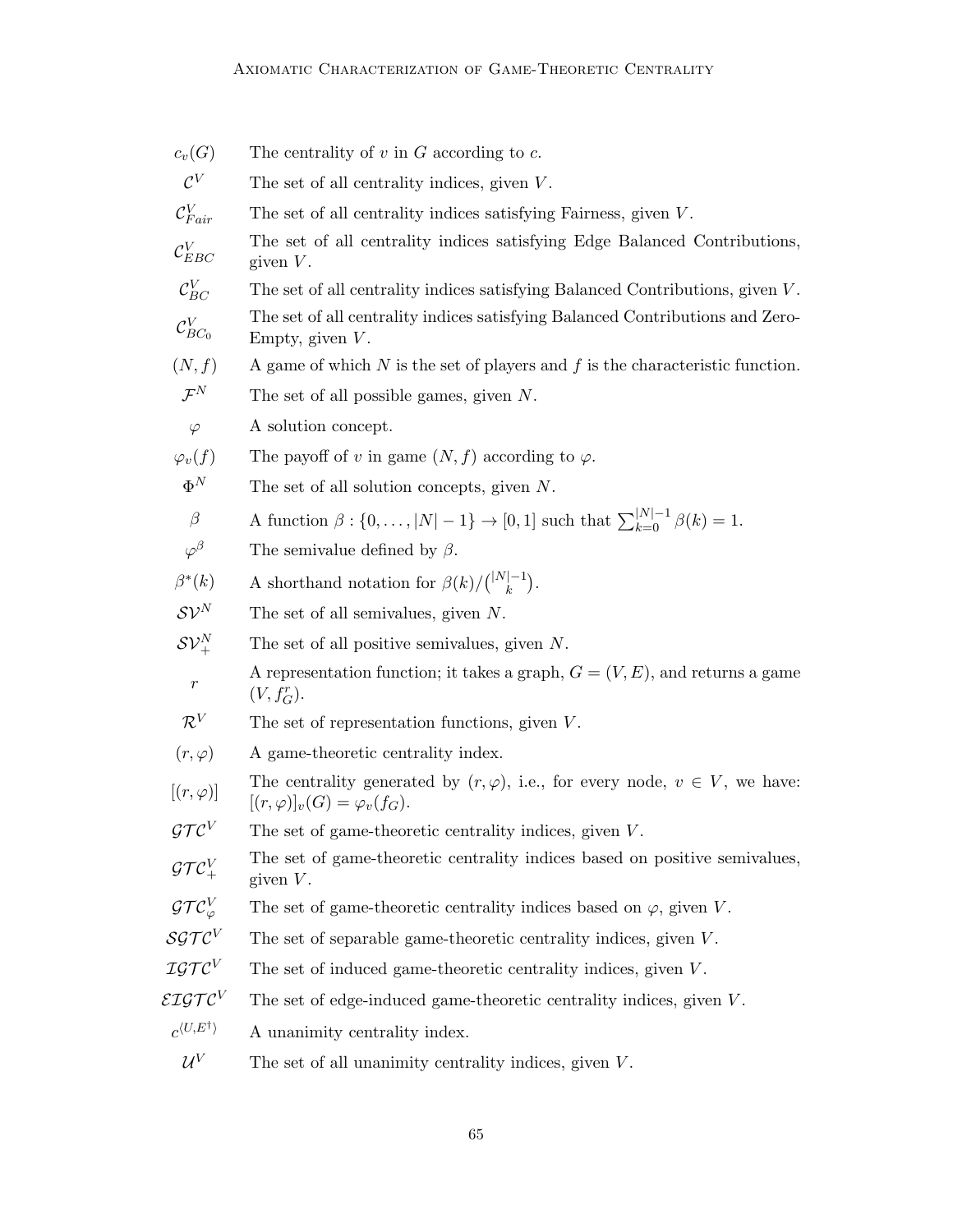# References

- Amer, R., & Giménez, J. M. (2004). A connectivity game for graphs. *Mathematical Methods* of Operations Research,  $60(3)$ ,  $453-470$ .
- Banzhaf III, J. F. (1965). Weighted voting doesn't work: A game theoretic approach. Rutgers Law Review, 19 (317), 343.
- Bianzino, A. P., Chaudet, C., Rossi, D., Rougier, J.-L., & Moretti, S. (2011). The greengame: Striking a balance between qos and energy saving. In Teletraffic Congress (ITC), 2011 23rd International, pp. 262–269.
- Boldi, P., & Vigna, S. (2014). Axioms for centrality. *Internet Mathematics*,  $10(3-4)$ , 222– 262.
- Borgatti, S. P.  $(2005)$ . Centrality and network flow. *Social networks*,  $27(1)$ , 55–71.
- Borgatti, S. P., & Everett, M. G. (2006). A graph-theoretic perspective on centrality. Social Networks, 28(4), 466–484.
- Brandes, U. (2014). Social network algorithmics. In Proceeding of 25th International Symposium on Algorithms and Computation (ISAAC), pp. XV–XVI.
- Brandes, U., & Erlebach, T. (2005). Network analysis: Methodological foundations. Springer-Verlag.
- Brânzei, S., & Larson, K. (2009). Coalitional affinity games and the stability gap. In Proceedings of the 21st International Joint Conference on Artificial Intelligence (IJCAI), pp. 1319–1320.
- Brânzei, S., & Larson, K.  $(2011)$ . Social distance games. In *Proceedings of the 22nd Inter*national Joint Conference on Artificial Intelligence (IJCAI), pp. 1281–1282.
- Chalkiadakis, G., Elkind, E., & Wooldridge, M. (2011). Computational aspects of cooperative game theory. Synthesis Lectures on Artificial Intelligence and Machine Learning,  $5(6)$ , 1–168.
- del Pozo, M., Manuel, C., González-Arangüena, E., & Owen, G. (2011). Centrality in directed social networks. a game theoretic approach. Social Networks, 33(3), 191– 200.
- Deng, X., & Papadimitriou, C. H. (1994). On the complexity of cooperative solution concepts. Mathematics of Operations Research, 19 (2), 257–266.
- Dubey, P., Neyman, A., & Weber, R. J. (1981). Value theory without efficiency. *Mathematics* of Operations Research,  $6(1)$ , 122–128.
- Elkind, E., & Wooldridge, M. (2009). Hedonic coalition nets. In *Proceedings of the 8th* International Conference on Autonomous Agents and Multiagent Systems (AAMAS), pp. 417–424.
- Freeman, L. C., Borgatti, S. P., & White, D. R. (1991). Centrality in valued graphs: A measure of betweenness based on network flow. Social Networks, 13(2), 141–154.
- Gomez, D., González-Arangüena, E., Manuel, C., Owen, G., del Pozo, M., & Tejada, J. (2003). Centrality and power in social networks: A game theoretic approach. Mathematical Social Sciences,  $46(1)$ , 27–54.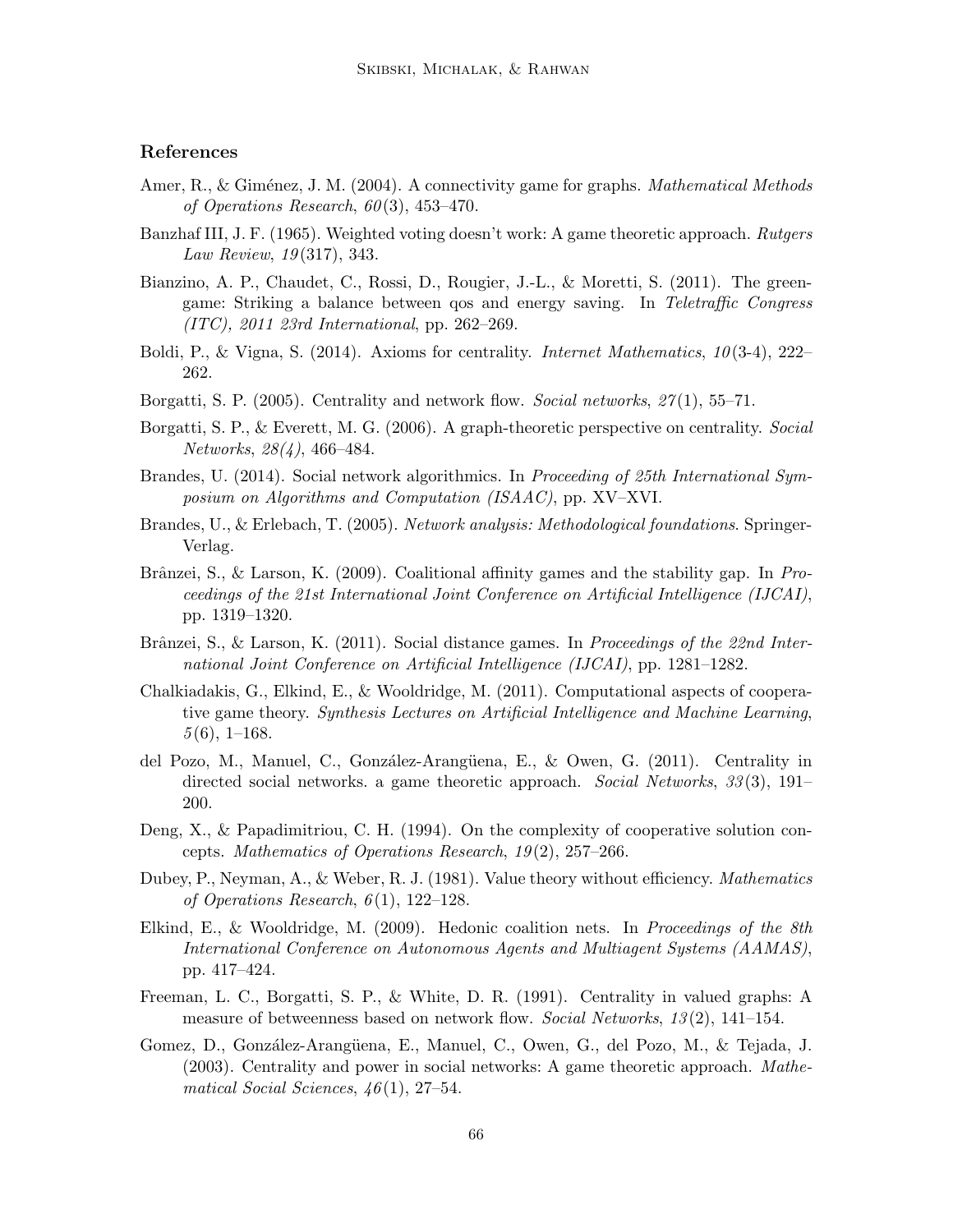- Ieong, S., & Shoham, Y. (2005). Marginal contribution nets: A compact representation scheme for coalitional games. In Proceedings of the 6th ACM Conference on Electronic Commerce (ACM-EC), pp. 193–202.
- Koschützki, D., Lehmann, K. A., Peeters, L., Richter, S., Tenfelde-Podehl, D., & Zlotowski, O. (2005). Centrality indices. In Network Analysis, Vol. 3418 of Lecture Notes in Computer Science, pp. 16–61. Springer.
- Kötter, R., Reid, A. T., Krumnack, A., Wanke, E., & Sporns, O. (2007). Shapley ratings in brain networks. Frontiers in neuroinformatics, 1, 2.
- Lindelauf, R., Hamers, H., & Husslage, B. (2013). Cooperative game theoretic centrality analysis of terrorist networks: The cases of Jemaah Islamiyah and Al Qaeda. European Journal of Operational Research, 229 (1), 230–238.
- Maschler, M., Solan, E., & Zamir, S. (2013). *Game Theory*. Cambridge University Press.
- Michalak, T. P., Aadithya, K. V., Szczepański, P. L., Ravindran, B., & Jennings, N. R. (2013). Efficient computation of the Shapley value for game-theoretic network centrality. Journal of Artificial Intelligence Research, 46, 607–650.
- Michalak, T. P., Rahwan, T., Skibski, O., & Wooldridge, M. (2015). Defeating terrorist networks with game theory. IEEE Intelligent Systems,  $30(1)$ , 53–61.
- Michalak, T. P., Rahwan, T., Szczepański, P. L., Skibski, O., Narayanam, R., Wooldridge, M., & Jennings, N. R. (2013). Computational analysis of connectivity games with applications to the investigation of terrorist networks. In Proceedings of the 23rd International Joint Conference on Artificial Intelligence (IJCAI), pp. 293–301.
- Moretti, S., Fragnelli, V., Patrone, F., & Bonassi, S. (2010). Using coalitional games on biological networks to measure centrality and power of genes. Bioinformatics,  $26(21)$ , 2721–2730.
- Myerson, R. B. (1977). Graphs and cooperation in games. *Mathematical Methods of Oper*ations Research,  $2(3)$ ,  $225-229$ .
- Myerson, R. B. (1980). Conference structures and fair allocation rules. *International Journal* of Game Theory, 9, 169–82.
- Narayanam, R., & Narahari, Y. (2011). A shapley value-based approach to discover influential nodes in social networks. Automation Science and Engineering, IEEE Transactions on,  $8(1)$ , 130-147.
- Narayanam, R., Skibski, O., Lamba, H., & Michalak, T. P. (2014). A Shapley value-based approach to determine gatekeepers in social networks with applications. In Proceedings of the 21st European Conference on Artificial Intelligence (ECAI), pp. 651–656.
- Nieminen, J. (1974). On the centrality in a graph. Scandinavian journal of psychology,  $15(1), 332-336.$
- Sabidussi, G.  $(1966)$ . The centrality index of a graph. *Psychometrika*,  $31(4)$ ,  $581-603$ .
- Schoch, D., & Brandes, U. (2015). Stars, neighborhood inclusion, and network centrality. In SIAM Workshop on Network Science.